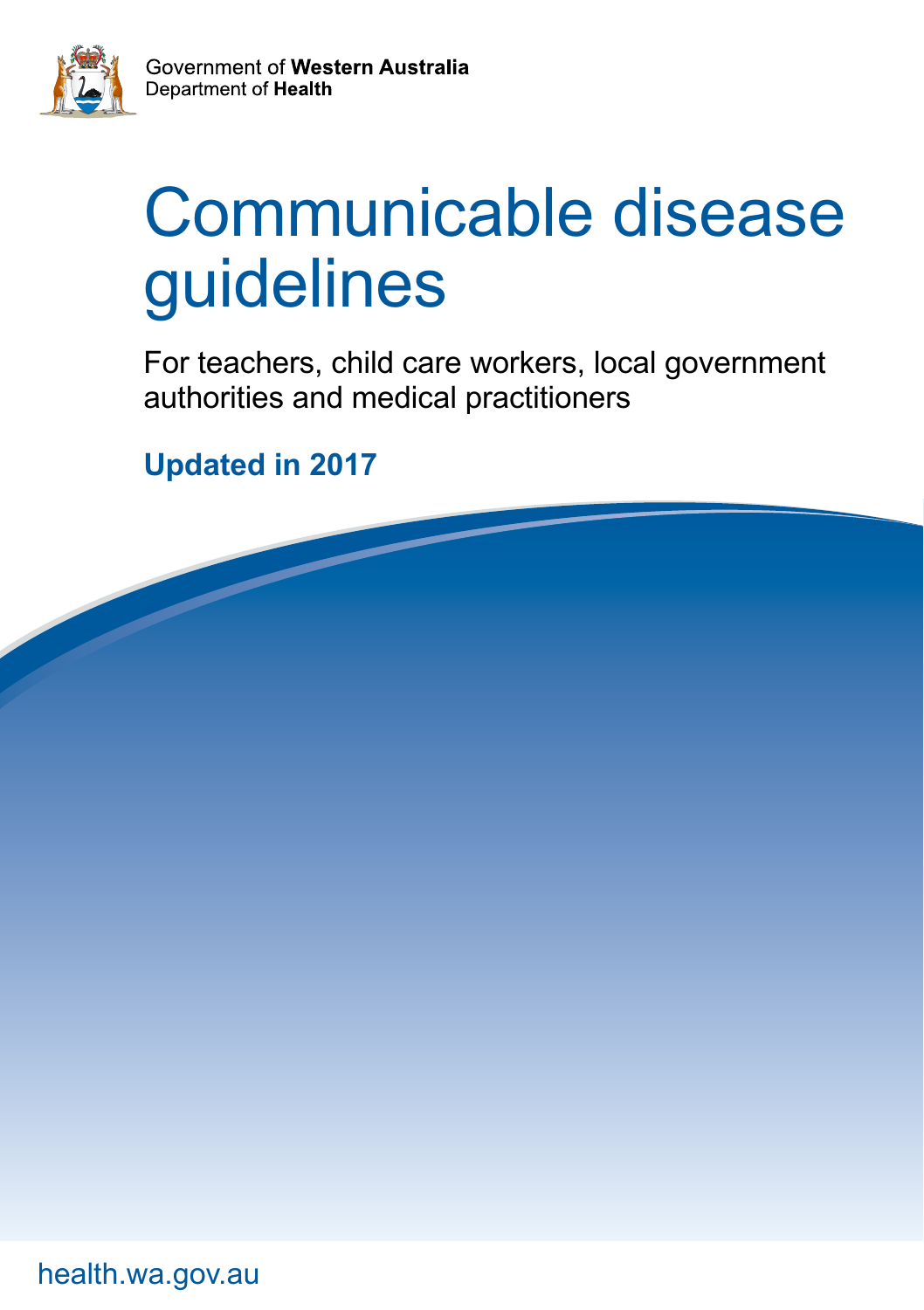# **Communicable diseases contacts and resources**

Your local public health can assist you with information on a range of communicable diseases and provide advice about the management of specific infections and how to prevent transmission of these infections to others in the community (see contact details on page 3).

# **Immunisation contacts and resources**

Specific questions on immunisation should be directed to your immunisation provider (doctor or child health nurse), your local public health unit, or to the Central Immunisation Clinic on telephone 9321 1312.

A range of publications and information on immunisation can be accessed and/or ordered through:

**Department of Health**  [www.healthywa.wa.gov.au](http://www.healthywa.wa.gov.au)

**Commonwealth Department of Health and Ageing**  [www.health.gov.au](http://www.health.gov.au) Phone: 1800 671 811

# **Australia Childhood Immunisation Register (ACIR)**

Parents can check their child's immunisation status at:

[www.humanservices.gov.au](http://www.humanservices.gov.au)

or phoning: 1800 653 809

or visiting a Medicare office and requesting a printed copy.

Parents should provide a copy of their child's ACIR immunisation statement on entry to pre/primary school.

**Immunise Australia Program**  Information about immunisation [www.immunise.health.gov.au](http://www.immunise.health.gov.au)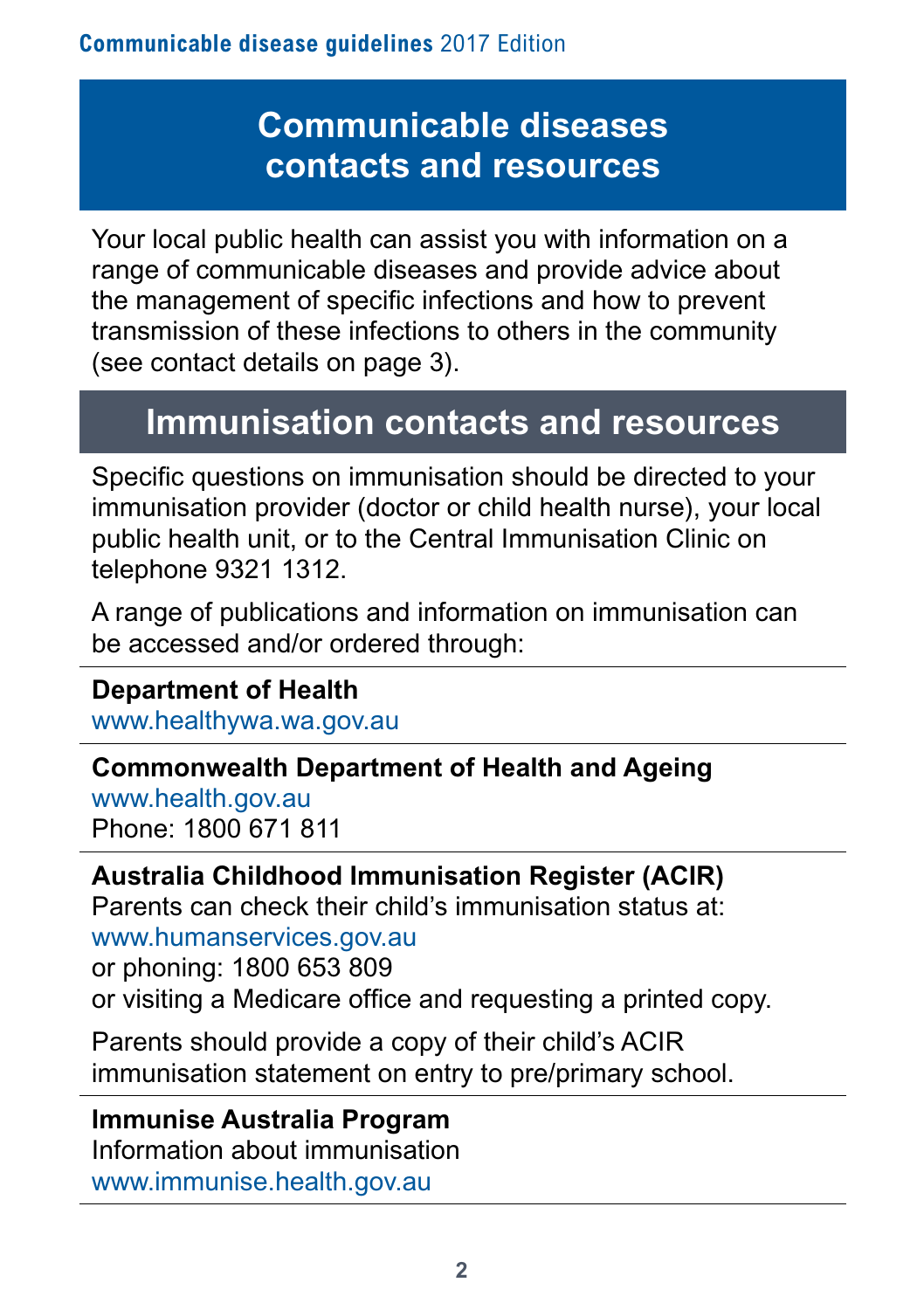# **General health**

*healthdirect Australia* is an Australian Government initiative that provides access to quality information about human health: [www.healthdirect.gov.au](http://www.healthdirect.gov.au)

### **Public health units**

| Perth - Metropolitan region            | 9222 8588 |
|----------------------------------------|-----------|
| Albany - Great Southern region         | 9842 7500 |
| Bunbury - South West region            | 9781 2350 |
| Broome - Kimberley region              | 9194 1630 |
| Carnarvon - Midwest region             | 9941 0500 |
| Geraldton - Midwest region             | 9956 1985 |
| Kalgoorlie-Boulder - Goldfields region | 9080 8200 |
| Northam - Wheatbelt region             | 9622 4320 |
| Port Hedland - Pilbara region          | 9174 1660 |

#### **Local government immunisation providers**

| City of Bayswater | 9400 4938 |
|-------------------|-----------|
| City of Joondalup | 9400 4000 |
| City of Wanneroo  | 9405 5000 |

If you are worried about a child's health, always seek medical advice or call *healthdirect Australia* on telephone 1800 022 222 (24 hours).

For Tuberculosis advice and management contact WA Tuberculosis Control Program (Anita Clayton Centre), phone: 9222 8500.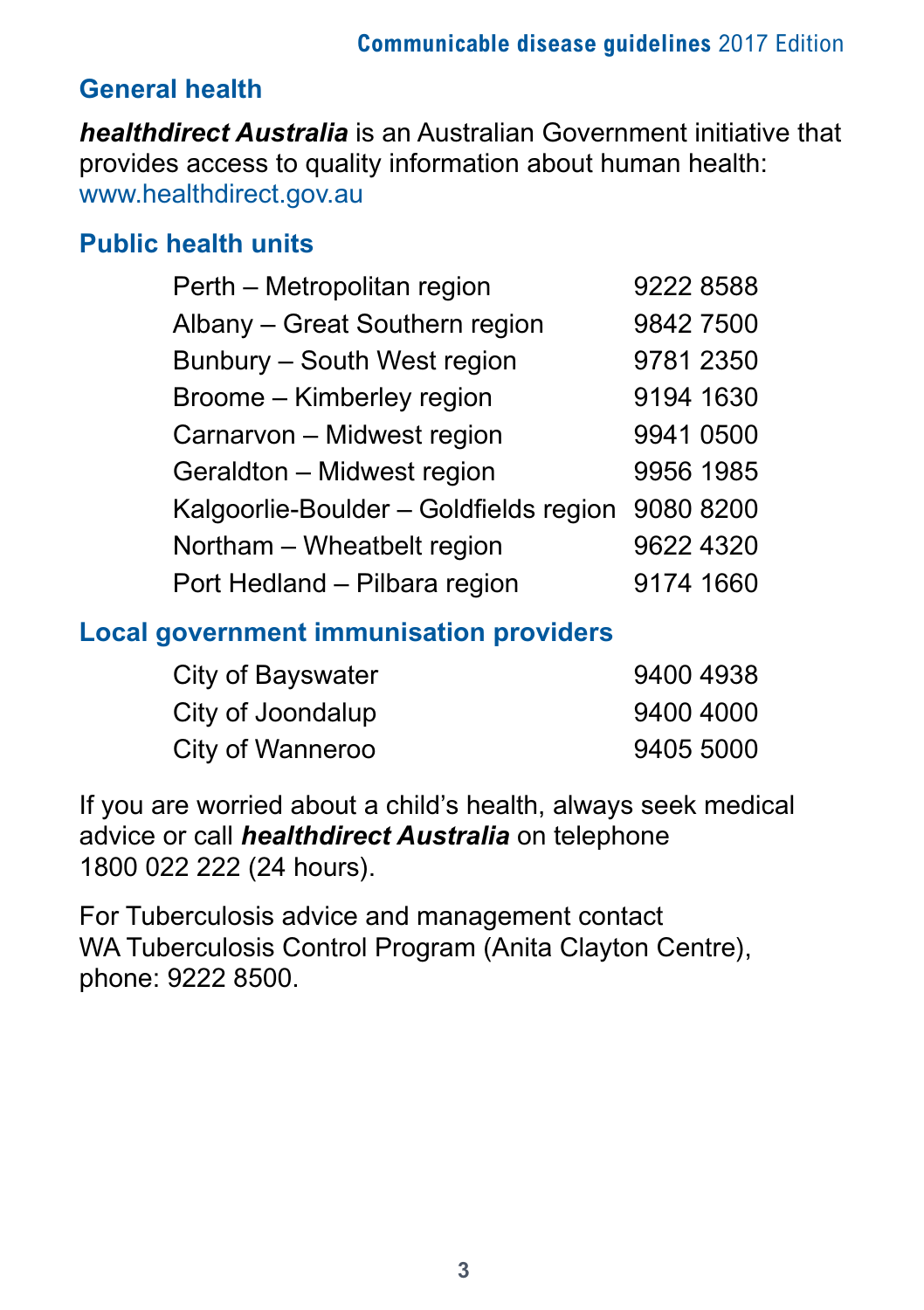#### **Disclaimer**

These guidelines have been produced by the Department of Health to provide information relevant to the management of some vaccine-preventable and communicable diseases in child care and school facilities. While every reasonable effort has been made to ensure the accuracy of the information in these guidelines, no guarantee is given that the guidelines are free from error or omission. The information provided is not a substitute for medical care and so specific questions about a person's health status should be directed to their health care provider. **Notifiable diseases outlined in this book may be followed up by a public health unit staff member.**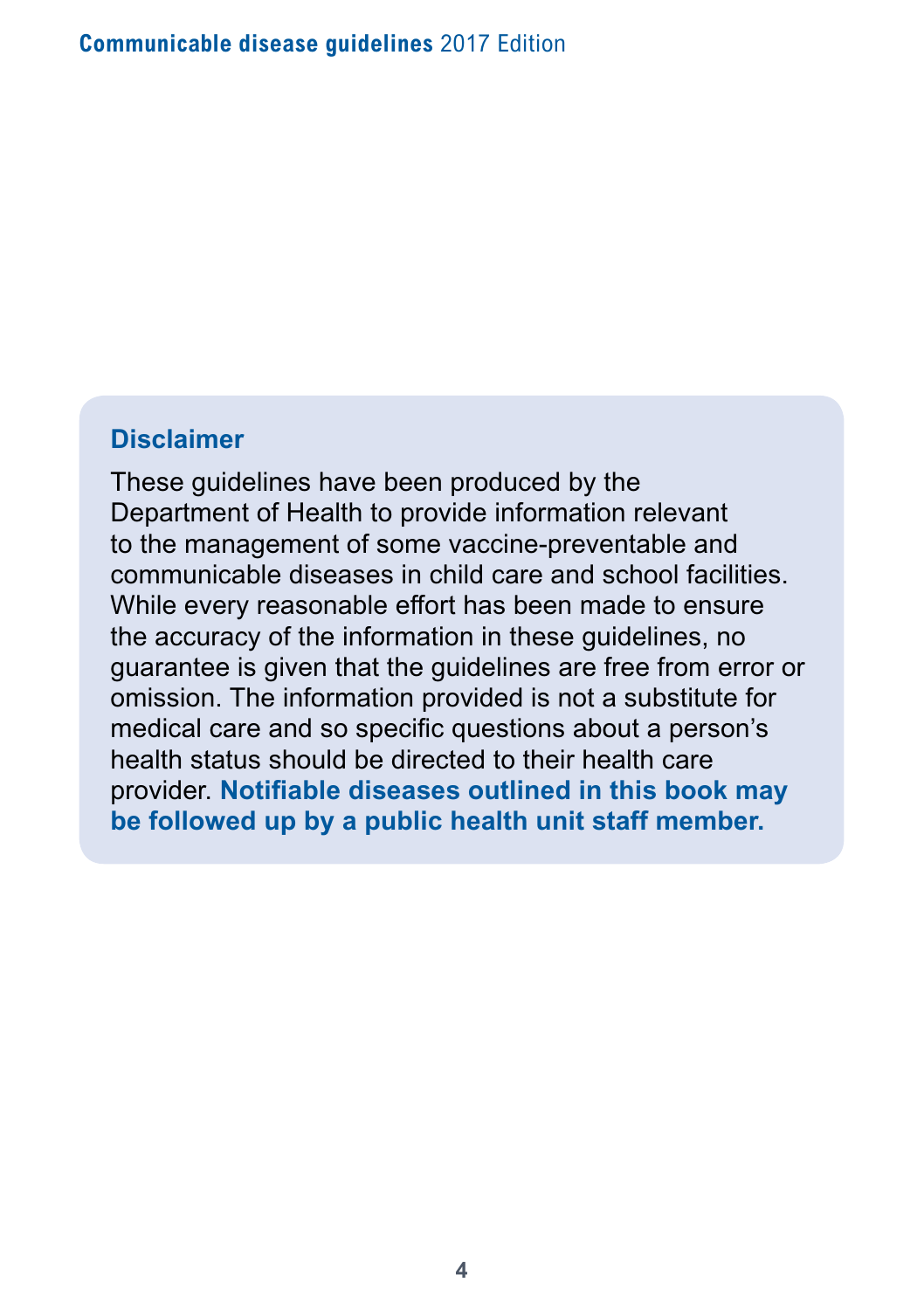# **Introduction**

Child care and school staff have a key role in preventing the transmission of diseases in child care and the school environment. While it is often difficult to prevent the transmission of common respiratory (colds/flu) and gastroenteritis infections that occur, every effort should be made to minimise the spread of infection by encouraging:

- staff and children attending school or childcare should stay at home in the early stages of illness as they are likely to be more infectious and transmit the virus/bacteria to others, via coughing, sneezing and, contaminating surfaces that others touch
- staff working in schools or childcare organisations, including the children, should remain absent until they are symptom free if they have a cold or flu; and for at least 24 hours if they have had gastroenteritis
- parents to seek medical advice if their child has ongoing symptoms of illness
- follow up by the local public health unit for other important infections, including measles, whooping cough, meningococcal and typhoid infections (telephone numbers on page 3).

Vaccination details can be found on the Department of Health website: [ww2.health.wa.gov.au/Health-for/Health-professionals/](http://ww2.health.wa.gov.au/Health-for/Health-professionals/Infectious-diseases) [Infectious-diseases](http://ww2.health.wa.gov.au/Health-for/Health-professionals/Infectious-diseases) or the HealthyWA website: [www.healthywa.wa.gov.au/immunisation](http://www.healthywa.wa.gov.au/immunisation)

See specific diseases on the same site for exclusion periods.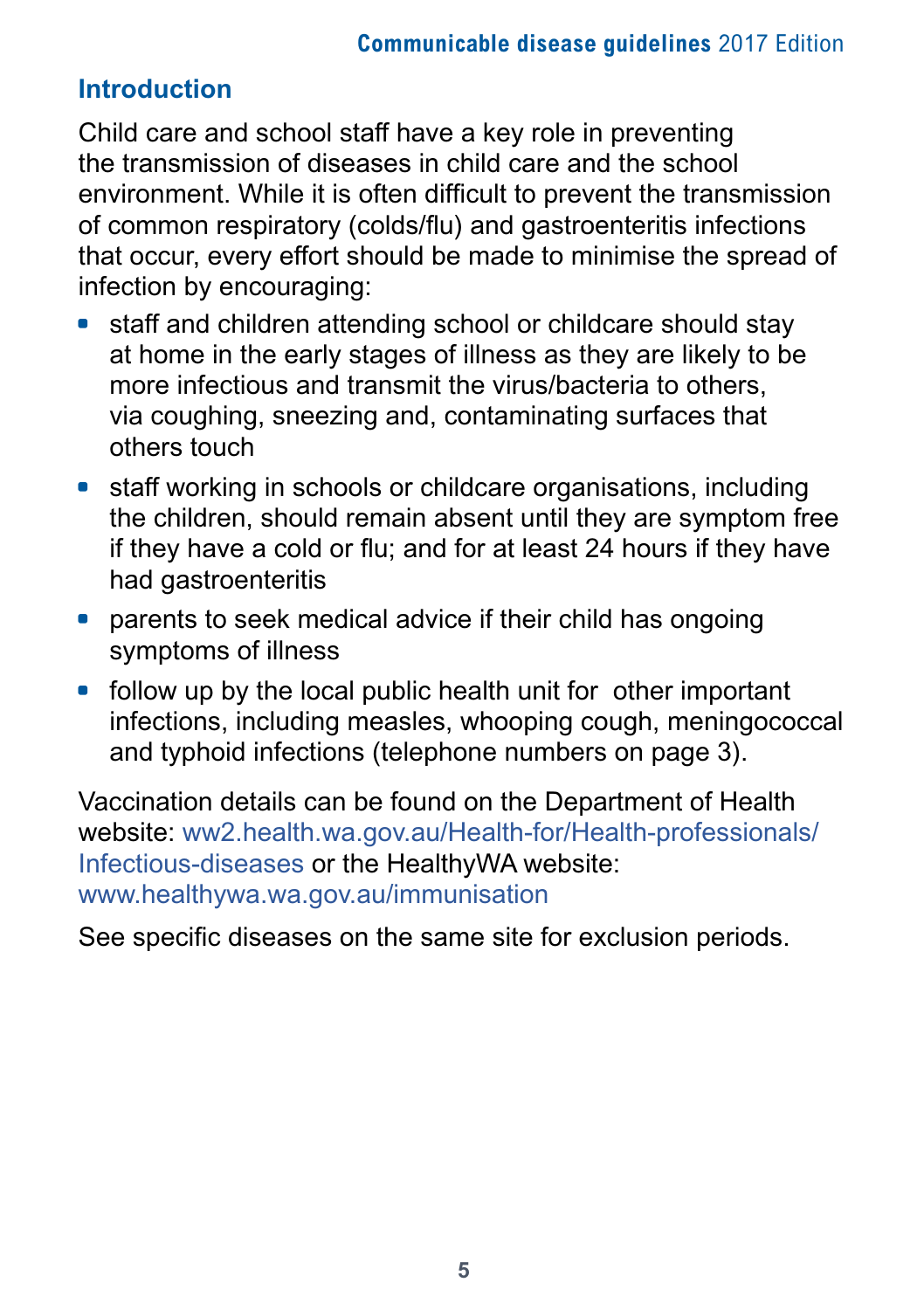An outline of strategies for preventing transmission of disease and recommendations for cleaning the environment can be obtained from *[Staying Healthy: Preventing infectious diseases](www.nhmrc.gov.au/guidelines-publications/ch55)  [in early education and care services \(5th edition\)](www.nhmrc.gov.au/guidelines-publications/ch55),* a government publication that provides comprehensive information about the management of a range of common childhood diseases [www.nhmrc.gov.au](www.nhmrc.gov.au/publications/synopses/ch43syn.htm)

Child care and school staff should play a role in encouraging parents to ensure that their child's immunisation is up to date; they should request a copy of the child's Australian Childhood Immunisation Register (ACIR) immunisation statement to update their centre register/database for reference in times such as infectious disease outbreak.

Many childhood infectious diseases require students/staff to be excluded from day care or school for a recommended period of time; if they are unable to provide evidence of immunisation against specific diseases that are known to be highly transmissible they will be excluded. For common symptoms and signs of infections in young children see Appendix 2. If unsure about what action to take, contact your local public health unit (telephone numbers on page 3).

### **Strategies to prevent transmission of infection:**

- Hand washing with soap and water for at least 15 seconds before preparing or eating food, after using the toilet, changing nappies, after blowing your nose with a hanky or tissue (disposable tissues are preferred), and after any contamination of the hands with body fluids such as blood and vomit.
- Effective cleaning with detergent and water, followed by rinsing and drying will remove the bulk of germs from environmental surfaces (refer to your school/day care policy or *Staying Healthy in Childcare*).
- Use of appropriate cleaning tools and use of protective personal equipment (gloves, masks) are important and should be easily accessible to clean up spills immediately, to prevent further environmental contamination.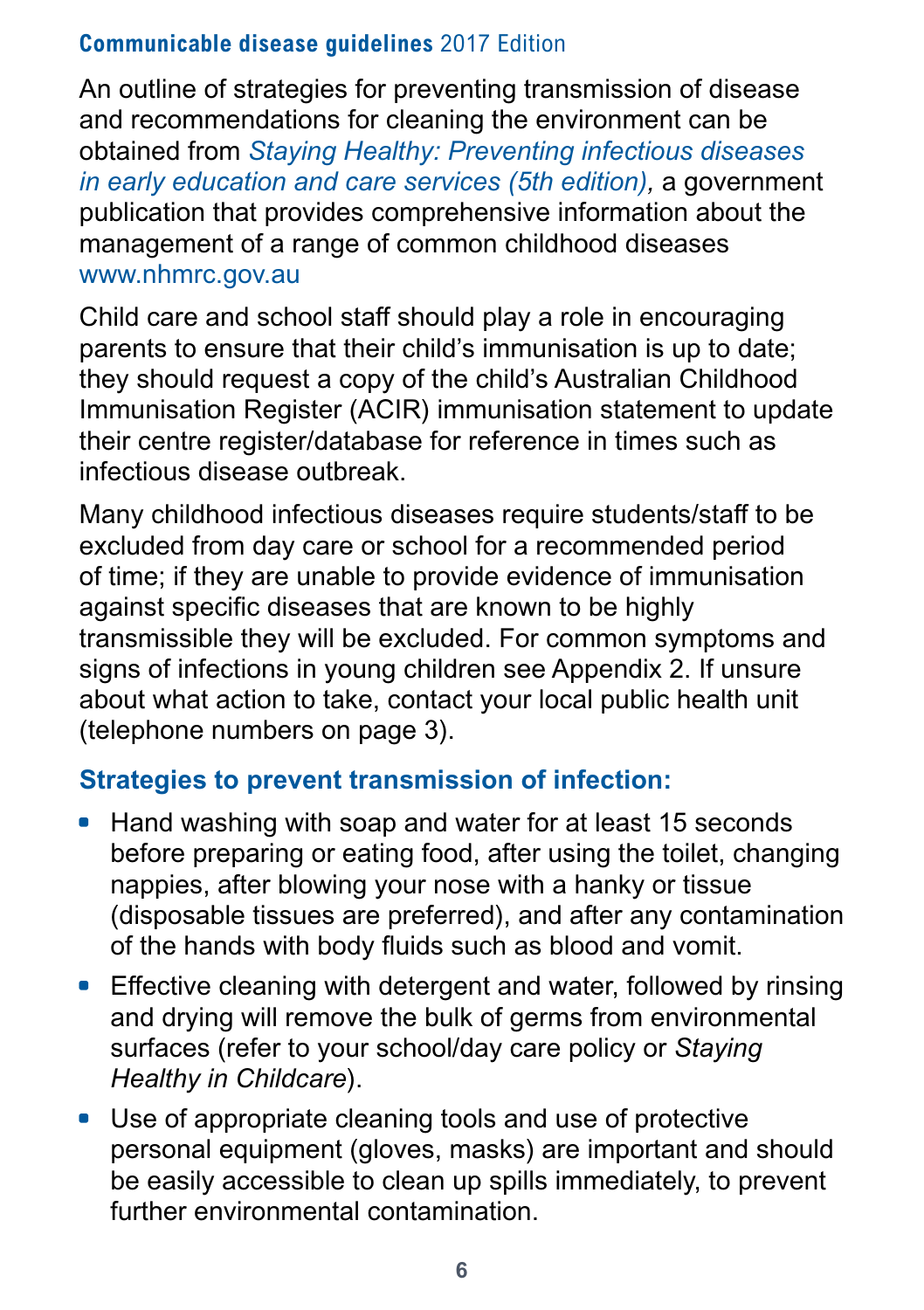- For advice on managing suspected or confirmed cases of infectious diseases e.g. measles, mumps, whooping cough, or any infectious disease where two or more cases have occurred, contact your local public health unit (telephone on page 3) to discuss.
- These strategies are general recommendations, however, if you are concerned about individual children who present with an infection, contact your local public health unit to discuss and agree on a plan of action (telephone numbers on page 3).

### **References**

- Australian Immunisation Handbook (current edition). [www.health.gov.au/internet/immunise/publishing.nsf/content/](http://www.health.gov.au/internet/immunise/publishing.nsf/content/handbook10-home) [handbook10-home](http://www.health.gov.au/internet/immunise/publishing.nsf/content/handbook10-home)
- Control of Communicable Diseases Manual 20th edition 2015. David Heymann Editor. American Public Health Association 2008. [http://apha.org/publications-and-periodicals/published](http://apha.org/publications-and-periodicals/published-books/ccdm)[books/ccdm](http://apha.org/publications-and-periodicals/published-books/ccdm)
- Department of Health Guidelines for the exclusions of people with enteric infections and their contacts from works, school and childcare settings [ww2.health.wa.gov.au/Articles/A\\_E/](http://ww2.health.wa.gov.au/Articles/A_E/Communicable-disease-guidelines) [Communicable-disease-guidelines](http://ww2.health.wa.gov.au/Articles/A_E/Communicable-disease-guidelines)
- Department of Health WA fact sheets and case definitions [www.healthywa.wa.gov.au/immunisation](http://www.healthywa.wa.gov.au/immunisation)
- \* Department of Health Communicable Disease Control Guidelines [www.public.health.wa.gov.au/2/243/3/infectious\\_](http://www.public.health.wa.gov.au/2/243/3/infectious_diseases_az_for_health_professionals.pm) diseases az for health professionals.pm
- 5th Edition. Staying healthy in child care. Preventing infectious diseases in early childhood education and care services. National Health Medical Research Committee (NHMRC) Australian Government 2012
- [www.nhmrc.gov.au/guidelines-publications/ch55](http://www.nhmrc.gov.au/guidelines-publications/ch55)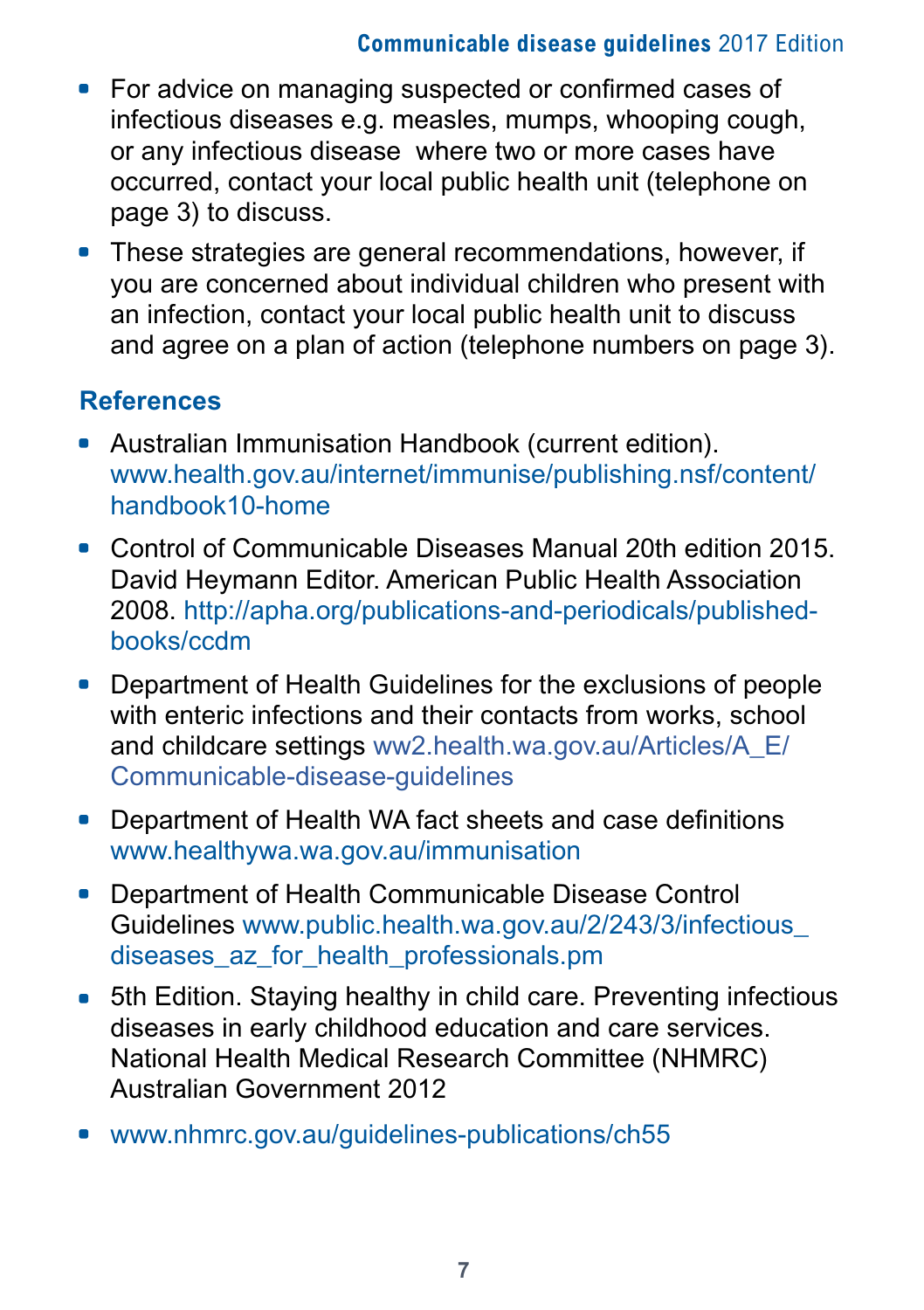# **A Acute febrile respiratory disease (various viruses, e.g. Parainfluenzavirus, RSV, Adenovirus, Rhinovirus, Coxsackievirus, Echovirus)**

A common, acute, respiratory, viral infection. Symptoms include fever, malaise, chills, headache, muscle pain, sore throat, cough and diarrhoea.

| Transmission                | Airborne or droplet                  |
|-----------------------------|--------------------------------------|
| <b>Incubation</b><br>period | 1 to 10 days                         |
| <b>Infectious</b><br>period | Usually for the duration of symptoms |
| <b>Exclusion</b>            | Exclude until afebrile               |
| <b>Treatment</b>            | Varies according to symptoms         |
| <b>Contacts</b>             | Do not exclude                       |
| Immunisation                | None available                       |

| <b>AIDS</b>    |  |
|----------------|--|
| <b>See HIV</b> |  |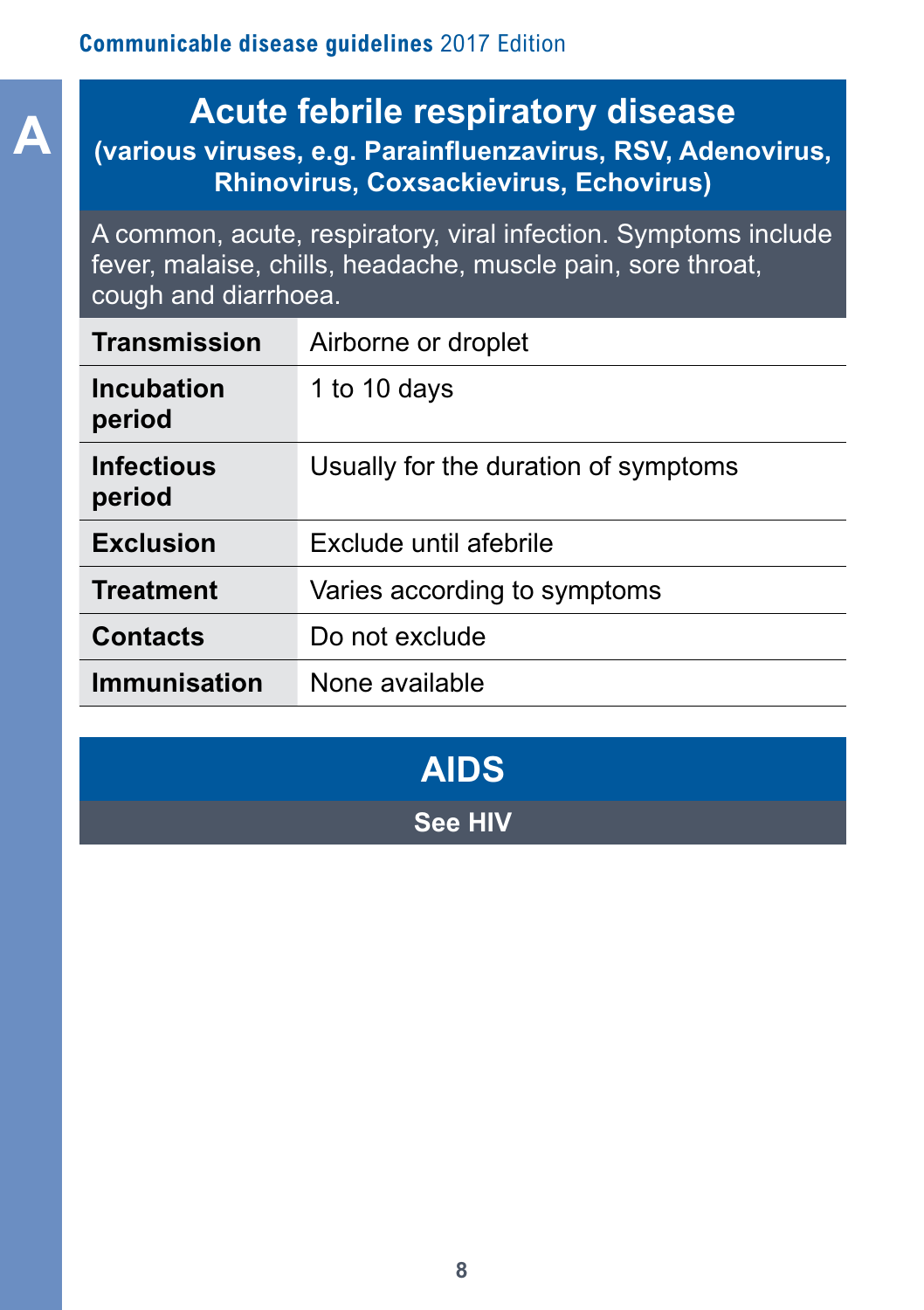# **C Chickenpox (Varicella)**

**Notifiable –** 

**discuss with your local public health unit.**

A common, acute, viral infection. Symptoms include fever, fatigue, and a generalised rash characterised by small vesicles (blisters) that rupture to form crusts.

| <b>Transmission</b>         | Airborne or droplet; direct or indirect contact<br>with fluid from vesicles of an infected person                                                                                                                                                      |
|-----------------------------|--------------------------------------------------------------------------------------------------------------------------------------------------------------------------------------------------------------------------------------------------------|
| <b>Incubation</b><br>period | Average 10-21 days                                                                                                                                                                                                                                     |
| <b>Infectious</b><br>period | From 2 days before rash appears to<br>5 days after, when vesicles have formed<br>crusts. See Appendix 1 for immunisation<br>recommendations                                                                                                            |
| <b>Exclusion</b>            | Exclude for at least 5 days after vesicles<br>(rash) appear and until vesicles have formed<br>crusts. Note that crusts alone do not warrant<br>exclusion                                                                                               |
| <b>Treatment</b>            | Antiviral treatment available                                                                                                                                                                                                                          |
| Contacts                    | Refer any immunosuppressed children<br>(e.g. leukaemia patients) to their doctor.<br>Do not exclude other contacts                                                                                                                                     |
| <b>Immunisation</b>         | Non-immune pregnant women should see<br>their doctor urgently as immunisation may<br>prevent chickenpox in contacts within 5 days<br>of exposure. Post exposure immunisation<br>can also be offered to other non-immune<br>contacts to prevent disease |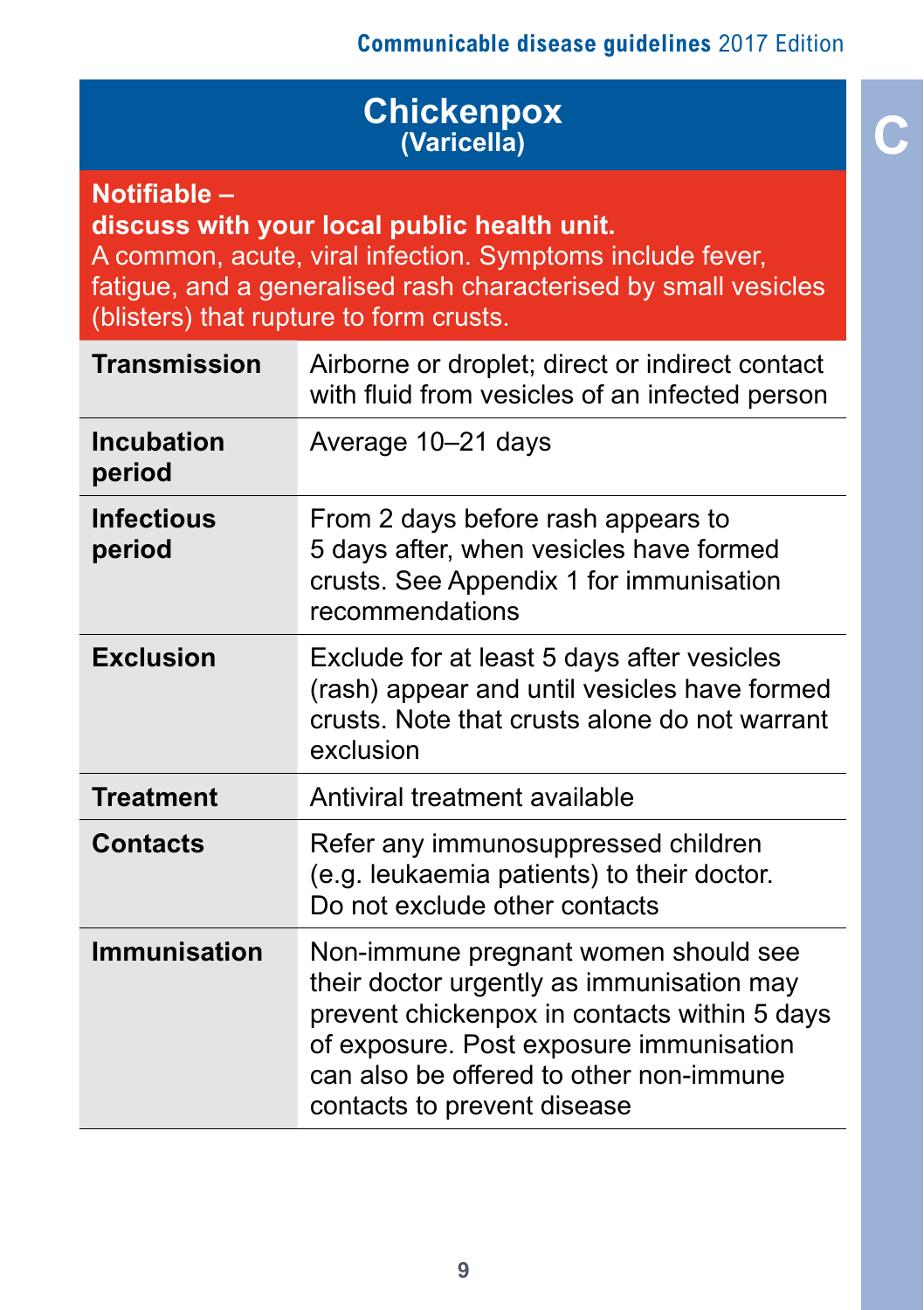**C**

### **Conjunctivitis (various viruses and bacteria)**

A common, acute, viral or bacterial infection of the eyes. Symptoms include sore, itchy eyes and discharge.

| Transmission                | Direct or indirect contact with secretions<br>from infected eyes |
|-----------------------------|------------------------------------------------------------------|
| <b>Incubation</b><br>period | $24-72$ hours                                                    |
| <b>Infectious</b><br>period | While eye discharge is present                                   |
| <b>Exclusion</b>            | Exclude until discharge from eyes has<br>ceased                  |
| <b>Treatment</b>            | Treatment as recommended by doctor -<br>refer to doctor          |
| <b>Contacts</b>             | Do not exclude                                                   |
| <b>Immunisation</b>         | None available                                                   |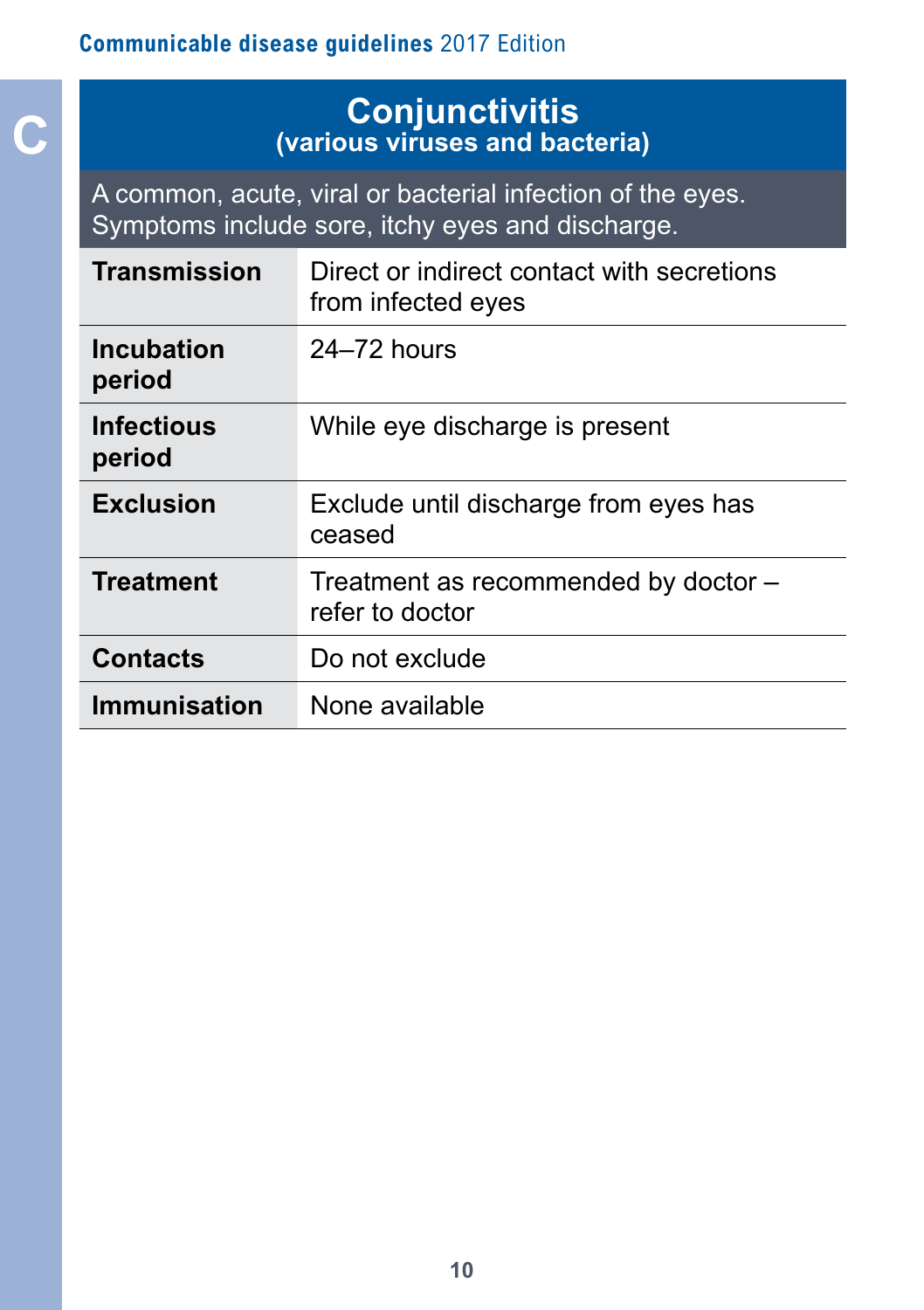# **C Cryptosporidiosis**

**Notifiable –** 

**discuss with your local public health unit staff.** A common parasitic infection of the intestine, often without

symptoms. When present, symptoms include vomiting, loss of appetite, stomach pain and foul smelling diarrhoea.

| Transmission         | Faecal-oral                                                                                                                                                                                                                                                     |
|----------------------|-----------------------------------------------------------------------------------------------------------------------------------------------------------------------------------------------------------------------------------------------------------------|
| Incubation<br>period | $1 - 12$ days                                                                                                                                                                                                                                                   |
| Infectious<br>period | 2 to 4 weeks                                                                                                                                                                                                                                                    |
| <b>Exclusion</b>     | Exclude until 24 hours after diarrhoea has<br>ceased. Cases should also avoid using<br>public swimming pools for two weeks after<br>diarrhoea has ceased. If ill person works or<br>attends a child care, exclude until 48 hours<br>after diarrhoea has ceased. |
| <b>Treatment</b>     | Varies according to symptoms –<br>refer to doctor                                                                                                                                                                                                               |
| <b>Contacts</b>      | Do not exclude. Reduce transmission by<br>good hygiene, especially hand washing                                                                                                                                                                                 |
| Immunisation         | None available                                                                                                                                                                                                                                                  |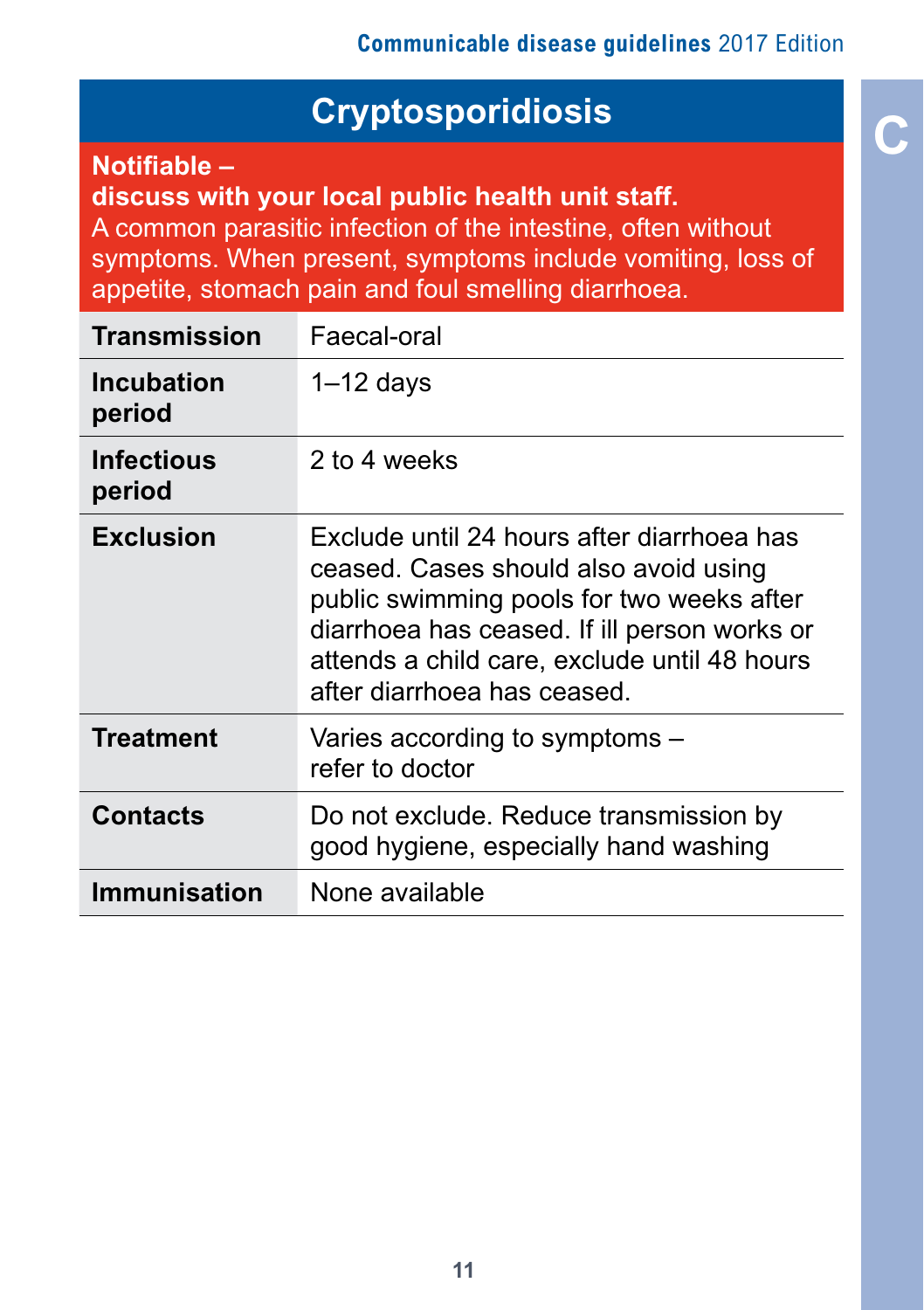# **C Cytomegalovirus (CMV)**

A common, acute, viral infection, often without symptoms. When present, symptoms include fever and swollen glands. Infection of an unborn baby may result in serious disease.

| <b>Transmission</b>         | Direct contact with secretions (e.g. saliva,<br>urine, breast milk, cervical secretions) from<br>an infected person or from mother-to-baby<br>during pregnancy or after birth |
|-----------------------------|-------------------------------------------------------------------------------------------------------------------------------------------------------------------------------|
| <b>Incubation</b><br>period | 3 to 12 weeks                                                                                                                                                                 |
| <b>Infectious</b><br>period | For as long as the virus is shed in secretions<br>(usually months)                                                                                                            |
| <b>Exclusion</b>            | Do not exclude                                                                                                                                                                |
| <b>Treatment</b>            | Varies according to symptoms. Antiviral<br>treatment available for serious disease -<br>refer to doctor                                                                       |
| <b>Contacts</b>             | Do not exclude.<br>Reduce transmission by good hygiene,<br>especially hand washing. Refer pregnant<br>contacts to their doctor                                                |
| <b>Immunisation</b>         | None available                                                                                                                                                                |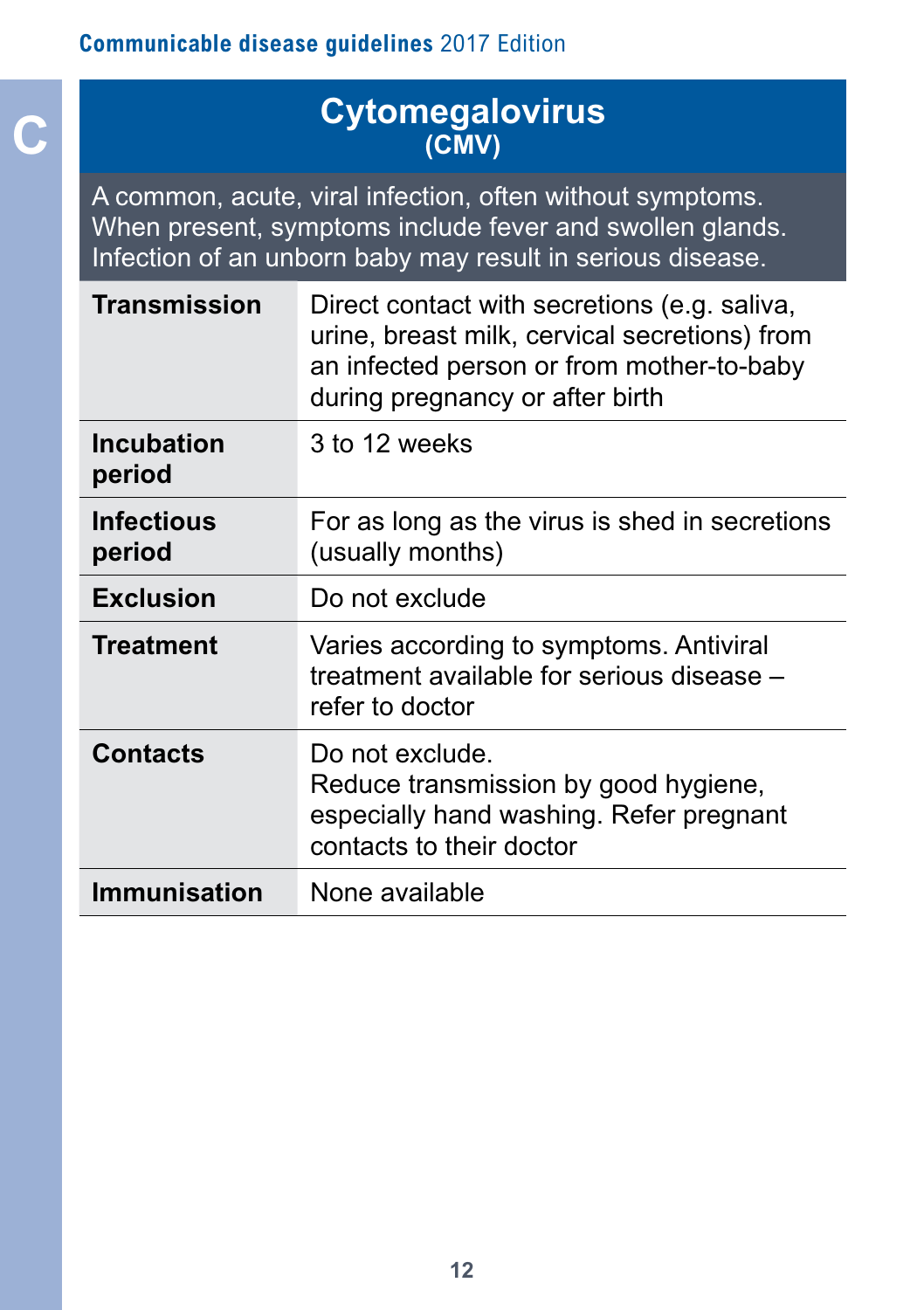**D Diarrhoea (various viruses, bacteria or parasites, e.g. Campylobacter, Giardia, Norovirus, Salmonella, Shigella)** 

**Notifiable – Campylobacter, Salmonella, Shigella, Rotavirus, Cryptosporidium – discuss with your local public health unit staff.**

A range of common infections of the intestines. Symptoms include fever, vomiting, diarrhoea, and abdominal pain.

| <b>Transmission</b>         | Faecal-oral, food-borne and animal<br>faecal-oral                                                                                                           |
|-----------------------------|-------------------------------------------------------------------------------------------------------------------------------------------------------------|
| <b>Incubation</b><br>period | Hours to days                                                                                                                                               |
| <b>Infectious</b><br>period | Days to weeks                                                                                                                                               |
| <b>Exclusion</b>            | Exclude until 24 hours after diarrhoea has<br>ceased. If ill person works or attends a child<br>care, exclude until 48 hours after diarrhoea<br>has ceased. |
| <b>Treatment</b>            | Varies according to symptoms. Antibiotic or<br>antiparasitic treatment as recommended by<br>doctor                                                          |
| <b>Contacts</b>             | Do not exclude                                                                                                                                              |
| <b>Immunisation</b>         | Refer to Appendix 1                                                                                                                                         |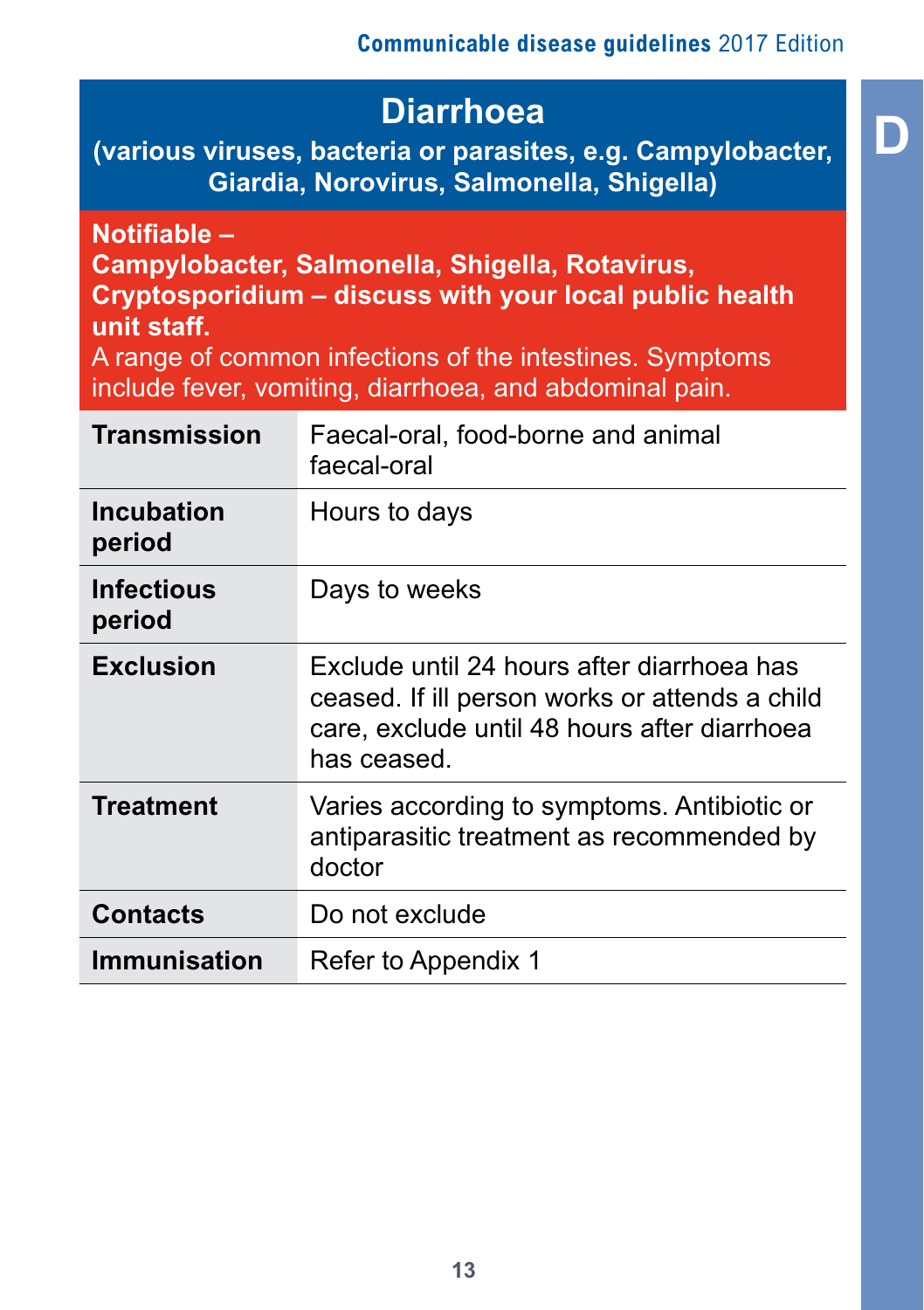# **G German measles**

### **See Rubella**

# **Glandular fever**

**(Infectious Mononucleosis, Epstein-Barr virus)**

A common, acute, viral infection. Symptoms include fever, sore throat, enlarged glands, rash, fatigue.

| Transmission                | Direct contact with infectious nose or throat<br>secretions (e.g. saliva)                                                                                                                                                      |
|-----------------------------|--------------------------------------------------------------------------------------------------------------------------------------------------------------------------------------------------------------------------------|
| <b>Incubation</b><br>period | 4 to 6 weeks                                                                                                                                                                                                                   |
| <b>Infectious</b><br>period | Months                                                                                                                                                                                                                         |
| <b>Exclusion</b>            | Do not exclude                                                                                                                                                                                                                 |
| <b>Treatment</b>            | Varies according to symptoms                                                                                                                                                                                                   |
| <b>Contacts</b>             | Do not exclude                                                                                                                                                                                                                 |
| <b>Immunisation</b>         | None available                                                                                                                                                                                                                 |
| <b>Prevention</b>           | Good hygiene practices, e.g. hand washing<br>to avoid salivory contamination from infected<br>individuals. Avoid kissing on the mouth<br>while unwell, avoid drinking from common<br>container to minimise contact with saliva |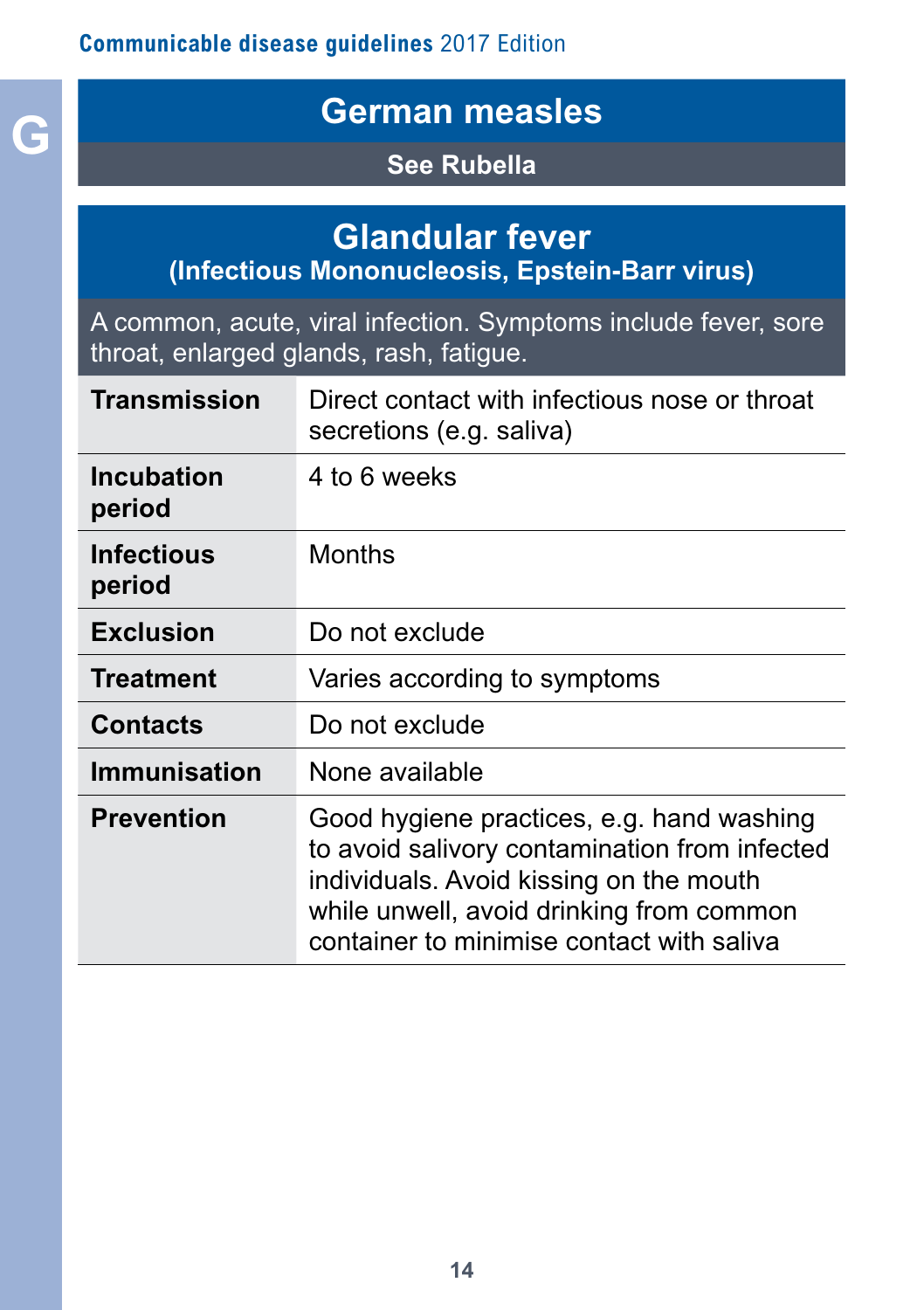## **Hand, foot and mouth disease (various Enteroviruses, mostly Coxsackievirus)**

A common, acute, viral infection. Symptoms include fever, vesicles (blisters) in the mouth and on hands and feet. This infection is not related to the Foot and Mouth Disease found in animals.

| Transmission                | Airborne or droplet; faecal-oral                                                         |
|-----------------------------|------------------------------------------------------------------------------------------|
| <b>Incubation</b><br>period | 3 to 7 days                                                                              |
| <b>Infectious</b><br>period | As long as there is fluid in the vesicles.<br>Faeces remain infectious for several weeks |
| <b>Exclusion</b>            | Exclude until vesicles have formed crusts<br>that are dry                                |
| <b>Treatment</b>            | Varies according to symptoms                                                             |
| <b>Contacts</b>             | Do not exclude                                                                           |
| <b>Immunisation</b>         | None available                                                                           |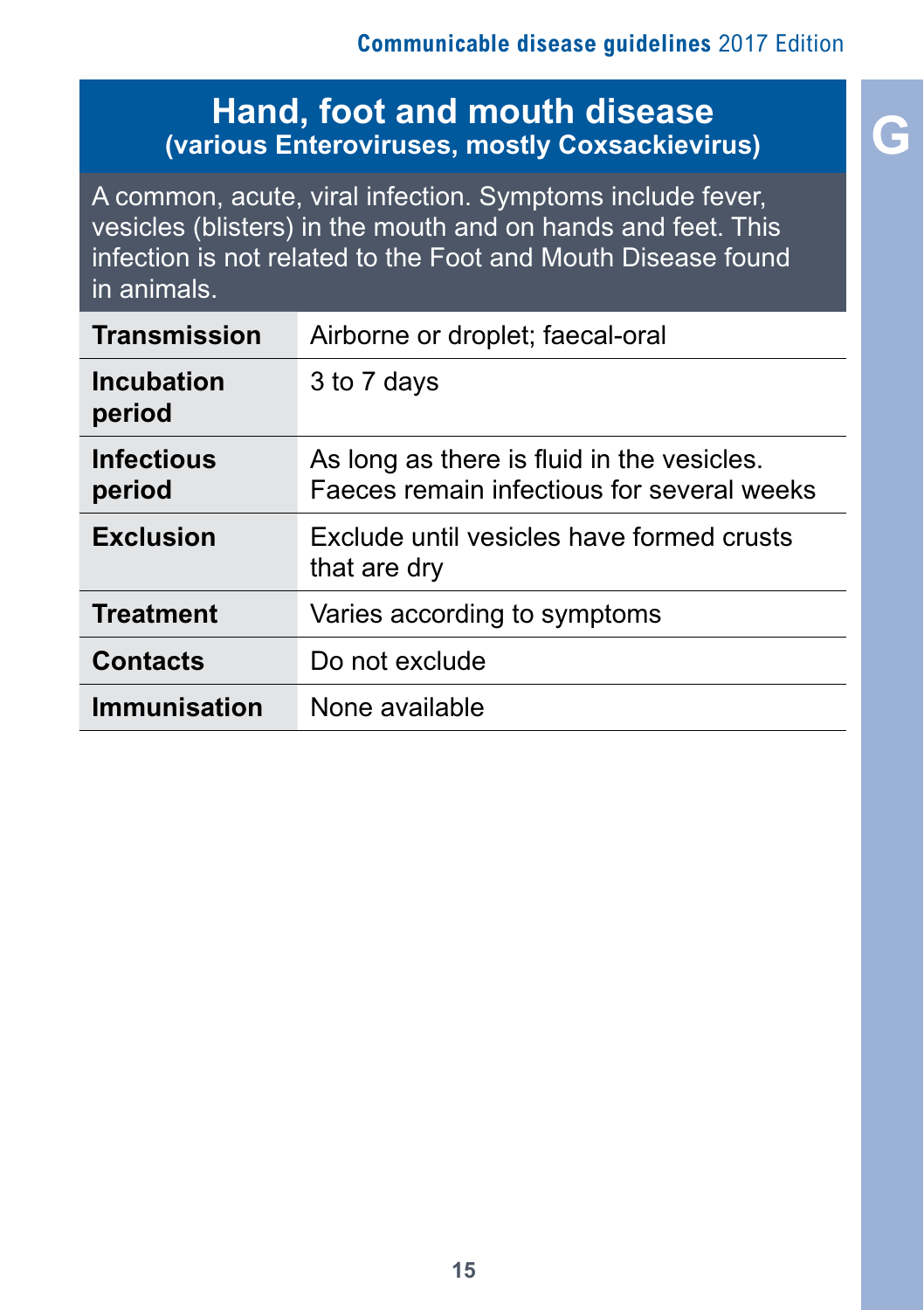# **H Haemophilus influenzae type b (Hib)**

#### **Notifiable –**

#### **discuss with your local public health unit staff.**

An uncommon, acute, bacterial infection that may cause meningitis, epiglottitis (swelling of the throat that obstructs breathing), pneumonia, joint infection, cellulitis (infection of the tissue under the skin). Symptoms of meningitis include fever, vomiting, headache, neck stiffness, irritability, and fitting.

| <b>Transmission</b>         | Airborne or droplet; direct contact with<br>contaminated nose or throat secretions          |
|-----------------------------|---------------------------------------------------------------------------------------------|
| <b>Incubation</b><br>period | 2 to 4 days                                                                                 |
| <b>Infectious</b><br>period | Infectious until treated with antibiotics<br>$(24 \text{ to } 48 \text{ hours})$            |
| <b>Exclusion</b>            | Exclude until antibiotic treatment completed<br>usually 48 hour                             |
| <b>Treatment</b>            | Antibiotics as recommended by doctor                                                        |
| <b>Contacts</b>             | Do not exclude. Contact management will be<br>coordinated by local public health unit staff |
| <b>Immunisation</b>         | Refer to Appendix 1                                                                         |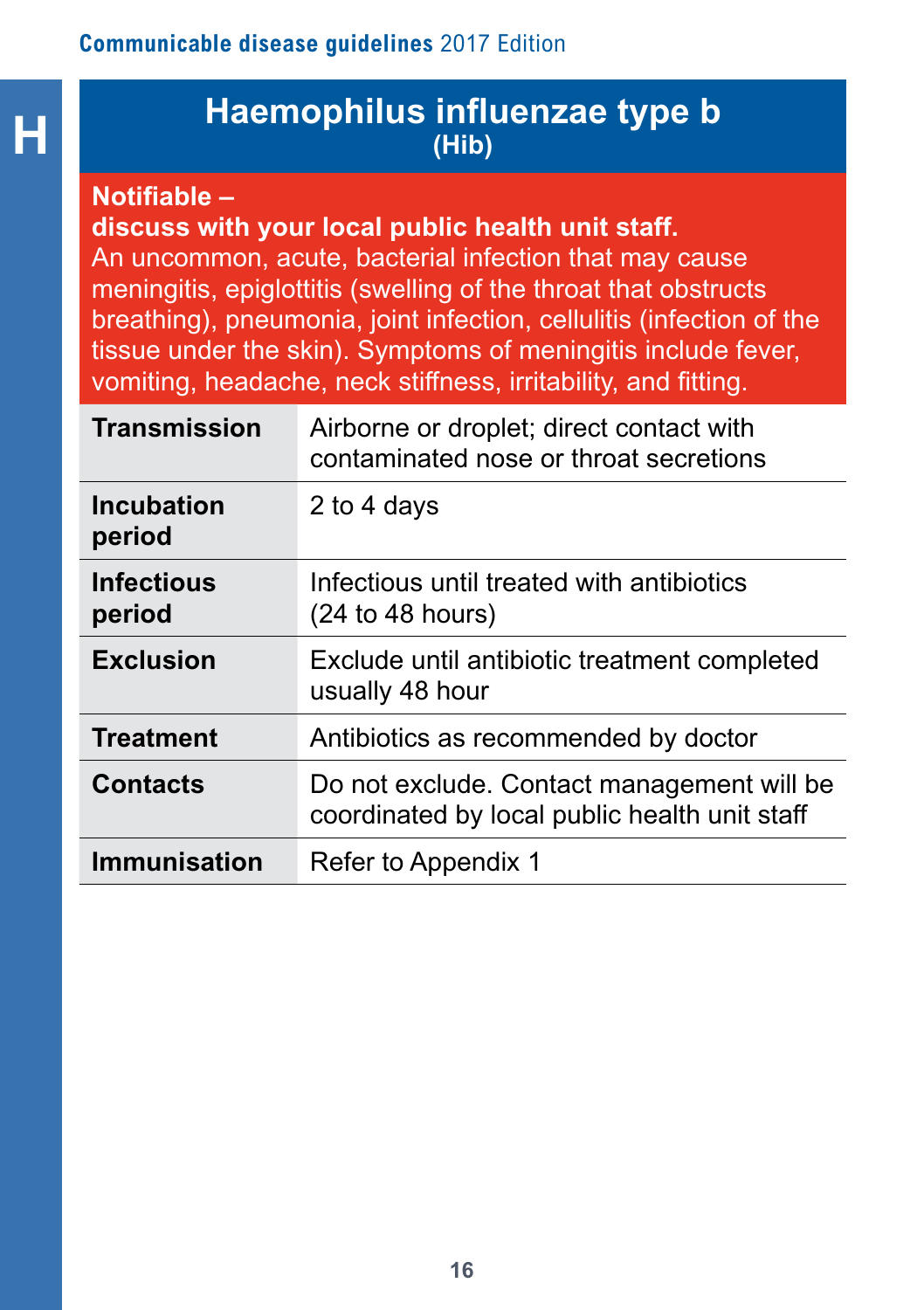# **H Head lice (Pediculosis)**

A common, parasitic infestation of the scalp hair. Symptoms include scratching and the presence of 'nits' (eggs) and lice in the scalp hair.

| Transmission                | Head-to-head contact with an infested person                         |
|-----------------------------|----------------------------------------------------------------------|
| <b>Incubation</b><br>period | 7 to 10 days                                                         |
| <b>Infectious</b><br>period | Until lice and eggs (nits) are killed                                |
| <b>Exclusion</b>            | Exclude until after treatment has commenced<br>and live lice removed |
| <b>Treatment</b>            | See Appendix 3                                                       |
| <b>Contacts</b>             | Do not exclude                                                       |
| Immunisation                | <b>None</b>                                                          |

Head lice fact sheet for parents is available at: [www.healthywa.wa.gov.au/Healthy-WA/Articles/F\\_I/Head-lice](http://www.healthywa.wa.gov.au/Healthy-WA/Articles/F_I/Head-lice)

and: [www.nhmrc.gov.au/guidelines-publications/ch55](http://www.nhmrc.gov.au/guidelines-publications/ch55)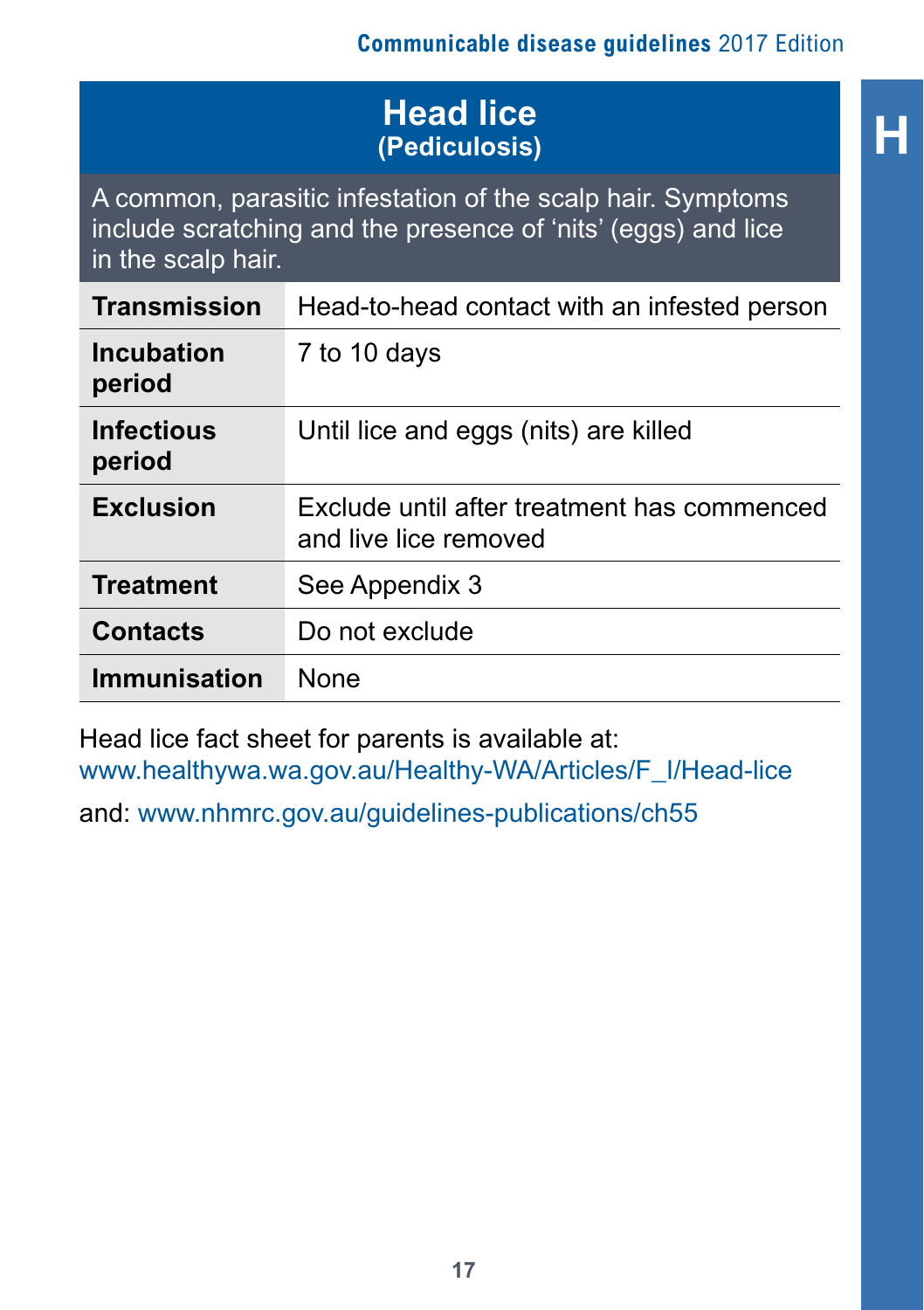# **H Hepatitis A Hepatitis A Hepatitis A** *Henatitis* A *Virus* **(Hepatitis A virus)**

**Notifiable –**

**discuss with your local public health unit staff.**

An acute, viral infection of the liver. Symptoms include malaise, abdominal pain, loss of appetite, nausea, fever, jaundice, dark urine and pale faeces.

| <b>Transmission</b>         | Faecal-oral and faecal-food-oral                                                                                                                                                         |
|-----------------------------|------------------------------------------------------------------------------------------------------------------------------------------------------------------------------------------|
| <b>Incubation</b><br>period | 15 to 50 days (usually 28 to 30 days)                                                                                                                                                    |
| <b>Infectious</b><br>period | 2 weeks before onset of symptoms to<br>7 days after jaundice appears                                                                                                                     |
| <b>Exclusion</b>            | Exclude for at least one week after onset<br>of jaundice or two weeks after onset of<br>symptoms (if not jaundiced). Extra exclusion<br>may apply for high risk groups see<br>Appendix 4 |
| <b>Treatment</b>            | Varies according to symptoms -<br>refer to doctor                                                                                                                                        |
| <b>Contacts</b>             | Do not exclude. Contact management will be<br>coordinated by local public health staff                                                                                                   |
| <b>Immunisation</b>         | Recommended for Aboriginal children at<br>1 year and 18 months of age, see<br>Appendix 1, some travellers and<br>occupational groups - refer to doctor                                   |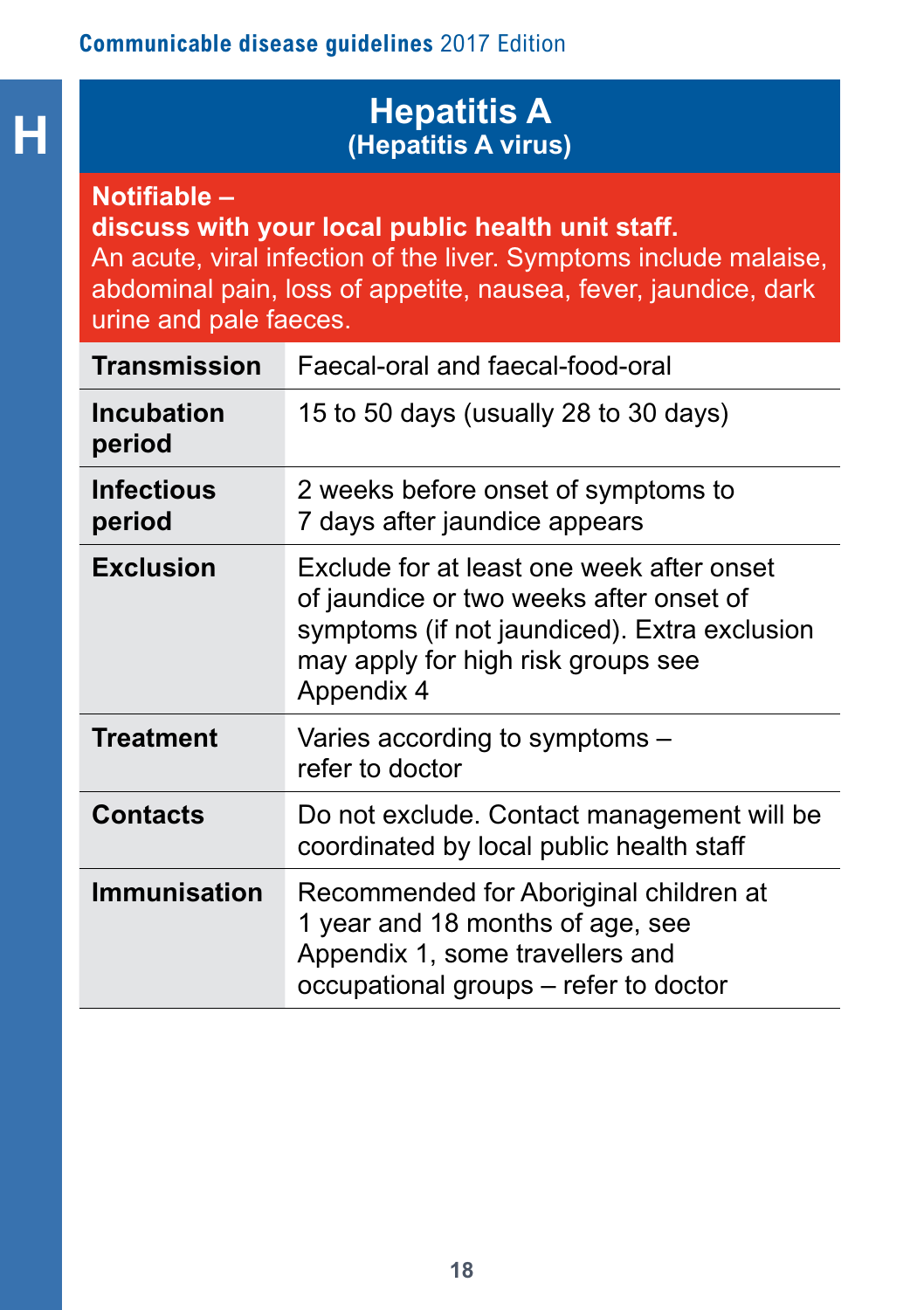### **Hepatitis B**<br>**Hepatitis B** virus) **(Hepatitis B virus)**

**Notifiable –** 

**discuss with your local public health unit staff.** A viral infection of the liver. Symptoms include malaise, abdominal pain, loss of appetite, nausea, fever, jaundice, dark urine and pale faeces.

| <b>Transmission</b>         | Blood-to-blood; sexual contact; during birth<br>mother-to-baby             |
|-----------------------------|----------------------------------------------------------------------------|
| Incubation<br>period        | 45 to 180 days (average 60 to 90 days)                                     |
| <b>Infectious</b><br>period | Weeks before to months after onset.<br>Carriers may be infectious for life |
| <b>Exclusion</b>            | Do not exclude                                                             |
| <b>Treatment</b>            | Varies according to symptoms -<br>refer to doctor                          |
| <b>Contacts</b>             | Do not exclude                                                             |
| <b>Immunisation</b>         | Refer to Appendix 1                                                        |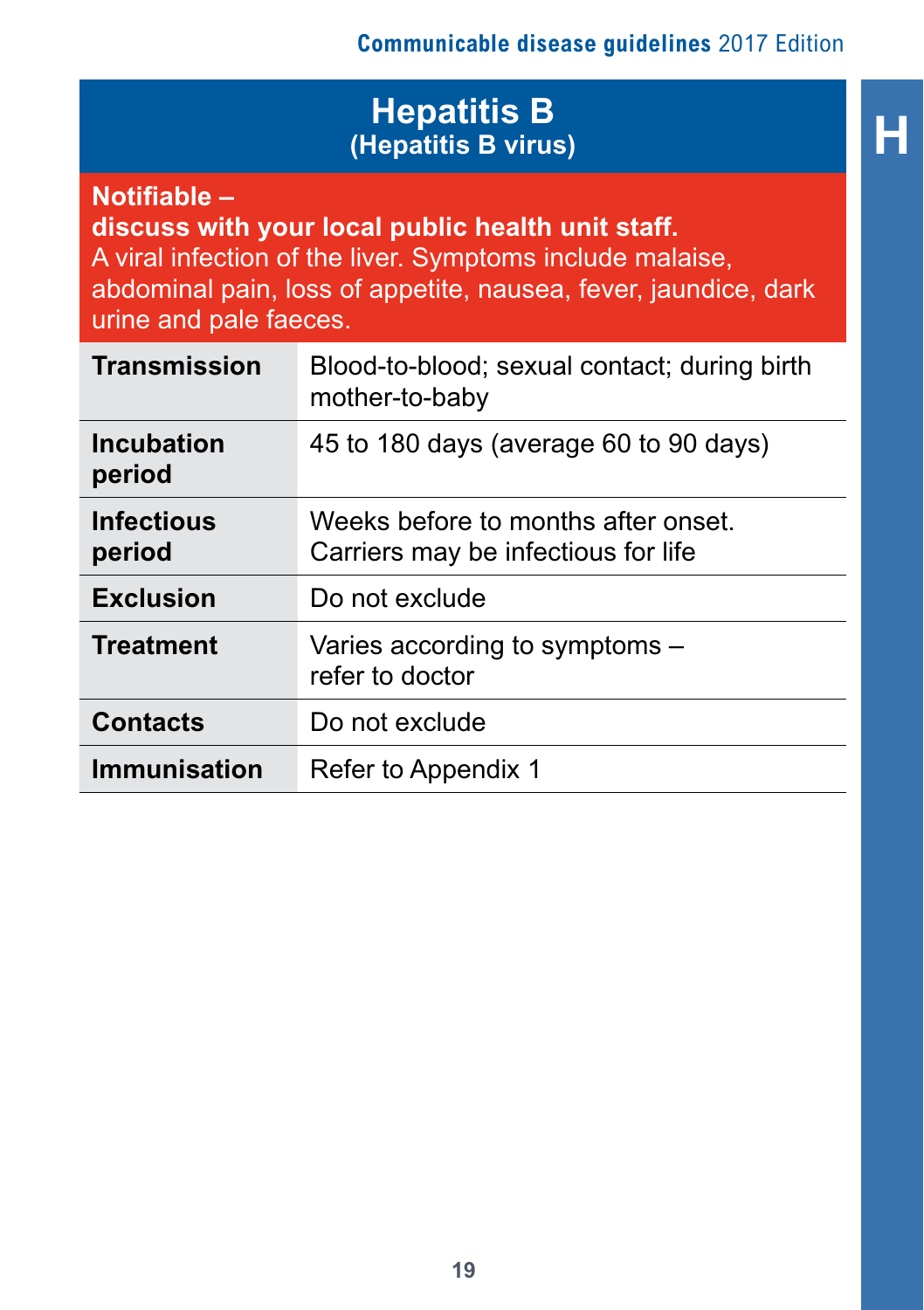**H**

# **Hepatitis C (Hepatitis C virus)**

**Notifiable – discuss with your local public health unit staff.** A viral infection of the liver. Symptoms include fever, loss of appetite, nausea, vomiting, joint pains, malaise and jaundice.

| Transmission                | Blood-to-blood; rarely sexual; mother-to-<br>baby during delivery                              |
|-----------------------------|------------------------------------------------------------------------------------------------|
| Incubation<br>period        | 2 weeks to 6 months (usually 6 to 9 weeks)                                                     |
| <b>Infectious</b><br>period | Weeks before to months after onset.<br>Carriers may be infectious for life                     |
| <b>Exclusion</b>            | Do not exclude                                                                                 |
| <b>Treatment</b>            | Antiviral treatment as recommended by<br>doctor – refer to doctor                              |
| <b>Contacts</b>             | Do not exclude                                                                                 |
| Immunisation                | None available                                                                                 |
| <b>Note</b>                 | Hepatitis A and hepatitis B vaccine is<br>recommended for people diagnosed with<br>hepatitis C |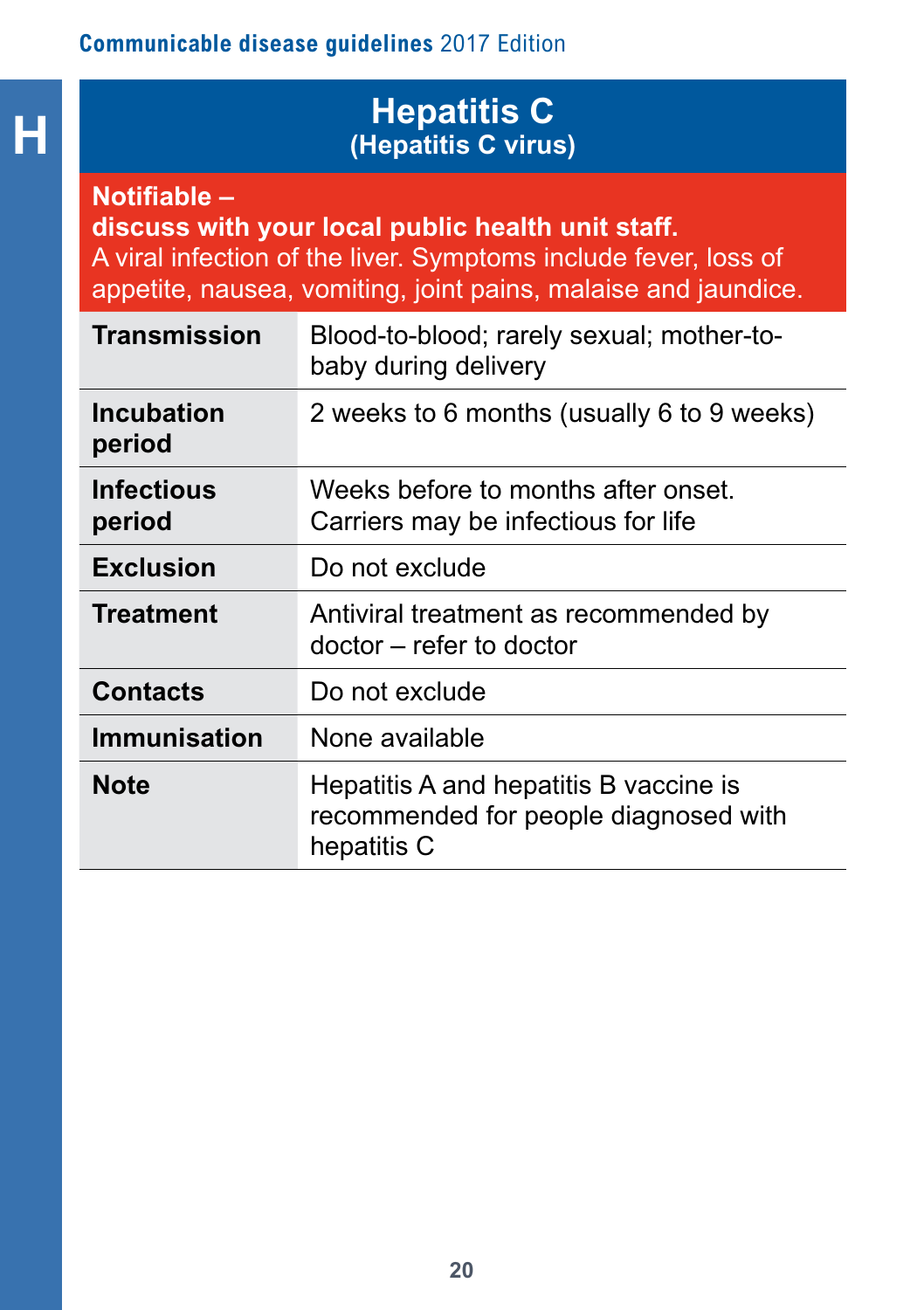# **H Herpes simplex 1 and 2 (Cold sores, Genital sores)**

A common, viral infection. Symptoms include vesicles (blisters) around the mouth or the genital areas, fever and malaise.

| <b>Transmission</b>         | Direct contact with weeping vesicles                                                                                                                                                                                                                                                                           |
|-----------------------------|----------------------------------------------------------------------------------------------------------------------------------------------------------------------------------------------------------------------------------------------------------------------------------------------------------------|
| <b>Incubation</b><br>period | 3 to 10 days                                                                                                                                                                                                                                                                                                   |
| <b>Infectious</b><br>period | 2 to 7 weeks                                                                                                                                                                                                                                                                                                   |
| <b>Exclusion</b>            | Not excluded if the person can maintain<br>hygiene practices to minimise the risk of<br>transmission. If the person cannot comply<br>with these practices (e.g. because they are<br>too young), they should be excluded until<br>the sores are dry. Sores should be covered<br>with a dressing where possible. |
| <b>Treatment</b>            | Antiviral treatment available – refer to doctor                                                                                                                                                                                                                                                                |
| <b>Contacts</b>             | Do not exclude                                                                                                                                                                                                                                                                                                 |
| <b>Immunisation</b>         | None available                                                                                                                                                                                                                                                                                                 |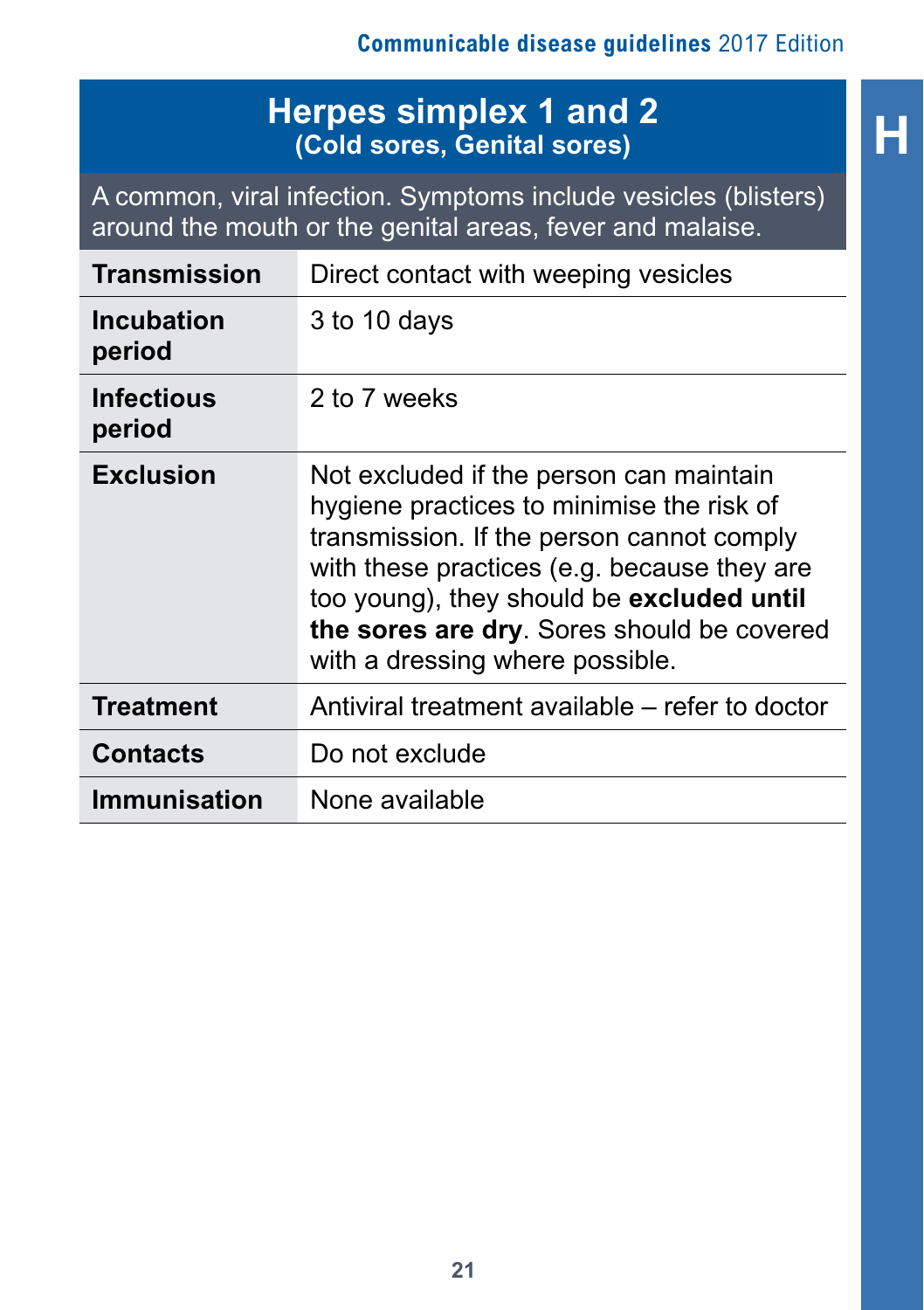**H HIV/AIDS (Human Immunodeficiency Virus/ Acquired Immunodeficiency Syndrome)** 

#### **Notifiable –**

**discuss with your local public health unit staff.** An uncommon, viral infection that attacks the immune system. Symptoms vary according to the stage of the illness.

| <b>Transmission</b>         | Blood-to-blood; sexual contact;<br>mother-to-baby    |
|-----------------------------|------------------------------------------------------|
| Incubation<br>period        | Variable (usually 1 to 3 months)                     |
| <b>Infectious</b><br>period | As long as HIV infection persists                    |
| <b>Exclusion</b>            | Do not exclude                                       |
| <b>Treatment</b>            | Specialised treatment available -<br>refer to doctor |
| <b>Contacts</b>             | Do not exclude                                       |
| <b>Immunisation</b>         | None available                                       |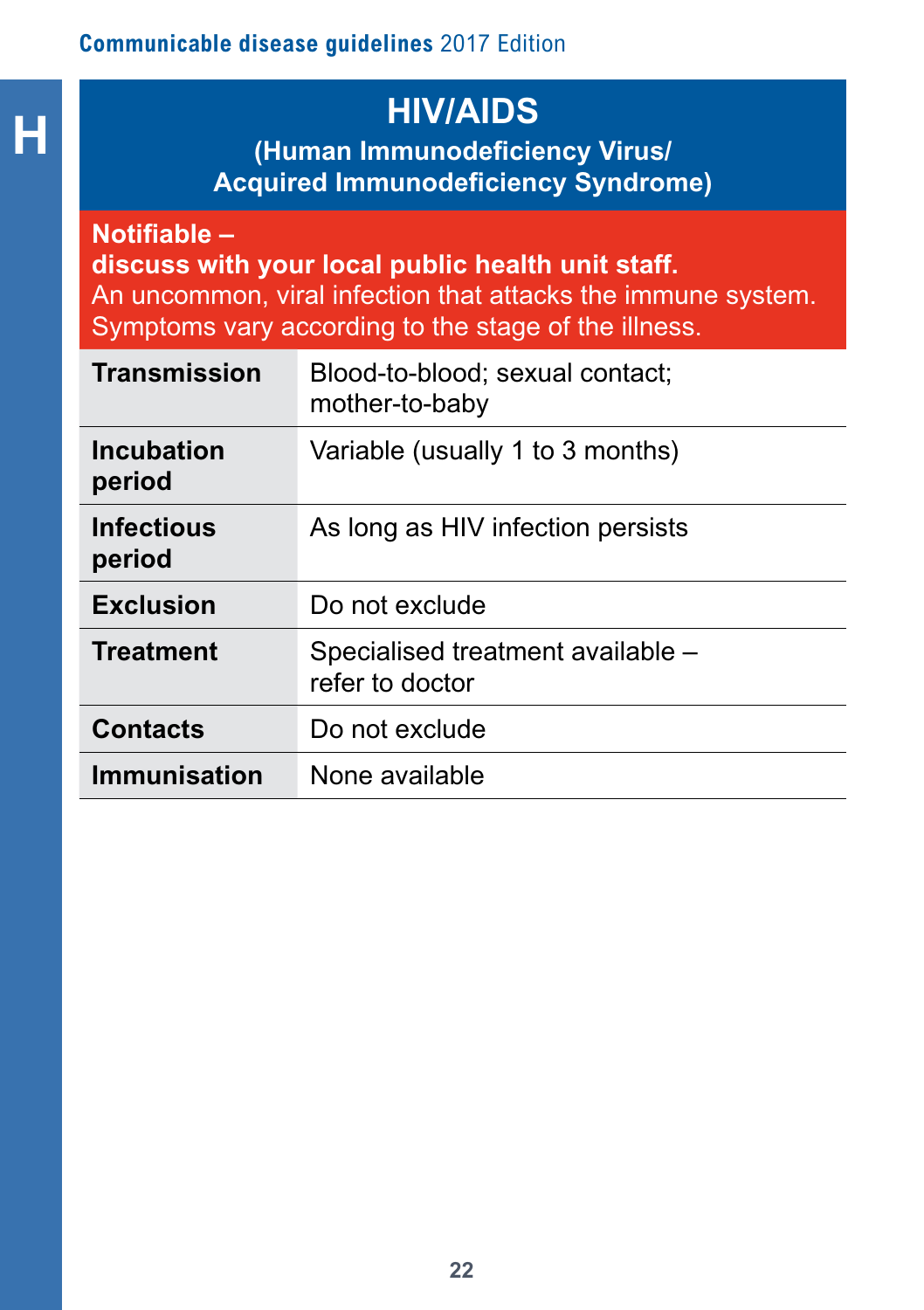# **H Hookworm (Ancylostoma duodenale)**

A parasite of the intestines. Symptoms include diarrhoea, abdominal pain, weight loss. May also cause anaemia in young children if untreated.

| <b>Transmission</b>         | Usually by walking bare foot in soil<br>contaminated by faeces from an infected<br>person |
|-----------------------------|-------------------------------------------------------------------------------------------|
| <b>Incubation</b><br>period | A few weeks to several months                                                             |
| <b>Infectious</b><br>period | Not communicable person-to-person. Larvae<br>may survive in soil for several months       |
| Exclusion*                  | Exclude until diarrhoea has ceased                                                        |
| <b>Treatment</b>            | Treatment available – refer to doctor                                                     |
| <b>Contacts</b>             | Do not exclude                                                                            |
| Immunisation                | None available                                                                            |

\* If ill person works or attend day care exclude until 48 hours after diarrhoea has ceased.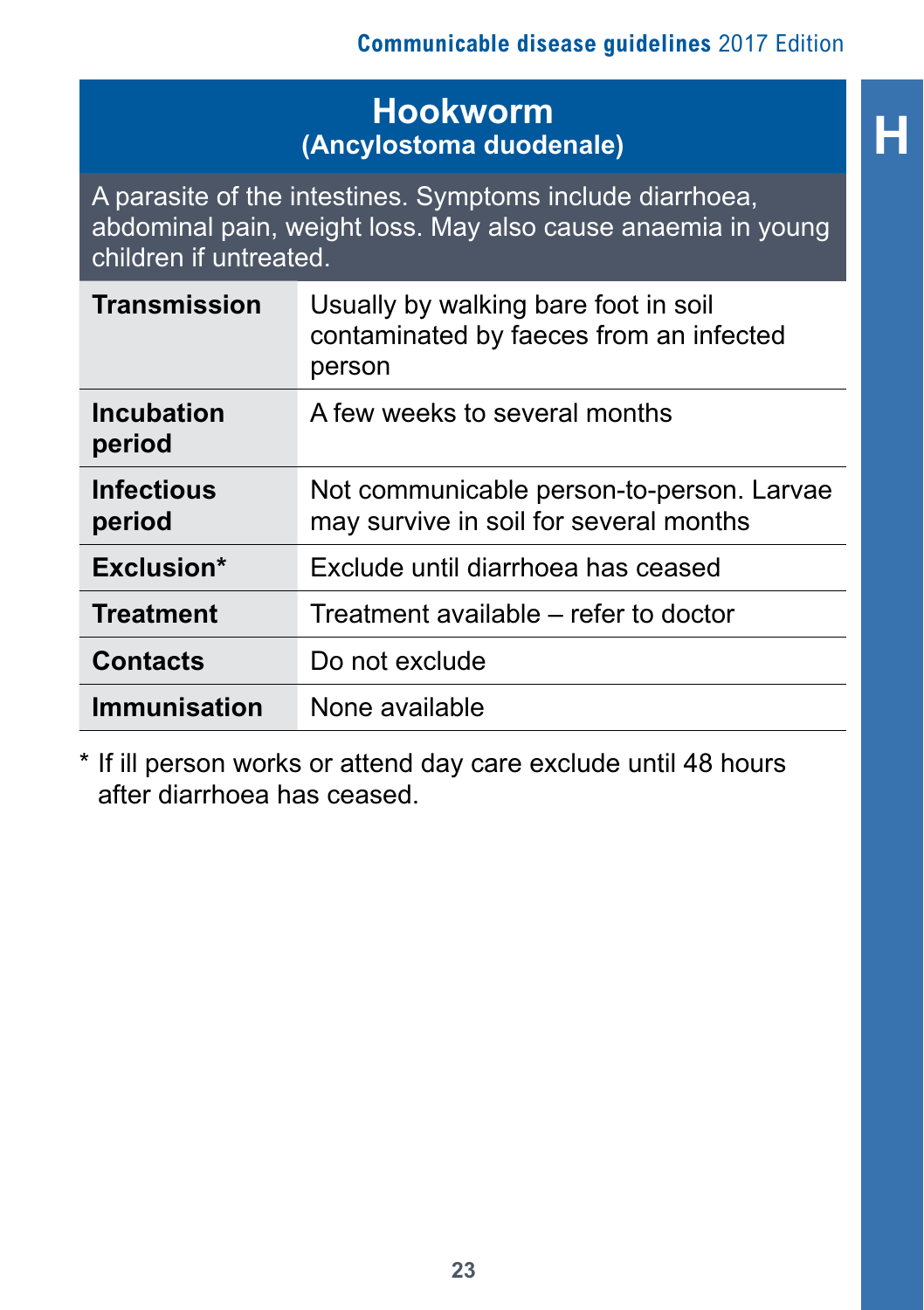# **HEREBY HUMAN herpes virus 6**<br> **HEREBY (Exanthem subitum, 'Sixth' disease, Roseola infantum)**

A common, acute, viral infection. Symptoms include fever followed by a patchy red rash on the body and limbs.

| <b>Transmission</b>         | Airborne or droplet; direct contact with<br>contaminated nose or throat secretions;<br>mother-to-baby |
|-----------------------------|-------------------------------------------------------------------------------------------------------|
| <b>Incubation</b><br>period | 5 to 15 days                                                                                          |
| <b>Infectious</b><br>period | Unknown                                                                                               |
| <b>Exclusion</b>            | Do not exclude                                                                                        |
| <b>Treatment</b>            | Varies with symptoms                                                                                  |
| <b>Contacts</b>             | Do not exclude                                                                                        |
| <b>Immunisation</b>         | None available                                                                                        |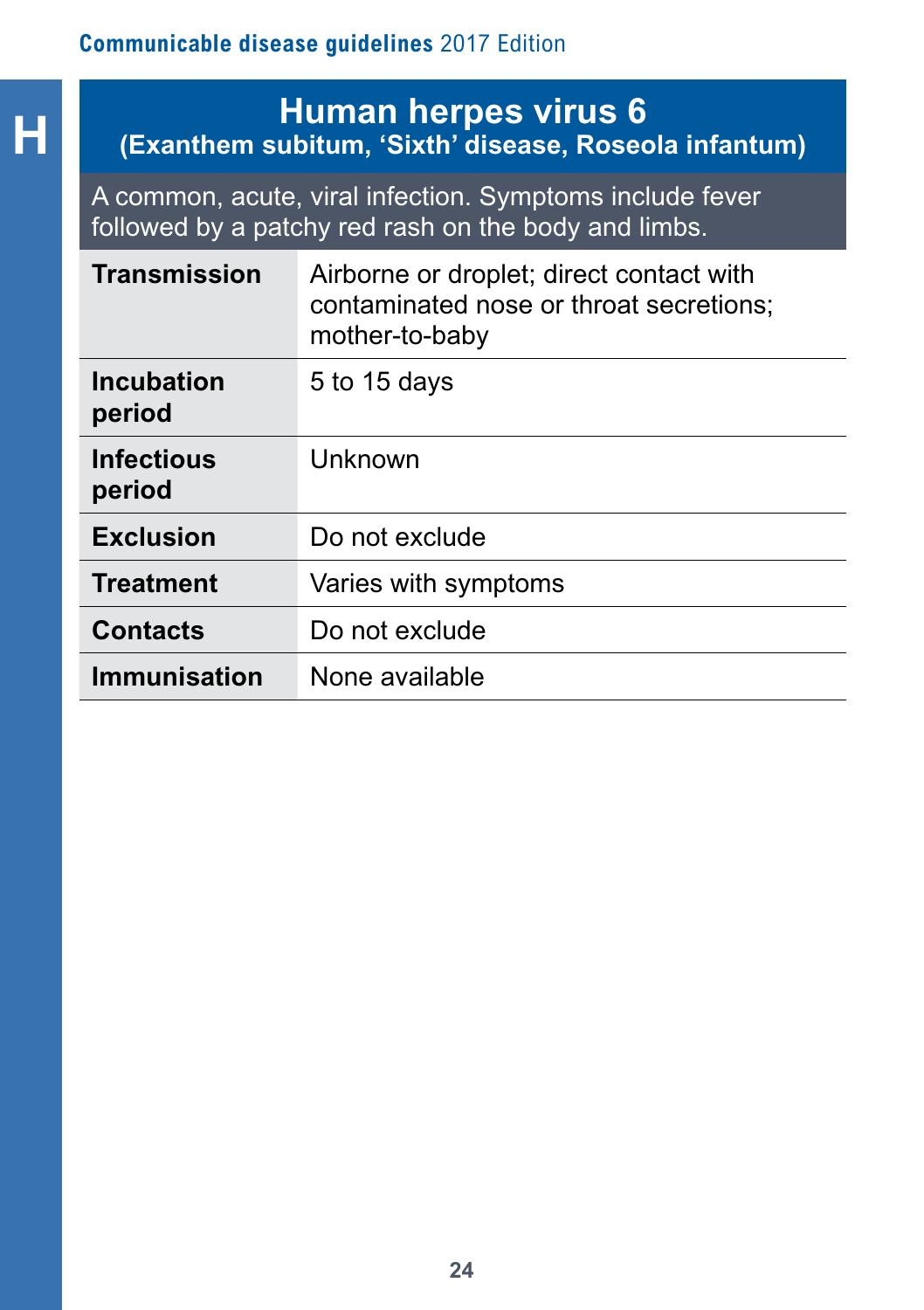# **I Impetigo (School sores)**

A common, acute bacterial infection of the skin caused by staphylococcal or streptococcal bacteria. Symptoms include itchy pustules and scabs.

| <b>Transmission</b>         | Direct contact with skin lesions                                                                                                                                                                                                                                |
|-----------------------------|-----------------------------------------------------------------------------------------------------------------------------------------------------------------------------------------------------------------------------------------------------------------|
| <b>Incubation</b><br>period | Usually 4 to 10 days                                                                                                                                                                                                                                            |
| <b>Infectious</b><br>period | As long as there is discharge from untreated<br>lesions                                                                                                                                                                                                         |
| <b>Exclusion</b>            | Exclude for 24 hours after antibiotic<br>treatment commenced. Lesions on exposed<br>skin surfaces should be covered with a<br>waterproof dressing. Young children unable<br>to comply with good hygiene practices<br>should be excluded until the sores are dry |
| Treatment                   | Antibiotic treatment available -<br>refer to doctor                                                                                                                                                                                                             |
| <b>Contacts</b>             | Do not exclude                                                                                                                                                                                                                                                  |
| <b>Immunisation</b>         | See Appendix 1                                                                                                                                                                                                                                                  |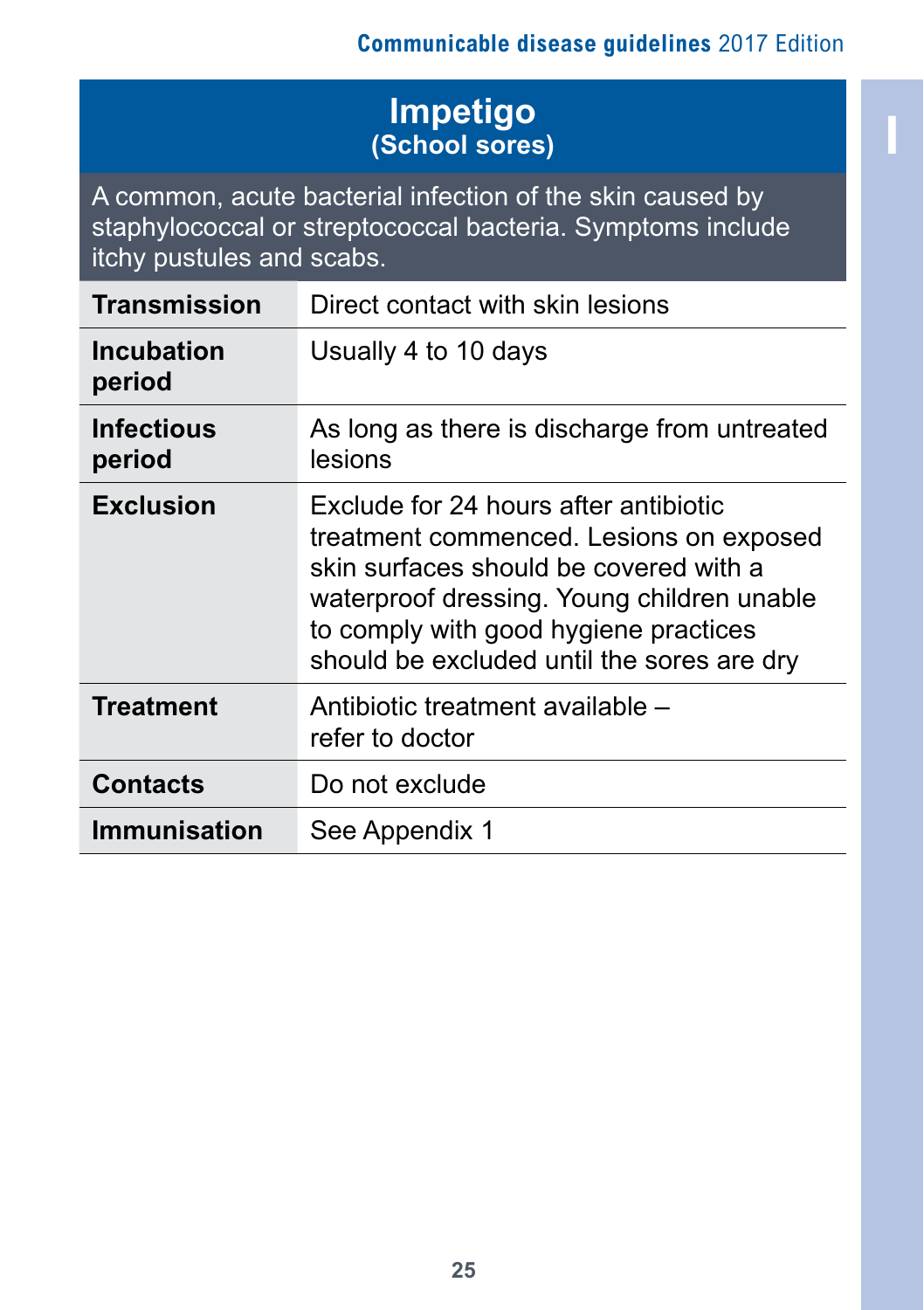# **I Influenza (Flu)**

#### **Notifiable –**

**discuss with your local public health unit staff.** A common, acute, respiratory, viral infection. Symptoms include fever, malaise, chills, headache, muscle pain, sore throat and cough.

| <b>Transmission</b>         | Airborne or droplet                                                                        |
|-----------------------------|--------------------------------------------------------------------------------------------|
| <b>Incubation</b><br>period | Usually 1 to 4 days                                                                        |
| <b>Infectious</b><br>period | Usually 1 day before onset of symptoms<br>until 7 days after                               |
| <b>Exclusion</b>            | Exclude until symptoms resolved                                                            |
| <b>Treatment</b>            | Varies according to symptoms. Antiviral<br>treatment available as recommended by<br>doctor |
| <b>Contacts</b>             | Do not exclude                                                                             |
| <b>Immunisation</b>         | Refer to Appendix 1                                                                        |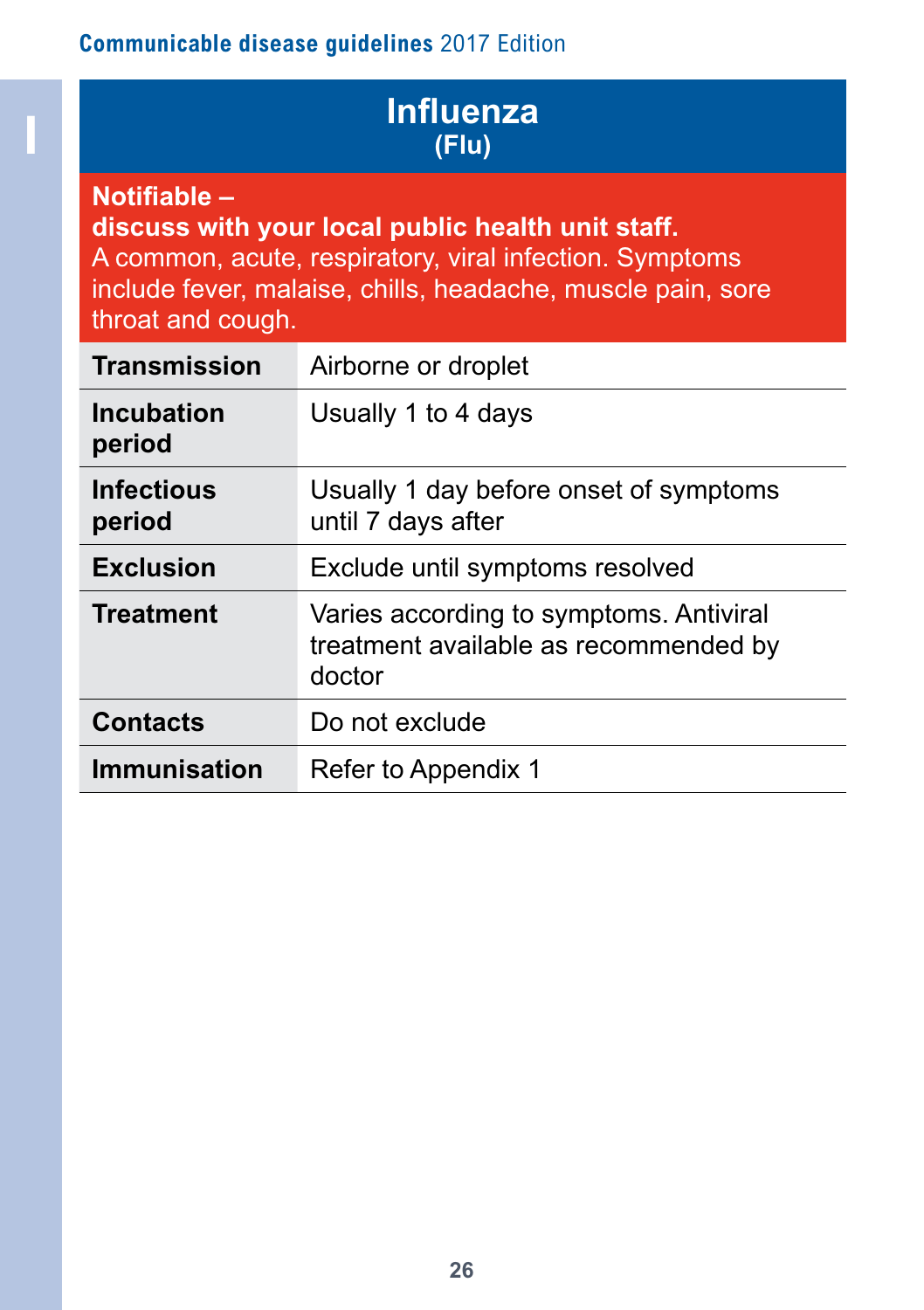**L**

**M**

# **Lice**

See Head lice

# **Measles (Morbilli virus)**

**Notifiable – discuss with your local public health unit staff.** A highly infectious, uncommon, acute, viral infection. Symptoms include lethargy, malaise, cough, sore and swollen eyes and nasal passages, fever and rash – must be confirmed with laboratory testing. **Transmission** Airborne or droplet **Incubation period** 8 to 14 days (usually 10 days) **Infectious period** 24 hours prior to onset of symptoms (e.g. runny nose, cough) until 4 days after the onset of rash. (When symptoms are undefined, infectious period should be considered as 4 days before onset of rash). **Exclusion** Exclude for 4 days after the onset of the rash, in consultation with public health unit staff **Treatment** Varies with symptoms **Contacts** Do not exclude vaccinated or previously infected contacts. Susceptible (unimmunised, non-immune) contacts should be excluded until 14 days after the onset of the rash in the last case occuring at a facility. If susceptible contacts are vaccinated with MMR vaccine within 72 hours of their first contact with the first case, or Immunoglobulin within 6 days of

exposure, they may return to school following vaccination. Contact management will be coordinated by public health unit staff **Immunisation** See Appendix 1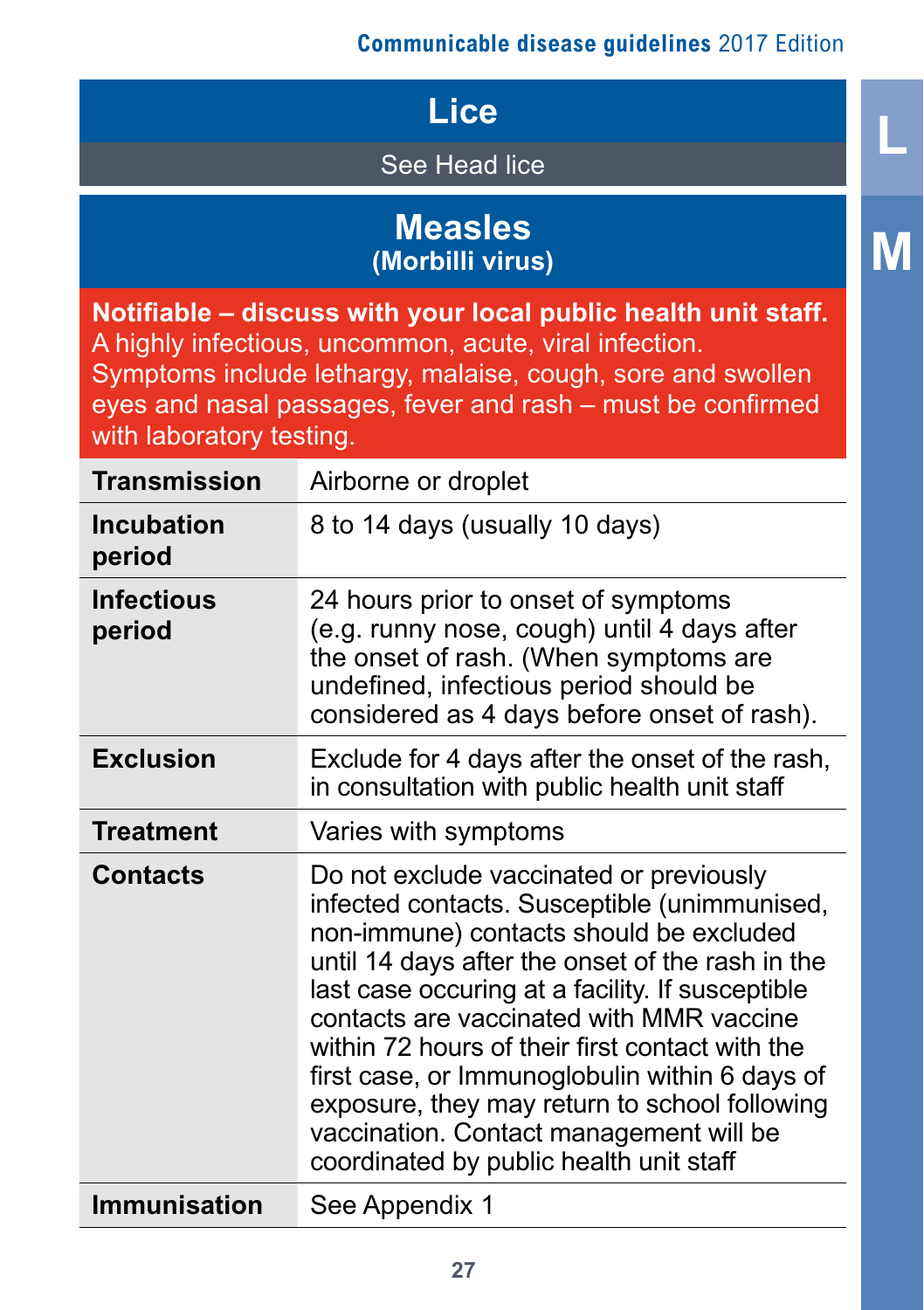# **M M Meningococcal disease**

**Notifiable –** 

**discuss with your local public health unit staff.**  An uncommon, acute, bacterial infection. Symptoms include fever, vomiting, headache, neck stiffness, muscle and joint pain, rash, drowsiness, irritability, confusion and diarrhoea.

| <b>Transmission</b>         | Airborne or droplet                                                                          |
|-----------------------------|----------------------------------------------------------------------------------------------|
| <b>Incubation</b><br>period | About 1 to 4 days                                                                            |
| <b>Infectious</b><br>period | Until Neisseria meningitidis bacteria are no<br>longer present in nose and throat secretions |
| <b>Exclusion</b>            | Exclude until antibiotic treatment has<br>been completed                                     |
| <b>Treatment</b>            | Hospitalisation is usually required                                                          |
| <b>Contacts</b>             | Do not exclude. Contact management will be<br>coordinated by public health unit staff        |
| <b>Immunisation</b>         | See Appendix 1                                                                               |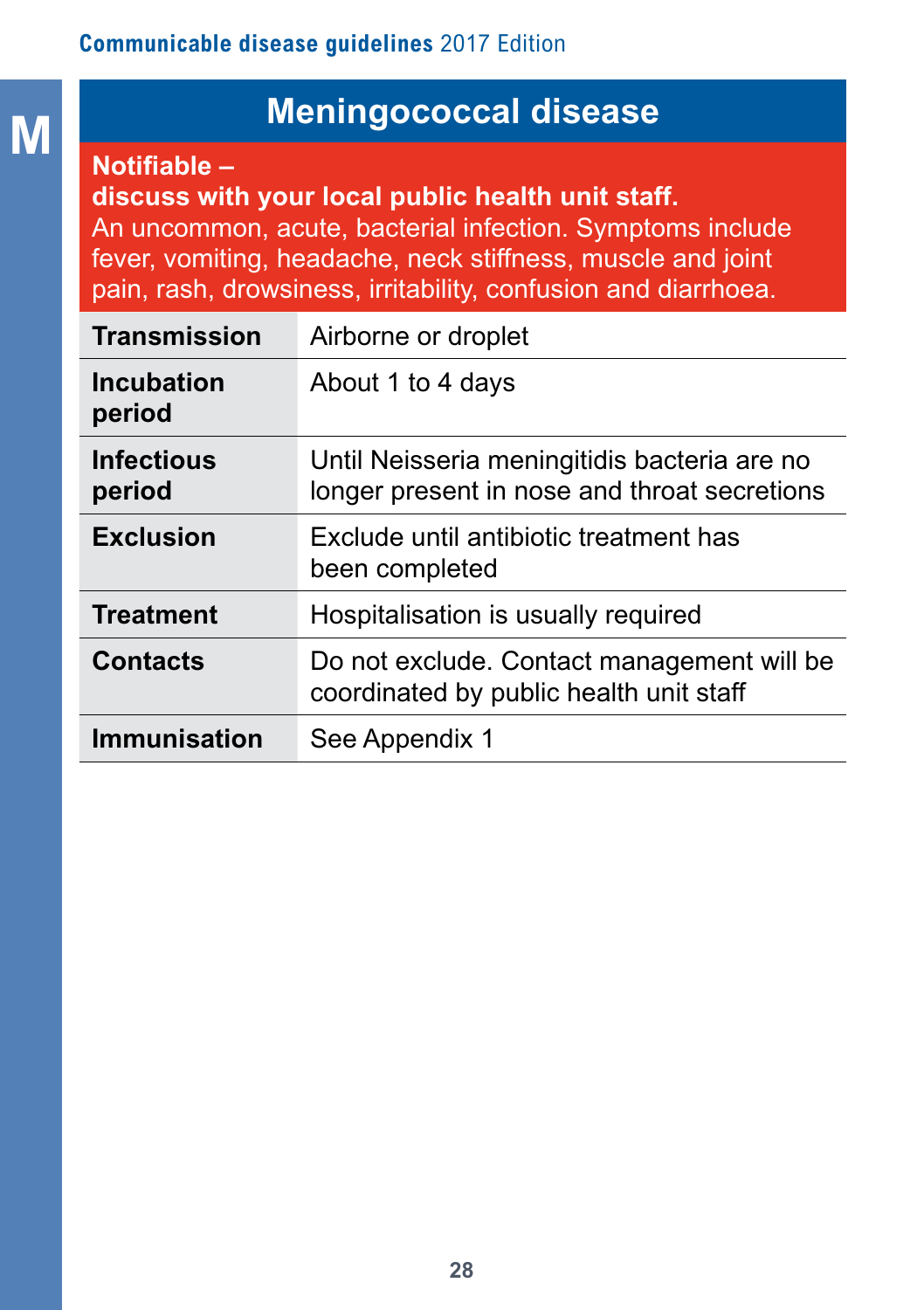# **M Molluscum contagiosum**

A common, acute, viral infection of the skin. Symptoms include small, painless, pearly white lesions.

| <b>Transmission</b>         | Skin-to-skin contact with an infected<br>person or contact with contaminated<br>clothing or linen                                                                                             |
|-----------------------------|-----------------------------------------------------------------------------------------------------------------------------------------------------------------------------------------------|
| <b>Incubation</b><br>period | Days to months                                                                                                                                                                                |
| <b>Infectious</b><br>period | As long as lesions persist                                                                                                                                                                    |
| <b>Exclusion</b>            | Do not exclude                                                                                                                                                                                |
| <b>Treatment</b>            | Lumps will eventually disappear without<br>treatment. Chemical, thermal or surgical<br>treatment is sometimes used – refer to<br>doctor. Lesions should be covered to<br>prevent transmission |
| <b>Contacts</b>             | Do not exclude                                                                                                                                                                                |
| <b>Immunisation</b>         | None available                                                                                                                                                                                |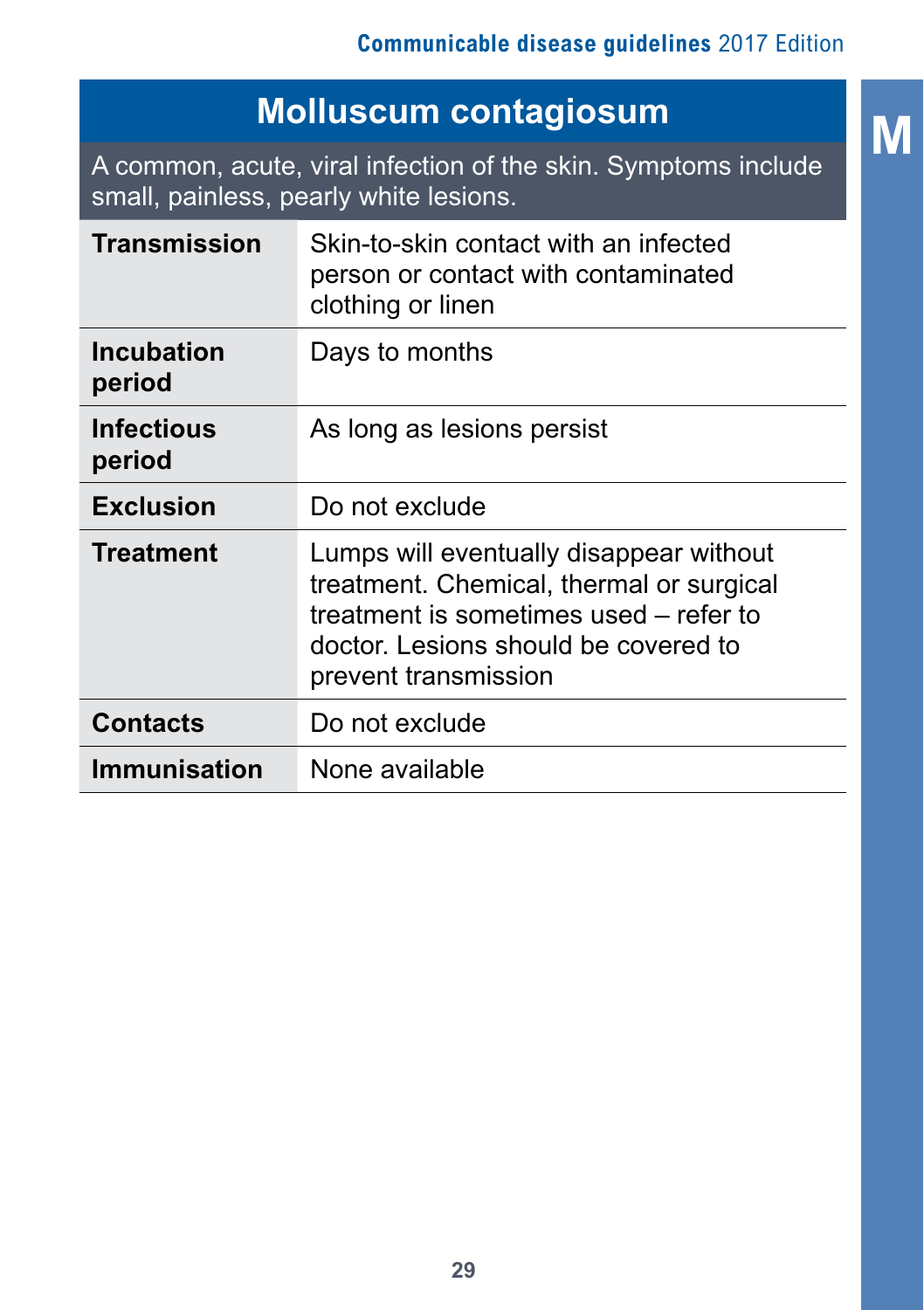# **M MRSA Infection (Methicillin-resistant Staphylococcus aureus)**

MRSA is a form of Staphylococcus aureus (Golden staph) that has developed resistance to many commonly used antibiotics. MRSA can live on people's skin or in their nose and not cause any harm. However, if it gets into the body it can cause a range of infections including skin infections such as boils and abscess or more serious infections like osteomyelitis and bloodstream infection.

| Transmission                | Direct contact with another person who is<br>infected or carrying the MRSA on their skin                                                     |
|-----------------------------|----------------------------------------------------------------------------------------------------------------------------------------------|
| <b>Incubation</b><br>period | Unknown                                                                                                                                      |
| <b>Infectious</b><br>period | If active infection $-$ as long as there is<br>discharge from untreated skin lesions                                                         |
| <b>Exclusion</b>            | Exclude for 24 hours after antibiotic<br>treatment commenced. Any lesions on<br>exposed skin should be covered with a<br>waterproof dressing |
| <b>Treatment</b>            | Antibiotic treatment available –<br>refer to doctor                                                                                          |
| <b>Contacts</b>             | Do not exclude                                                                                                                               |
| <b>Immunisation</b>         | None available                                                                                                                               |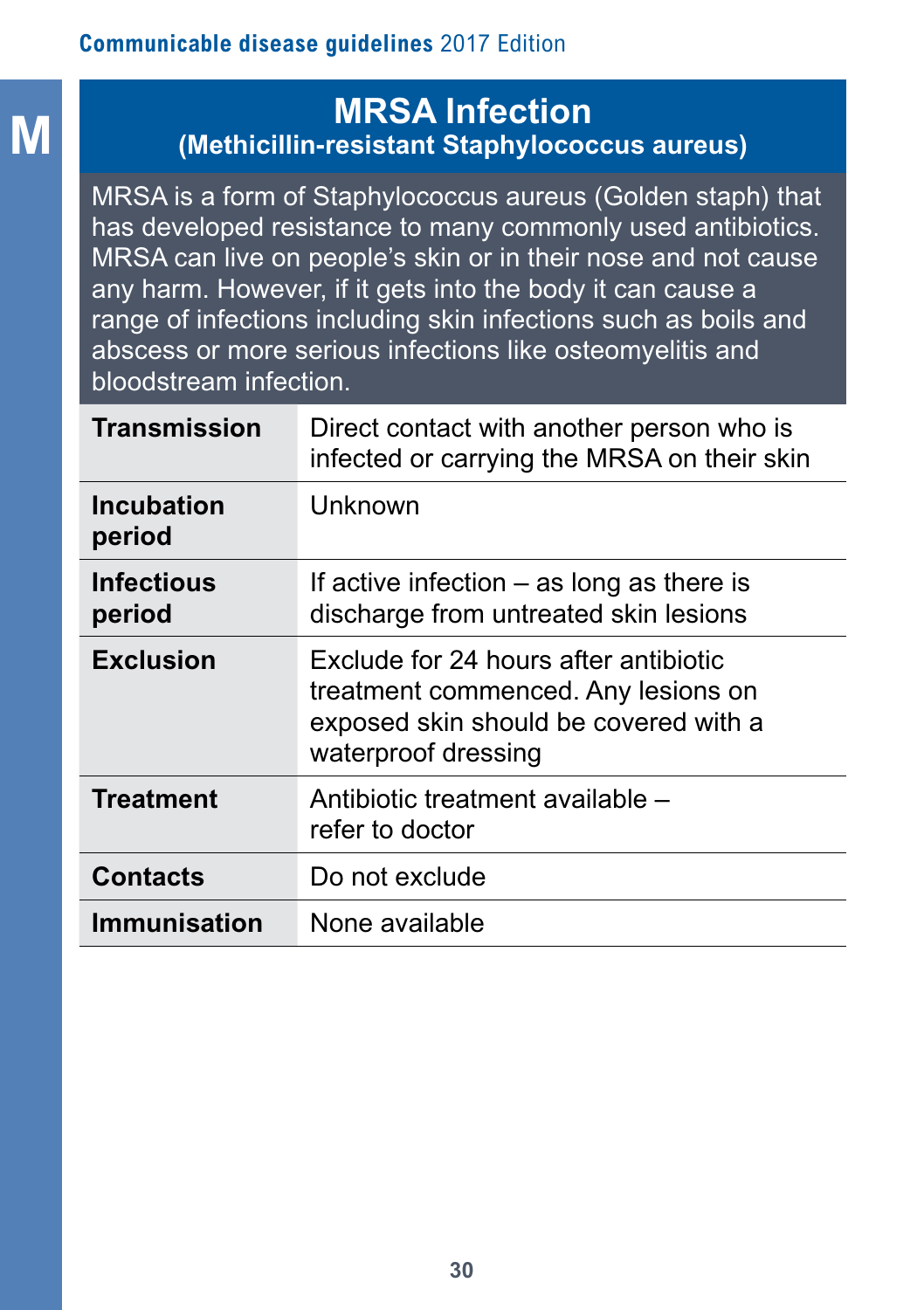**M**

| <b>Mumps</b>                                                                                                                                                                                                      |                                                                                           |
|-------------------------------------------------------------------------------------------------------------------------------------------------------------------------------------------------------------------|-------------------------------------------------------------------------------------------|
| Notifiable -<br>discuss with your local public health unit staff.<br>An uncommon, acute, viral infection. Symptoms include<br>painful, swollen salivary glands, fever, headache, painful<br>testicles or ovaries. |                                                                                           |
| <b>Transmission</b>                                                                                                                                                                                               | Airborne or droplet; direct contact with saliva<br>from an infected person                |
| <b>Incubation</b><br>period                                                                                                                                                                                       | About 12 to 25 days (usually 16 to 18 days)                                               |
| <b>Infectious</b><br>period                                                                                                                                                                                       | 2 days prior to 5 days after parotitis<br>(swollen salivary glands)                       |
| <b>Exclusion</b>                                                                                                                                                                                                  | Exclude for 5 days after onset of symptoms.<br>Consult with your public health unit staff |
| <b>Treatment</b>                                                                                                                                                                                                  | Varies with symptoms                                                                      |
| <b>Contacts</b>                                                                                                                                                                                                   | Do not exclude                                                                            |
| <b>Immunisation</b>                                                                                                                                                                                               | See Appendix 1                                                                            |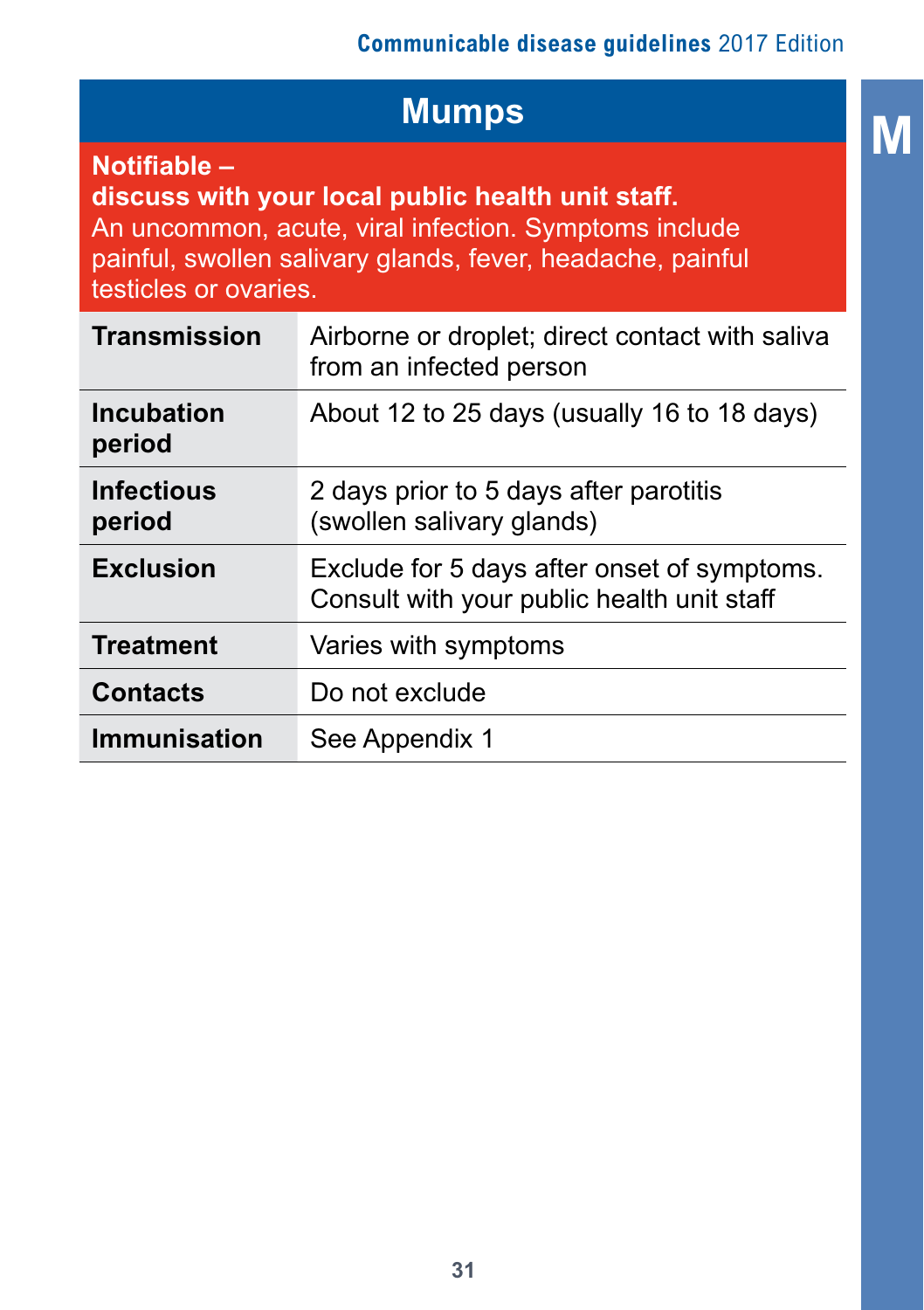**P Parvovirus B19 (Erythema infectiosum, 'Fifth' disease, 'Slapped Cheek' Syndrome)**

A common, acute, viral infection. Symptoms include fever, red cheeks and neck, itchy lace-like rash on the body and limbs. This infection is not caused by the same parvovirus that infects dogs.

| Transmission                | Airborne or droplet; direct contact with<br>contaminated nose or throat secretions;<br>mother-to-baby        |
|-----------------------------|--------------------------------------------------------------------------------------------------------------|
| <b>Incubation</b><br>period | 1 to 2 weeks                                                                                                 |
| <b>Infectious</b><br>period | Not infectious after the rash appears                                                                        |
| <b>Exclusion</b>            | Exclusion not necessary                                                                                      |
| <b>Treatment</b>            | Varies with symptoms                                                                                         |
| <b>Contacts</b>             | Do not exclude. Pregnant women who<br>may have been exposed to parvovirus B19<br>should consult their doctor |
| <b>Immunisation</b>         | None available                                                                                               |
|                             |                                                                                                              |

# **Pediculosis**

See Head lice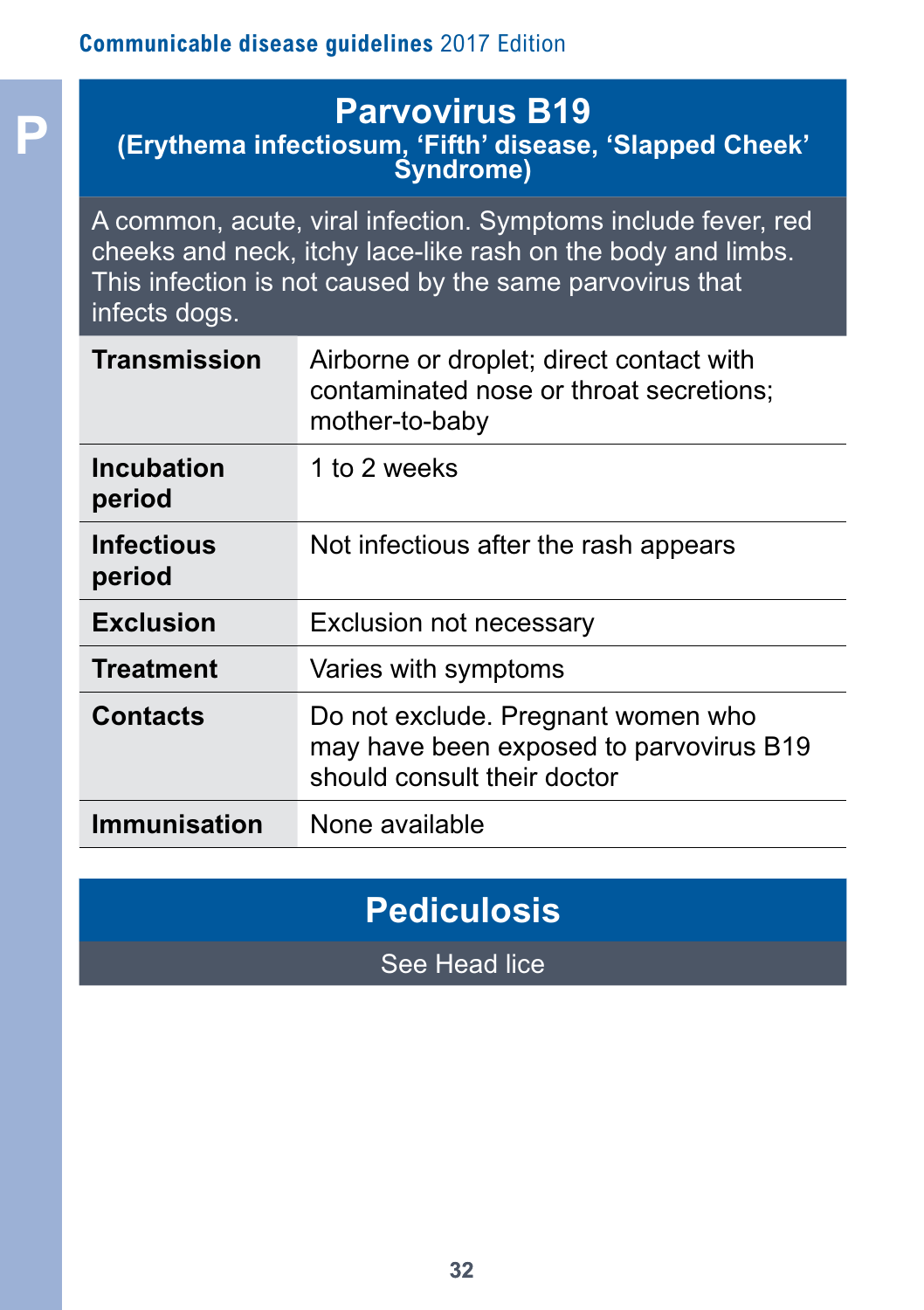# **Pertussis (Whooping Cough/Bordetella pertussis)**

| Notifiable -<br>discuss with your local public health unit staff.<br>A highly contagious, acute, respiratory, bacterial infection. |                                                                                                                                                                                  |
|------------------------------------------------------------------------------------------------------------------------------------|----------------------------------------------------------------------------------------------------------------------------------------------------------------------------------|
| <b>Transmission</b>                                                                                                                | Airborne or droplet; direct contact with<br>contaminated nose or throat secretions                                                                                               |
| <b>Incubation</b><br>period                                                                                                        | About 7 to 10 days                                                                                                                                                               |
| <b>Infectious</b><br>period                                                                                                        | From onset of runny nose to 3 weeks<br>(21 days) after onset of cough                                                                                                            |
| <b>Exclusion</b>                                                                                                                   | Exclude until 5 days after an appropriate<br>antibiotic treatment, or for 21 days from the<br>onset of coughing                                                                  |
| <b>Treatment</b>                                                                                                                   | Antibiotics as recommended by doctor                                                                                                                                             |
| <b>Contacts</b>                                                                                                                    | Contact management will be coordinated by<br>public health unit staff                                                                                                            |
| <b>Immunisation</b>                                                                                                                | See Appendix 1<br>Vaccination is recommended for health care<br>workers and childcare workers including<br>pregnant women in the thrid trimester<br>(i.e. from 28 weeks onwards) |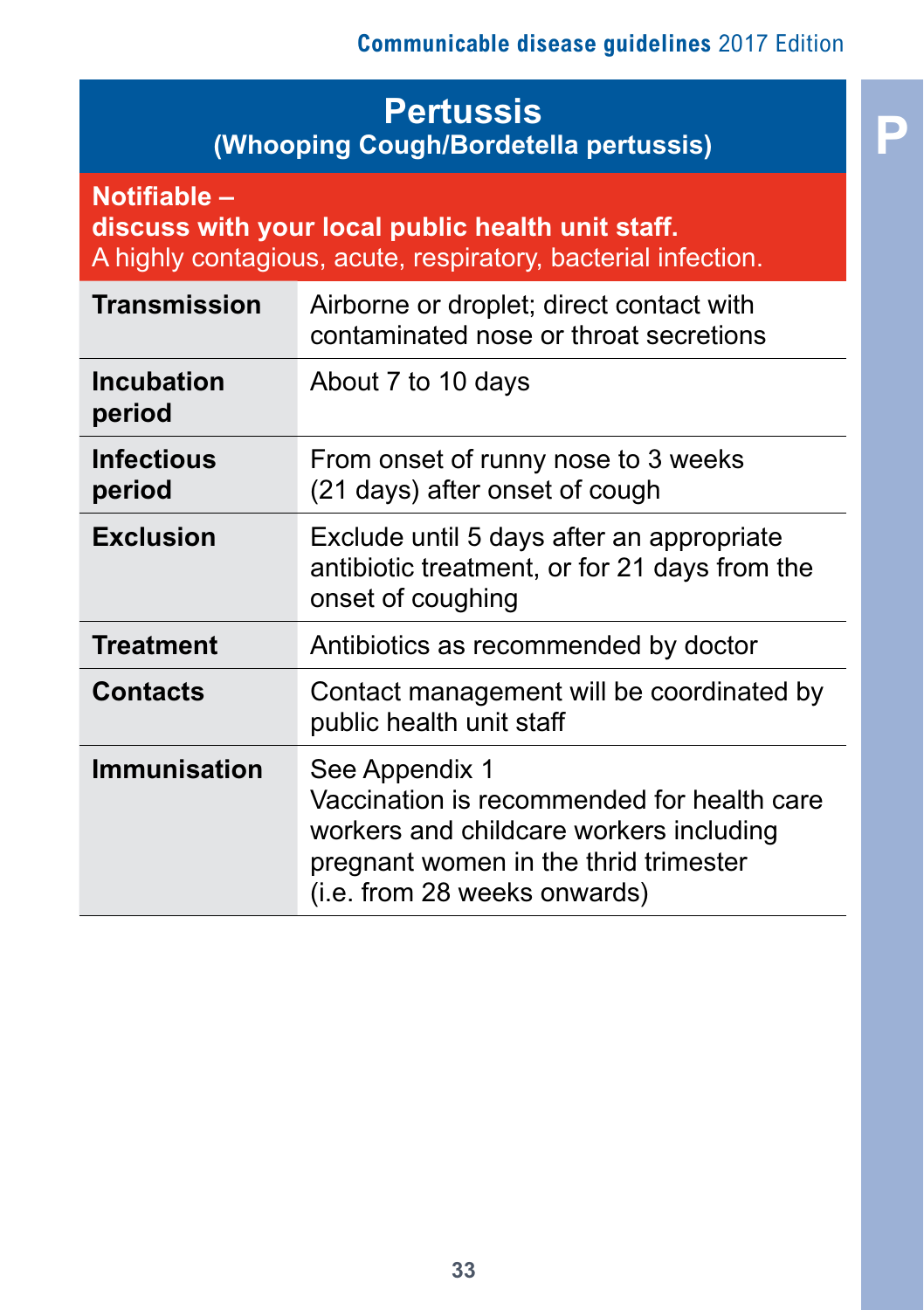**P**

# **Pinworm (Enterobiasis, Threadworm)**

A common, infection of the intestines. Symptoms include perianal (around the anus) itch, disturbed sleep, irritability, secondary infection of the skin from persistent scratching.

| Transmission                | Faecal-oral; indirect contact through<br>clothing, bedding, food or articles<br>contaminated with eggs |
|-----------------------------|--------------------------------------------------------------------------------------------------------|
| <b>Incubation</b><br>period | 2 to 6 weeks                                                                                           |
| <b>Infectious</b><br>period | As long as eggs are excreted. Eggs remain<br>infective for up to 2 weeks                               |
| <b>Exclusion</b>            | Do not exclude                                                                                         |
| <b>Treatment</b>            | Treatment available – refer to doctor                                                                  |
| <b>Contacts</b>             | Do not exclude                                                                                         |
| Immunisation                | None available                                                                                         |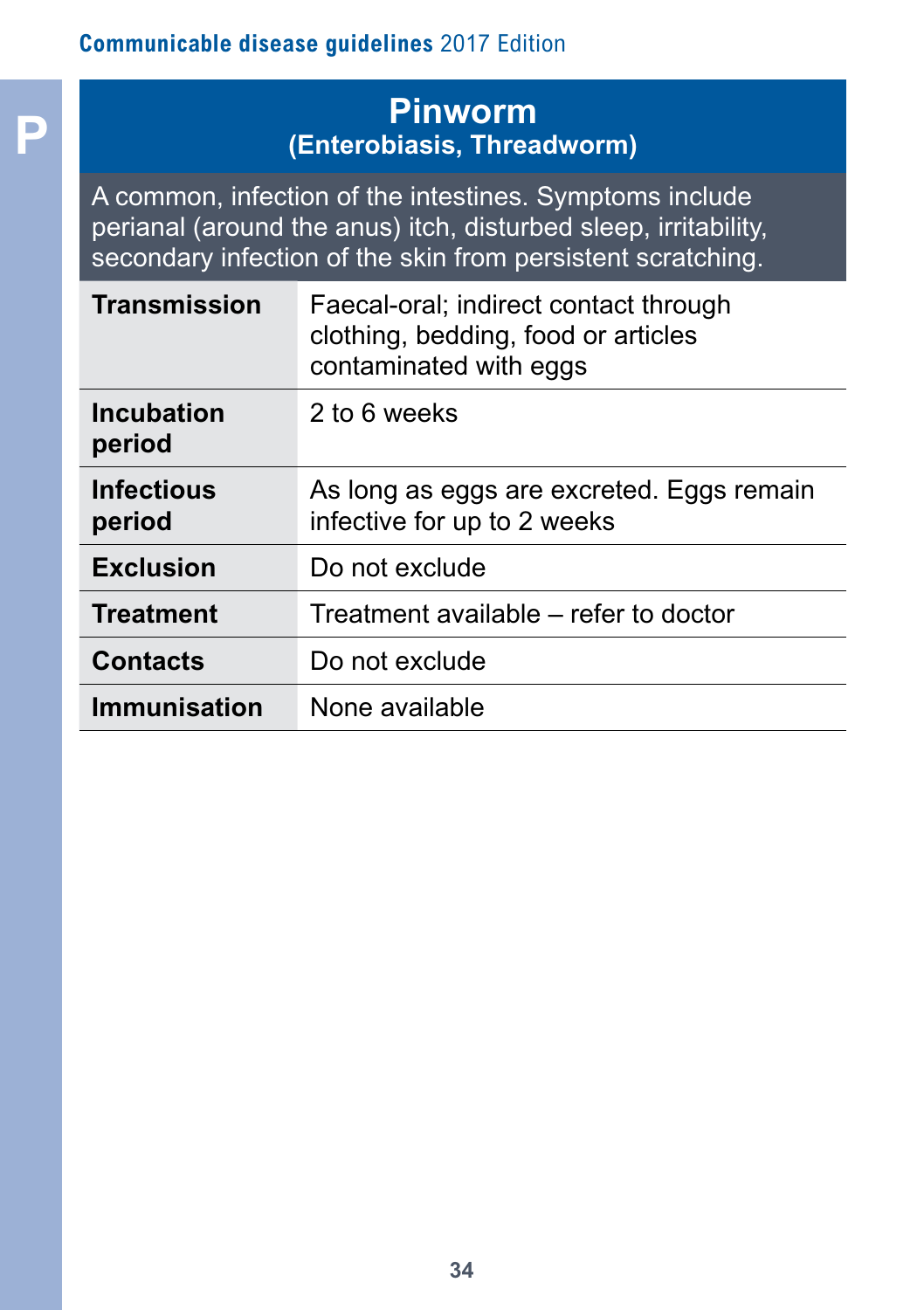**P**

## **Pneumococcal disease (Streptococcus pneumoniae)**

**Notifiable –** 

**discuss with your local public health unit staff.** A common, acute, bacterial infection that can cause septicaemia (blood poisoning), pneumonia, or ear infections. Symptoms depend on the type of infection.

| <b>Transmission</b>         | Airborne or droplet                                                                                                                                   |  |
|-----------------------------|-------------------------------------------------------------------------------------------------------------------------------------------------------|--|
| <b>Incubation</b><br>period | About 1 to 3 days                                                                                                                                     |  |
| <b>Infectious</b><br>period | Until Streptococcus pneumoniae bacteria<br>are no longer present in nose and throat<br>secretions (usually 24 hours after antibiotic<br>commencement) |  |
| <b>Exclusion</b>            | Exclude until 24 hours after commencement<br>of antibiotics                                                                                           |  |
| <b>Treatment</b>            | Antibiotics as recommended by doctor -<br>refer to doctor                                                                                             |  |
| <b>Contacts</b>             | Do not exclude. Contacts do not require<br>antibiotic treatment or vaccination                                                                        |  |
| <b>Immunisation</b>         | See Appendix 1                                                                                                                                        |  |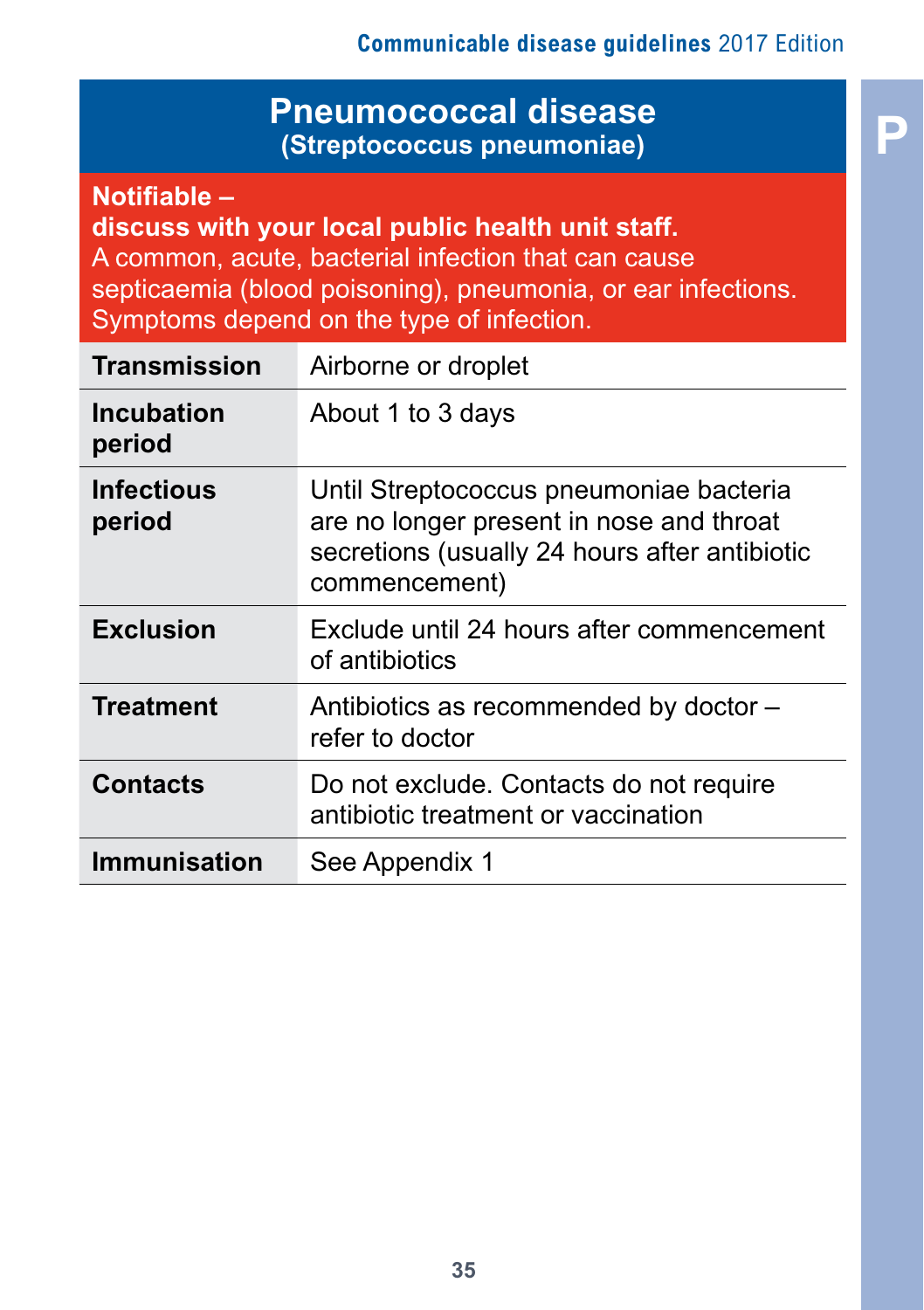# **R Ringworm (Tinea)**

A common fungal infection of the skin that usually affects the scalp, skin, fingers, toenails and feet.

| Transmission                | Skin-to-skin contact with an infected person,<br>infected animals or contaminated articles                                                                                    |
|-----------------------------|-------------------------------------------------------------------------------------------------------------------------------------------------------------------------------|
| Incubation<br>period        | Varies with the site of infection                                                                                                                                             |
| <b>Infectious</b><br>period | As long as lesions are present                                                                                                                                                |
| <b>Exclusion</b>            | Exclude until person has received<br>anti-fungal treatment for 24 hours                                                                                                       |
| <b>Treatment</b>            | Antifungal treatment available – refer to<br>doctor. Bedlinen, towels and clothing should<br>be washed in hot water. Cats/dogs should<br>be examined and treated as necessary |
| <b>Contacts</b>             | Do not exclude                                                                                                                                                                |
| <b>Immunisation</b>         | None available                                                                                                                                                                |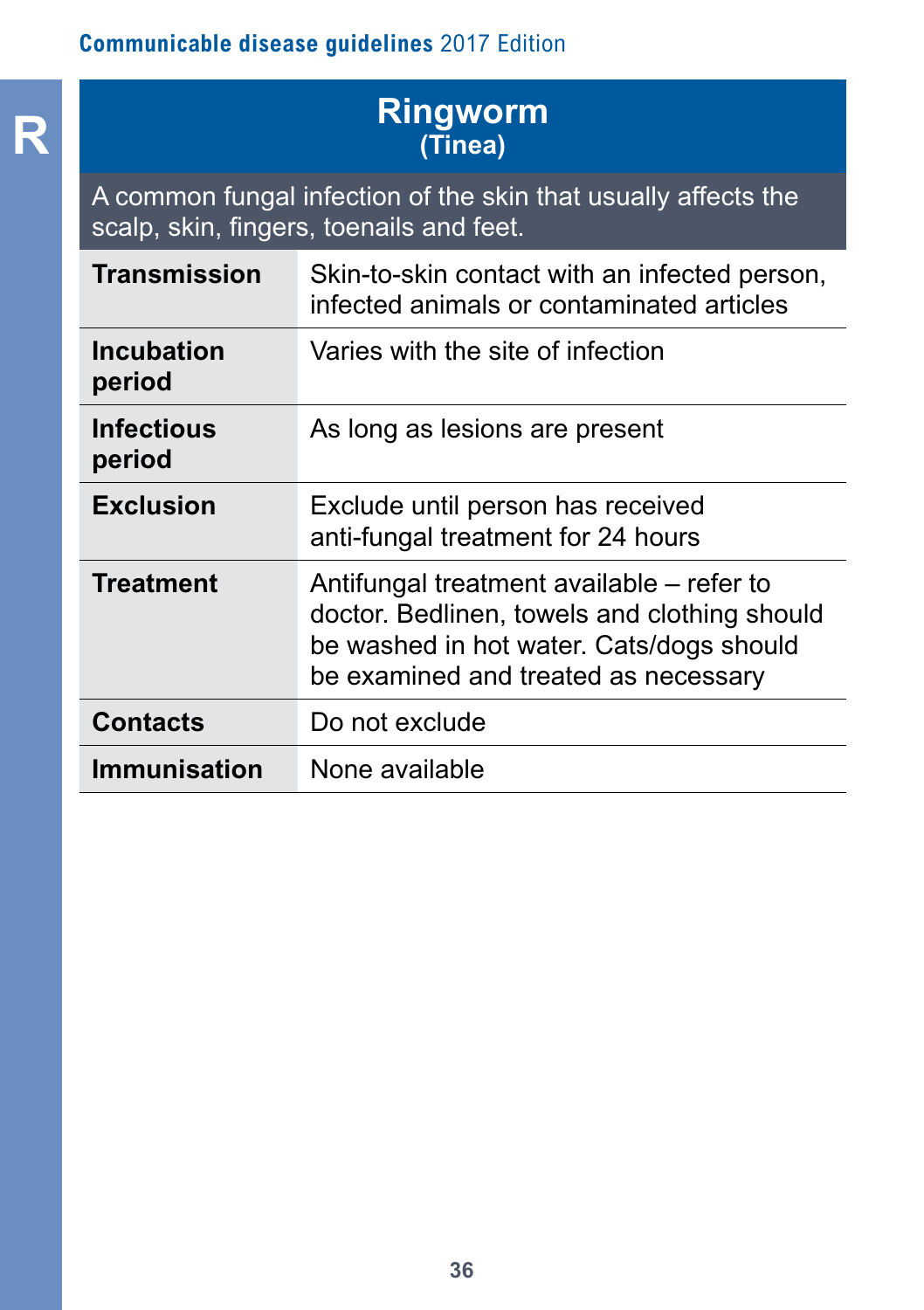# **Roundworm**<br> **R** (Ascariasis) **(Ascariasis)**

A parasite that infects the small intestine. Generally associated with few or no symptoms.

| Transmission                | Faecal-oral                            |
|-----------------------------|----------------------------------------|
| Incubation<br>period        | 4 to 8 weeks                           |
| <b>Infectious</b><br>period | As long as eggs are excreted in faeces |
| <b>Exclusion</b>            | Do not exclude                         |
| <b>Treatment</b>            | Treatment available – refer to doctor  |
| <b>Contacts</b>             | Do not exclude                         |
| <b>Immunisation</b>         | None available                         |

**37**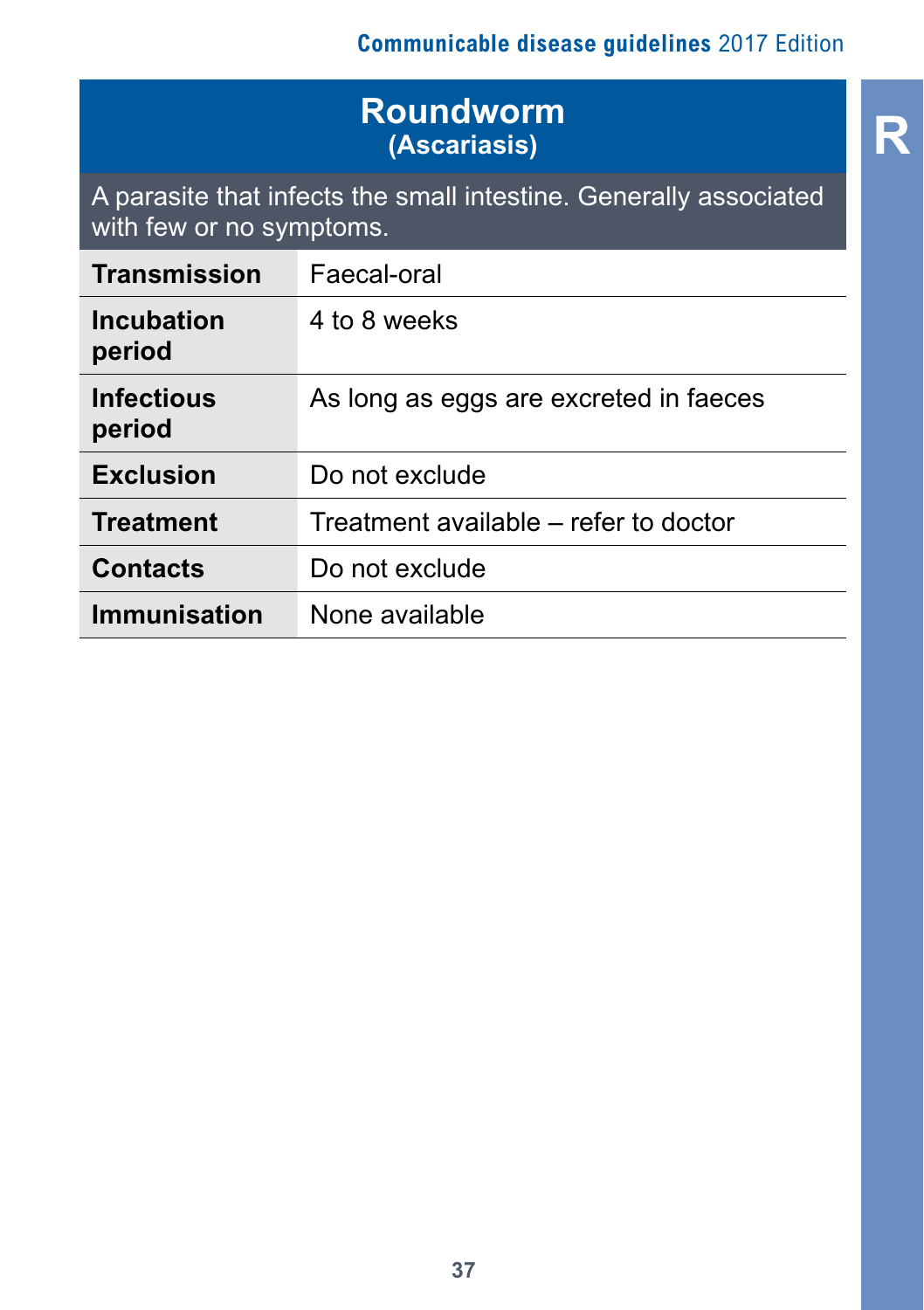**R**

### **Rubella (German measles)**

**Notifiable** (including congenital rubella syndrome) **– discuss with your local public health unit staff.** An uncommon, viral disease. Symptoms include fever, sore eyes, swollen glands (especially behind the ears), generalised rash.

| <b>Transmission</b>         | Airborne or droplet; direct contact with<br>contaminated nose or throat secretions;<br>mother-to-foetus                                                                                     |
|-----------------------------|---------------------------------------------------------------------------------------------------------------------------------------------------------------------------------------------|
| <b>Incubation</b><br>period | 14 to 21 days. Usually 17 days                                                                                                                                                              |
| Infectious<br>period        | From 7 days before to at least 4 days after<br>the onset of rash                                                                                                                            |
| <b>Exclusion</b>            | Exclude for 4 days after onset of rash                                                                                                                                                      |
| <b>Treatment</b>            | Varies according to symptoms                                                                                                                                                                |
| Contacts                    | Do not exclude. Refer pregnant contacts to<br>their doctor                                                                                                                                  |
| <b>Immunisation</b>         | See Appendix 1                                                                                                                                                                              |
| <b>Note</b>                 | Women should be tested for immunity to<br>rubella if pregnancy is contemplated,<br>before every pregnancy, or early in the<br>pregnancy irrespective of a previous positive<br>rubella test |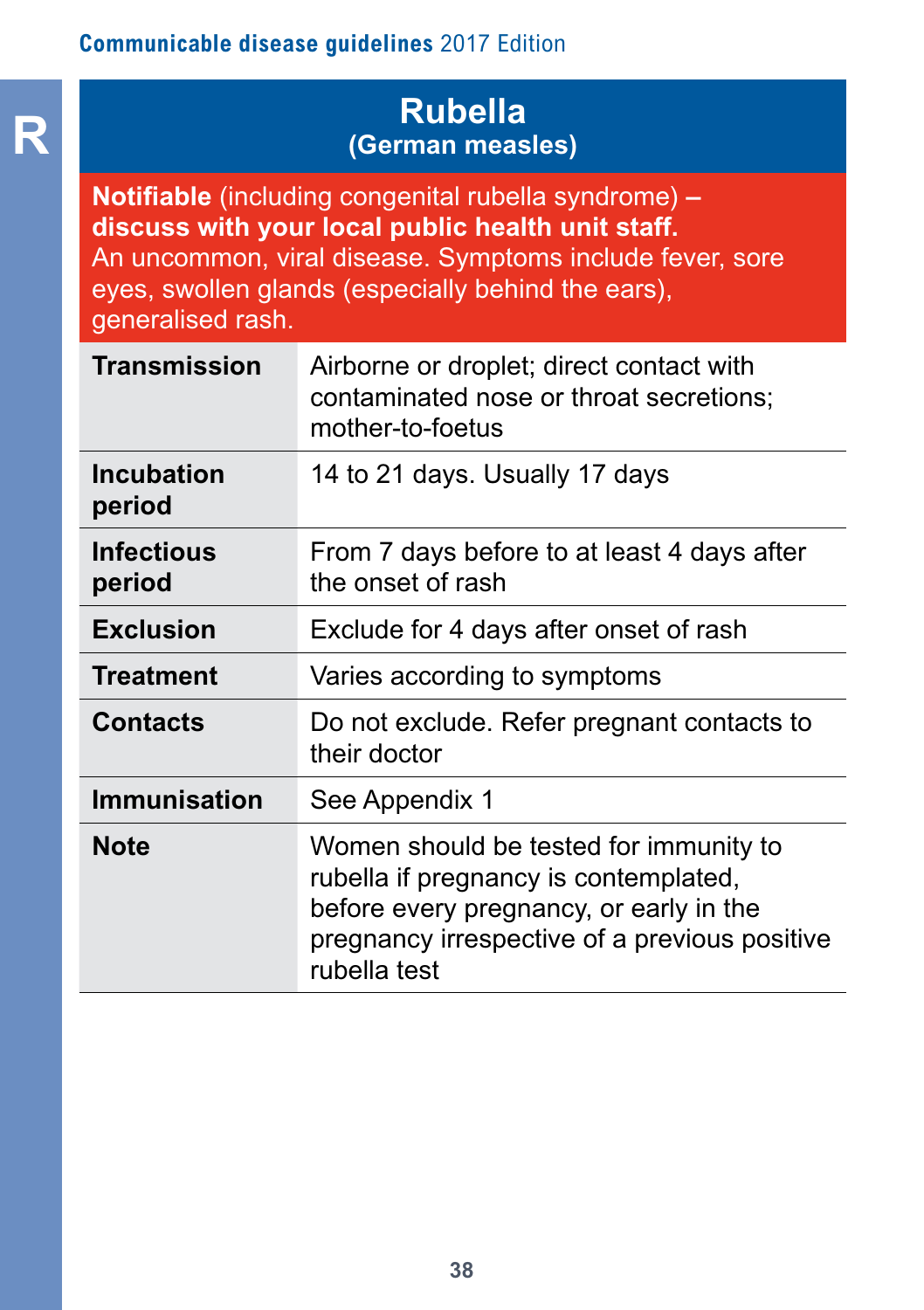# **S Scabies (Sarcoptes scabiei)**

An uncommon, acute, parasitic infection, caused by a mite which burrows beneath the surface of the skin. Symptoms include intense itching between the fingers or on the wrists, elbows, armpits, buttocks and genitalia.

| <b>Transmission</b>  | Skin-to-skin contact with an infested<br>person or contact with infested clothing,<br>towels or bedding                                                              |
|----------------------|----------------------------------------------------------------------------------------------------------------------------------------------------------------------|
| Incubation<br>period | 2 to 6 weeks before onset of itching if not<br>previously infested. People who have been<br>previously infested may develop an itch<br>1 to 4 days after re-exposure |
| Infectious<br>period | Until mites and eggs are destroyed                                                                                                                                   |
| <b>Exclusion</b>     | Exclude until the day after treatment<br>has commenced                                                                                                               |
| <b>Treatment</b>     | Treatment available – refer to doctor.<br>Bed linen, towels and clothing used in<br>the previous 5 days should be washed in<br>hot water                             |
| <b>Contacts</b>      | Do not exclude. Family contacts should<br>be treated                                                                                                                 |
| <b>Immunisation</b>  | None available                                                                                                                                                       |

Scabies fact sheet for parents is available at: [www.healthywa.wa.gov.au/Healthy-WA/Articles/S\\_T/Scabies](http://www.healthywa.wa.gov.au/Healthy-WA/Articles/S_T/Scabies)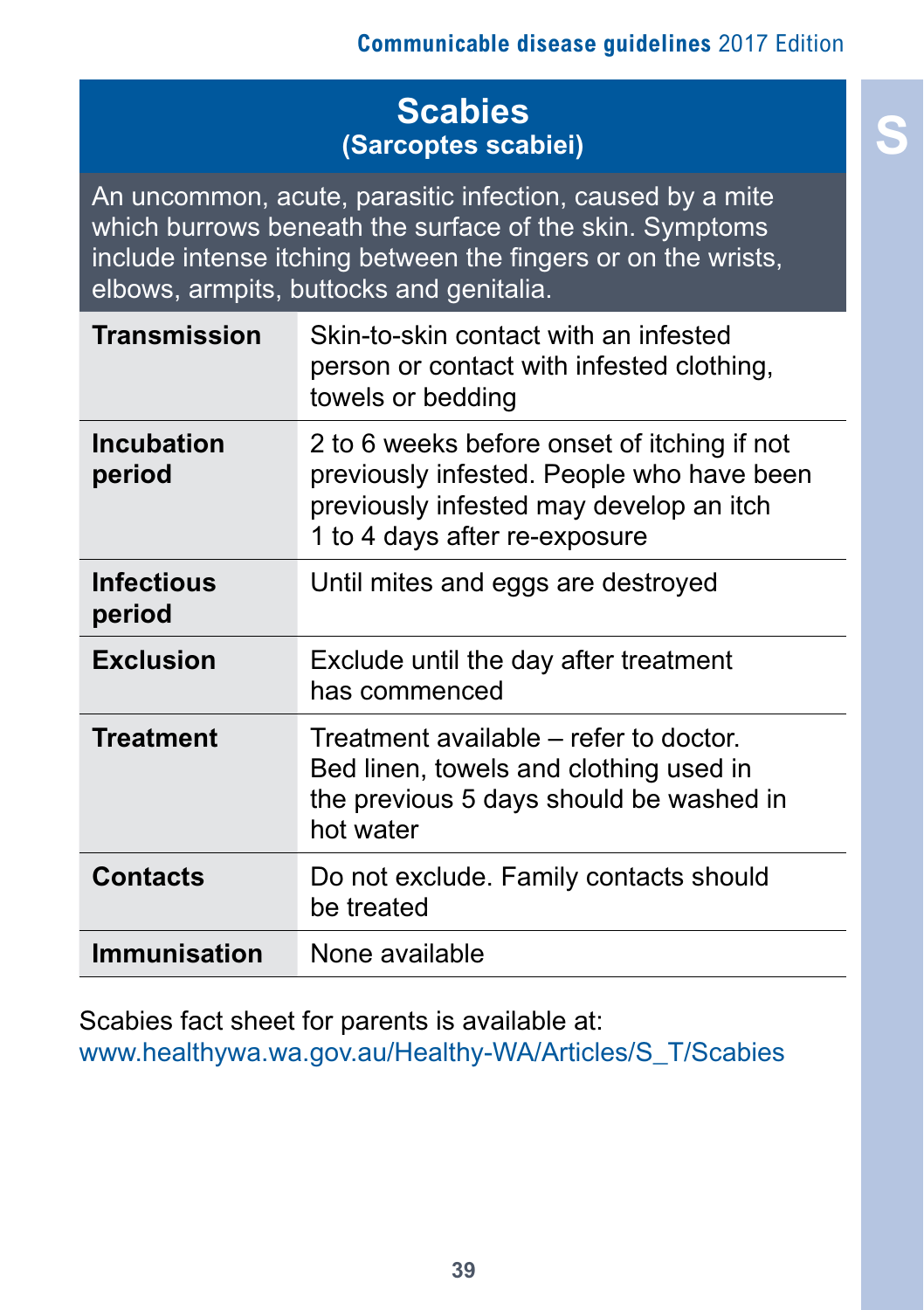# **S School sores**

**See Impetigo**

|                    | <b>Shingles</b><br>(Varicella zoster)                             |
|--------------------|-------------------------------------------------------------------|
| <b>Notifiable-</b> | discuss with your local public health unit staff.                 |
|                    | A common, acute, reactivation of the varicella (chickenpox)       |
|                    | virus. Symptoms include a painful blistering rash, usually on the |

trunk or face.

| <b>Transmission</b>  | Reactivation of previous chickenpox<br>infection                                                                                                                            |
|----------------------|-----------------------------------------------------------------------------------------------------------------------------------------------------------------------------|
| Incubation<br>period | Days to weeks                                                                                                                                                               |
| Infectious<br>period | Up to 1 week after the appearance of the<br>lesions                                                                                                                         |
| <b>Exclusion</b>     | Do not exclude unless rash is uncovered<br>and weeping                                                                                                                      |
| <b>Treatment</b>     | Antiviral treatment available – refer to doctor                                                                                                                             |
| <b>Contacts</b>      | Do not exclude. Non-immune people may<br>develop chickenpox if they are exposed to<br>vesicle fluid from a person with shingles,<br>they should be referred to their doctor |
| <b>Immunisation</b>  | Vaccination protects individuals from<br>chickenpox and prevents shingles in later<br>life. Refer to Appendix 1                                                             |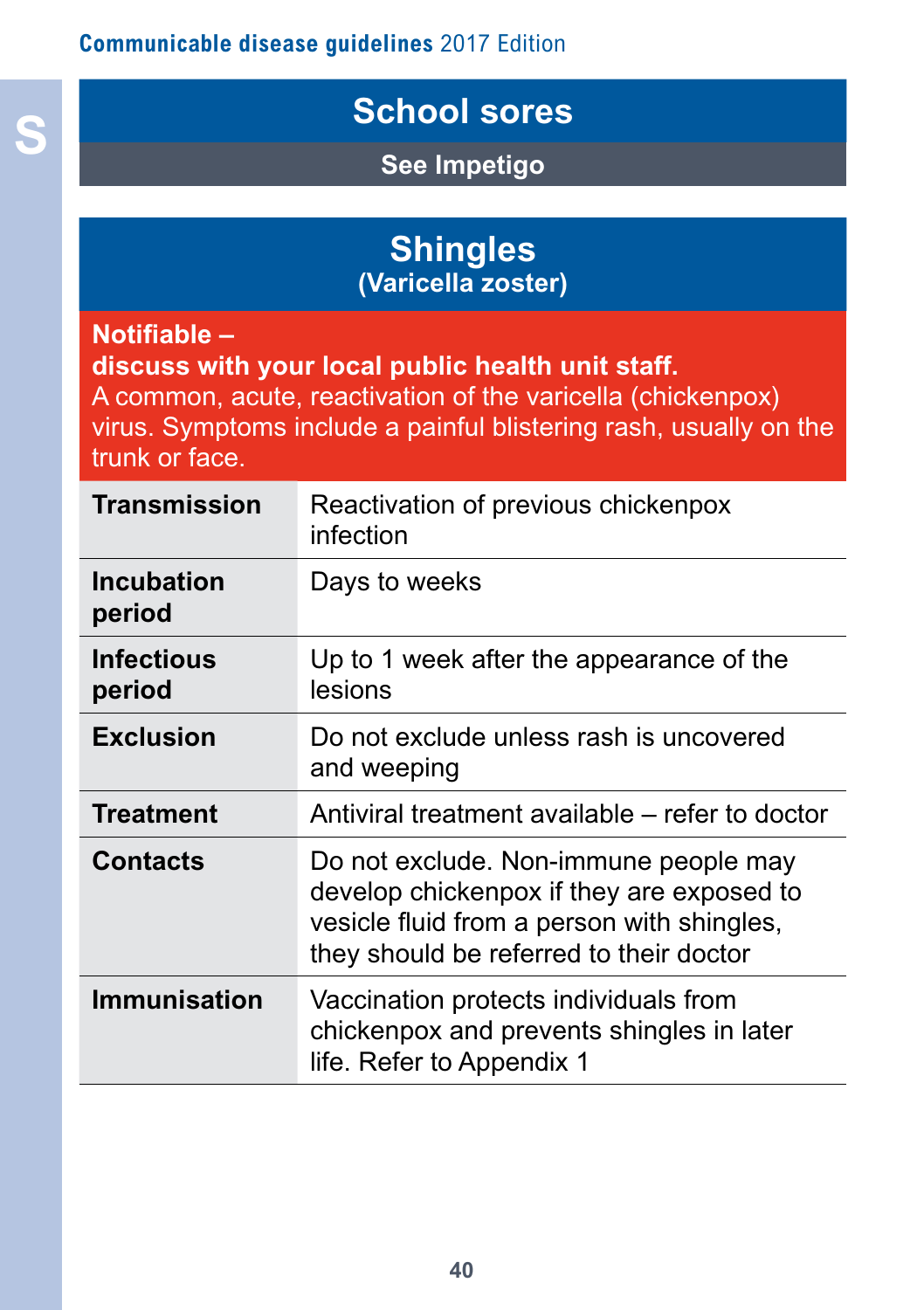## **S Streptococcal infections (Streptococcus pyogenes)**

An uncommon, acute, bacterial infection. Diseases include throat and ear infections, Rheumatic Fever, skin infections. Symptoms differ depending on the infection.

| <b>Transmission</b>         | Airborne or droplet; direct contact with<br>contaminated nose or throat secretions |
|-----------------------------|------------------------------------------------------------------------------------|
| <b>Incubation</b><br>period | 1 to 3 days                                                                        |
| <b>Infectious</b><br>period | As long as the bacteria are present in the<br>nose or throat                       |
| <b>Exclusion</b>            | Exclude until 24 hours after commencement<br>of antibiotics                        |
| <b>Treatment</b>            | Antibiotics as recommended by doctor                                               |
| <b>Contacts</b>             | Do not exclude                                                                     |
| <b>Immunisation</b>         | None available                                                                     |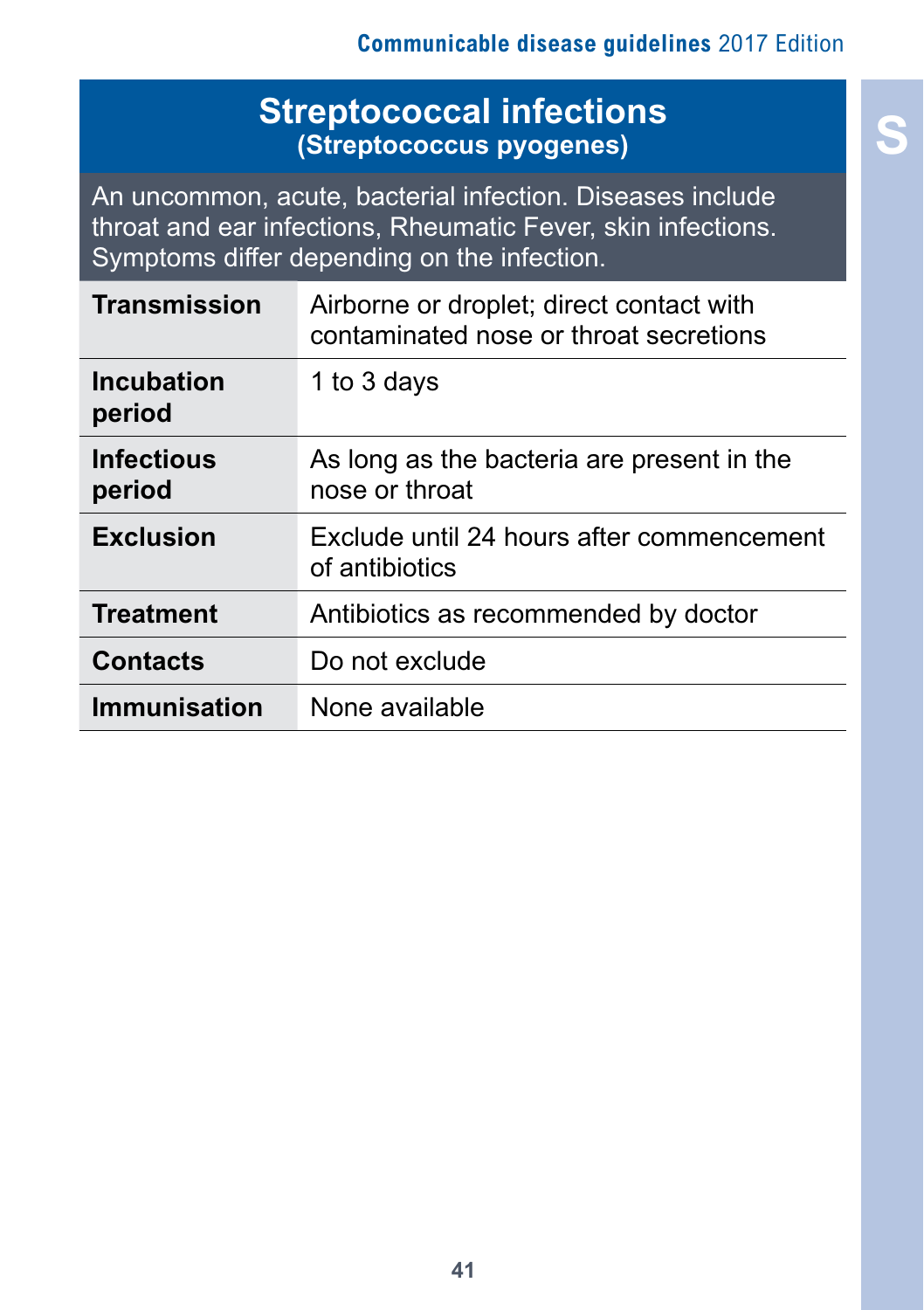### **Tetanus (Clostridium tetani)**

**Notifiable –** 

**T**

**discuss with your local public health unit staff.**

An uncommon, acute, bacterial disease. The bacteria produce a toxin that affects the nervous system. Symptoms include lockjaw, painful muscle spasms, respiratory paralysis.

| <b>Transmission</b>         | Penetrating skin wounds contaminated by<br>soil, animal or human faeces |  |
|-----------------------------|-------------------------------------------------------------------------|--|
| Incubation<br>period        | 1 day to several months<br>(usually 3 to 21 days)                       |  |
| <b>Infectious</b><br>period | Not communicable person-to-person                                       |  |
| <b>Exclusion</b>            | Do not exclude                                                          |  |
| <b>Treatment</b>            | Hospitalisation                                                         |  |
| <b>Contacts</b>             | Do not exclude                                                          |  |
| <b>Immunisation</b>         | See Appendix 1                                                          |  |

# **Tinea**

## **See Ringworm**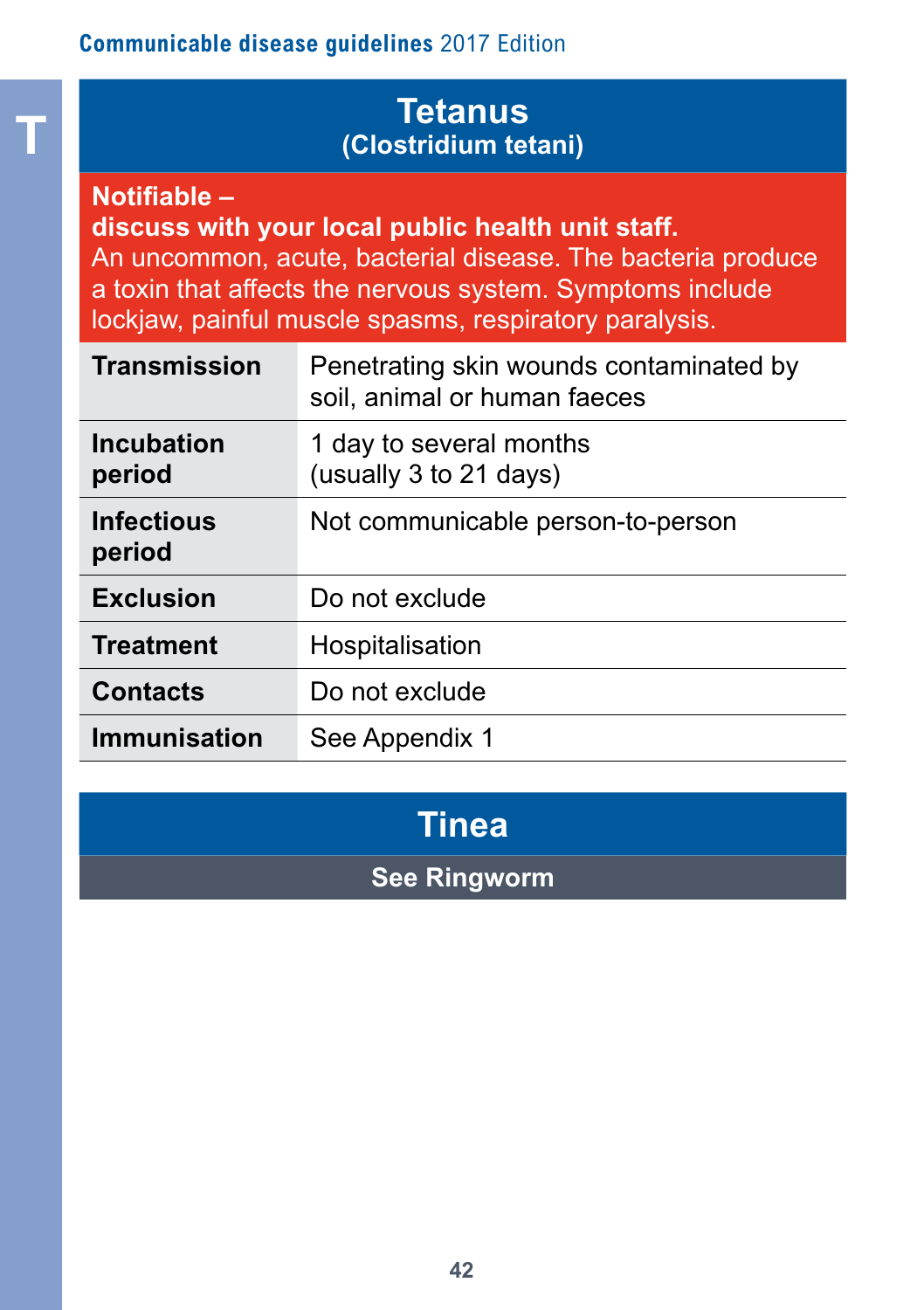**T**

# **Tuberculosis (Mycobacterium tuberculosis)**

#### **Notifiable – discuss with WA Tuberculosis Control Program (Anita Clayton Centre).**

An uncommon bacterial disease that can infect the lungs, bones or any part of the body. Symptoms include malaise, weight loss, fever, night sweats and cough.

| Transmission         | Airborne or droplet                                                                          |  |
|----------------------|----------------------------------------------------------------------------------------------|--|
| Incubation<br>period | About 4 to 12 weeks                                                                          |  |
| Infectious<br>period | As long as the bacteria are present in<br>respiratory secretions                             |  |
| <b>Exclusion</b>     | Determined by the Anita Clayton Centre<br>Medical officer/team                               |  |
| <b>Treatment</b>     | Antibiotics as recommended by doctor -<br>refer to doctor                                    |  |
| <b>Contacts</b>      | Contact management will be coordinated<br>by the Anita Clayton Centre<br>telephone 9222 8500 |  |
| <b>Immunisation</b>  | A vaccine against tuberculosis (BCG) is only<br>recommended for specific people              |  |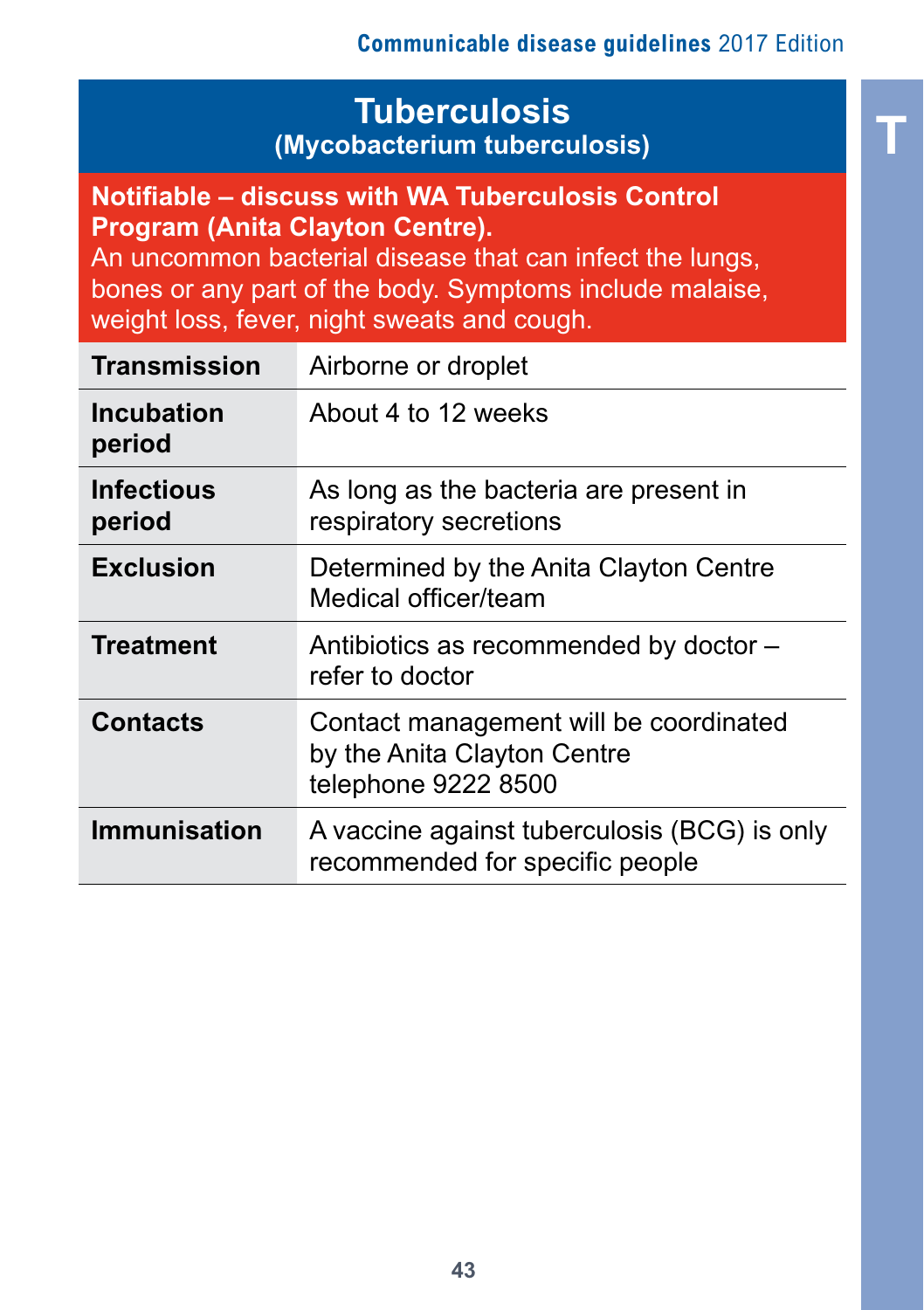# **Typhoid/Paratyphoid**

**(Salmonella typhi/Salmonella paratyphoid)** 

#### **Notifiable –**

**T**

**discuss with your local public health unit staff.**

An uncommon, acute, bacterial infection of the intestines, usually acquired when visiting developing countries. Symptoms include fever, headache, constipation, rash, abdominal pain, and diarrhoea with blood.

| <b>Transmission</b>         | Faecal-oral                                                                                      |
|-----------------------------|--------------------------------------------------------------------------------------------------|
| <b>Incubation</b><br>period | Typhoid $-3$ to 60 days (usually 7 to 14 days)<br>Paratyphoid - 1 to 10 days                     |
| <b>Infectious</b><br>period | As long as Salmonella Typhi/Salmonella<br>Paratyphi bacteria are present in faeces<br>or urine   |
| Exclusion*                  | Discuss exclusion with your local public<br>health staff as clearance testing may be<br>required |
| <b>Treatment</b>            | Antibiotics as recommended by doctor -<br>refer to doctor                                        |
| <b>Contacts</b>             | Contact management will be coordinated by<br>public health unit staff                            |
| <b>Immunisation</b>         | Recommended for some travellers -<br>refer to doctor                                             |

\* If ill person works or attend day care exclude until 48 hours after diarrhoea has ceased.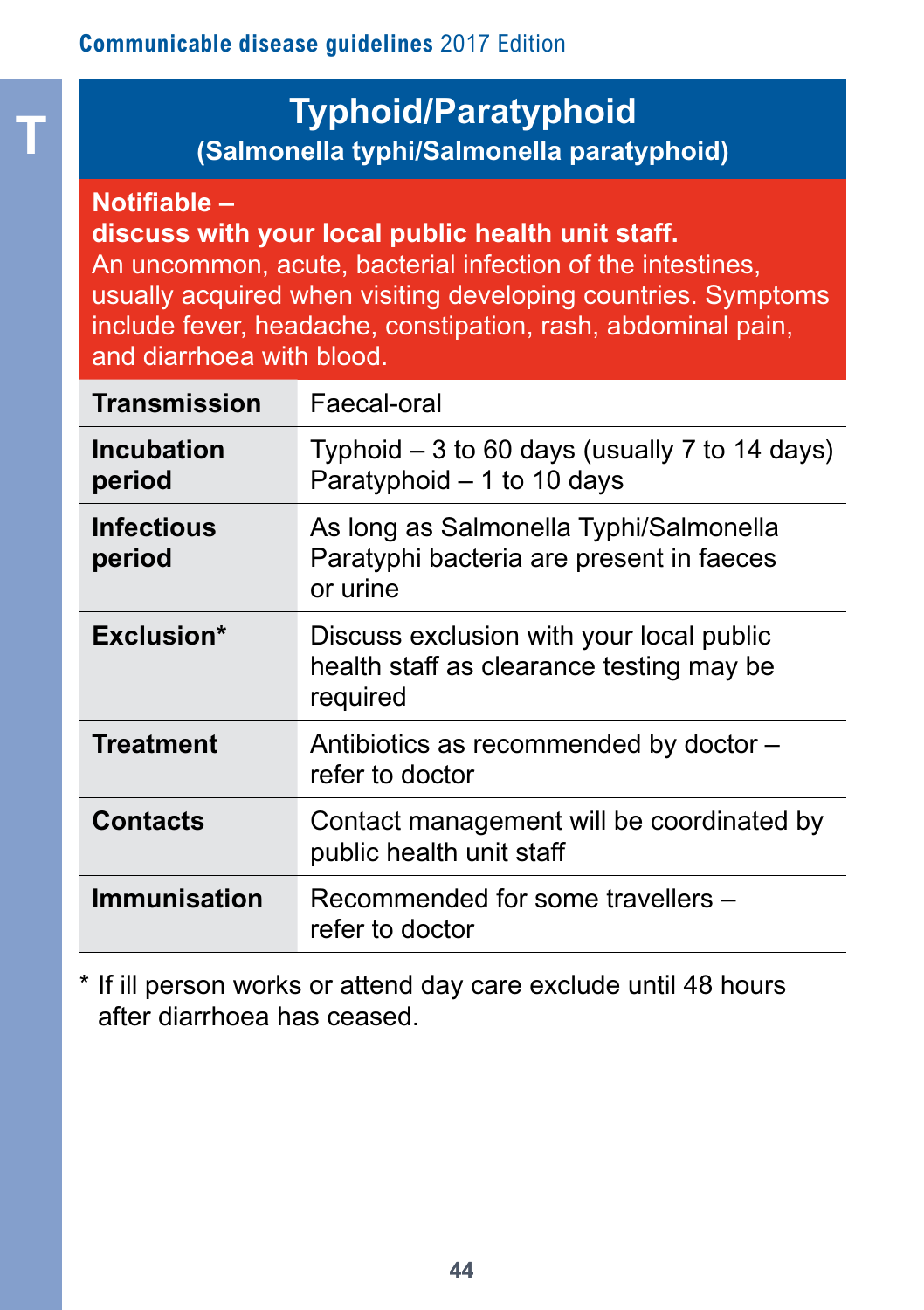# **Warts (Human papillomavirus)**

A viral skin infection. Various types of wart infect different areas of the body, including the genital area, hands, knees and feet.

| <b>Transmission</b>         | Skin-to-skin contact or direct contact with<br>recently contaminated objects and surfaces,<br>e.g. showers, floors, towels and razors |  |
|-----------------------------|---------------------------------------------------------------------------------------------------------------------------------------|--|
| <b>Incubation</b><br>period | 1 to 20 months (usually about 4 months)                                                                                               |  |
| <b>Infectious</b><br>period | As long as warts remain                                                                                                               |  |
| <b>Exclusion</b>            | Do not exclude                                                                                                                        |  |
| <b>Treatment</b>            | Warts may resolve naturally, but this may<br>take many months. Chemical, thermal or<br>surgical treatment available – refer to doctor |  |
| <b>Contacts</b>             | Do not exclude                                                                                                                        |  |
| Immunisation                | None available                                                                                                                        |  |

# **W**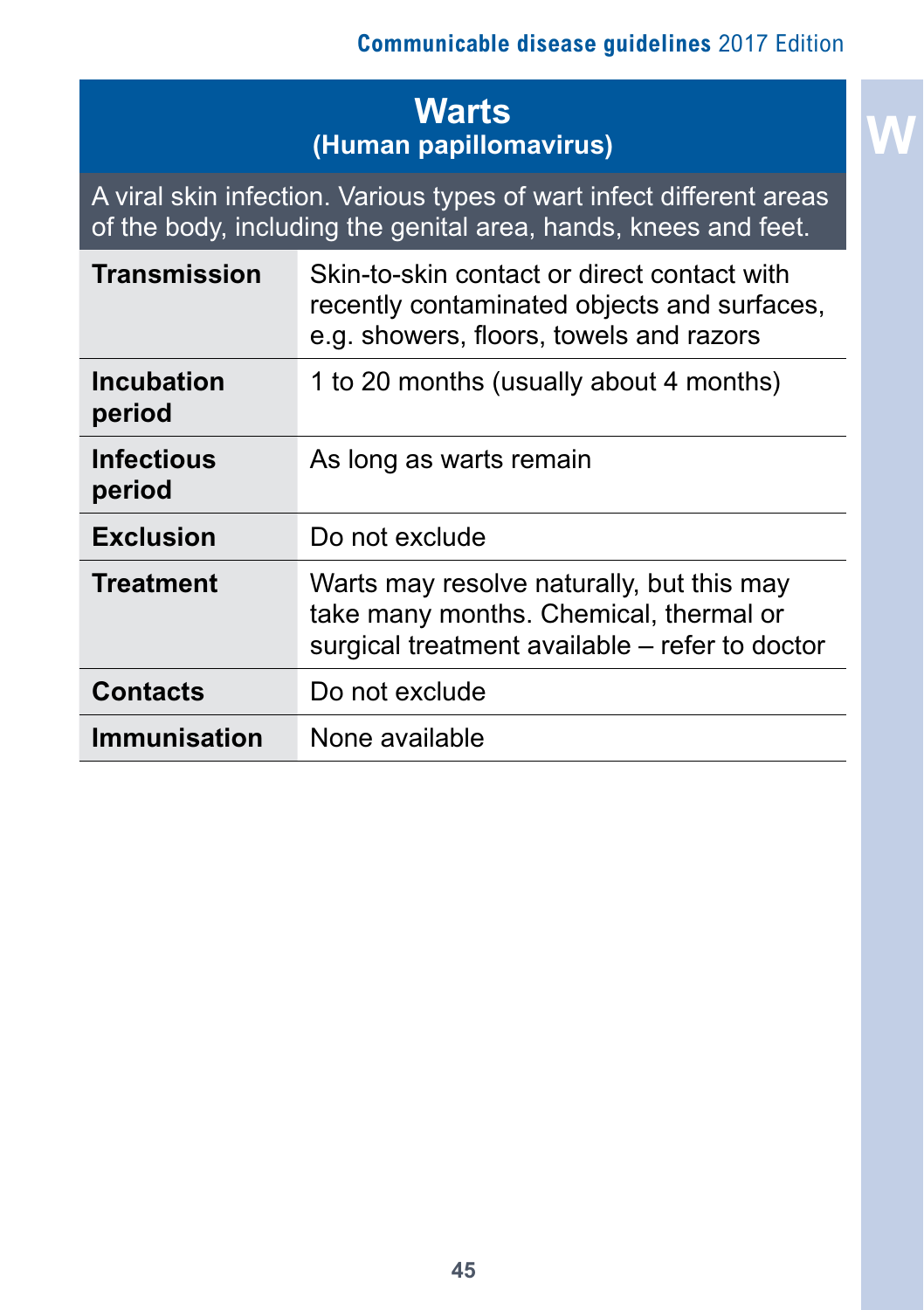**W**

## **Whipworm (Trichiuriasis)**

A parasite that infects the large intestine, usually without symptoms.

| <b>Transmission</b>         | Faecal-oral route by ingestion of infected<br>eggs from contaminated hands, objects,<br>or surfaces |
|-----------------------------|-----------------------------------------------------------------------------------------------------|
| <b>Incubation</b><br>period | Indefinite                                                                                          |
| <b>Infectious</b><br>period | Several years in untreated carriers                                                                 |
| <b>Exclusion</b>            | Do not exclude                                                                                      |
| <b>Treatment</b>            | Treatment available – refer to doctor                                                               |
| <b>Contacts</b>             | Do not exclude                                                                                      |
| Immunisation                | <b>None</b>                                                                                         |

# **Whooping cough**

**See Pertussis**

# **Worms, intestinal**

**(See Hookworm, Pinworm, Roundworm, Whipworm)**

Threadworms fact sheet for parents is available at: [www.healthywa.wa.gov.au/Healthy-WA/Articles/S\\_T/Threadworms](http://www.healthywa.wa.gov.au/Healthy-WA/Articles/S_T/Threadworms)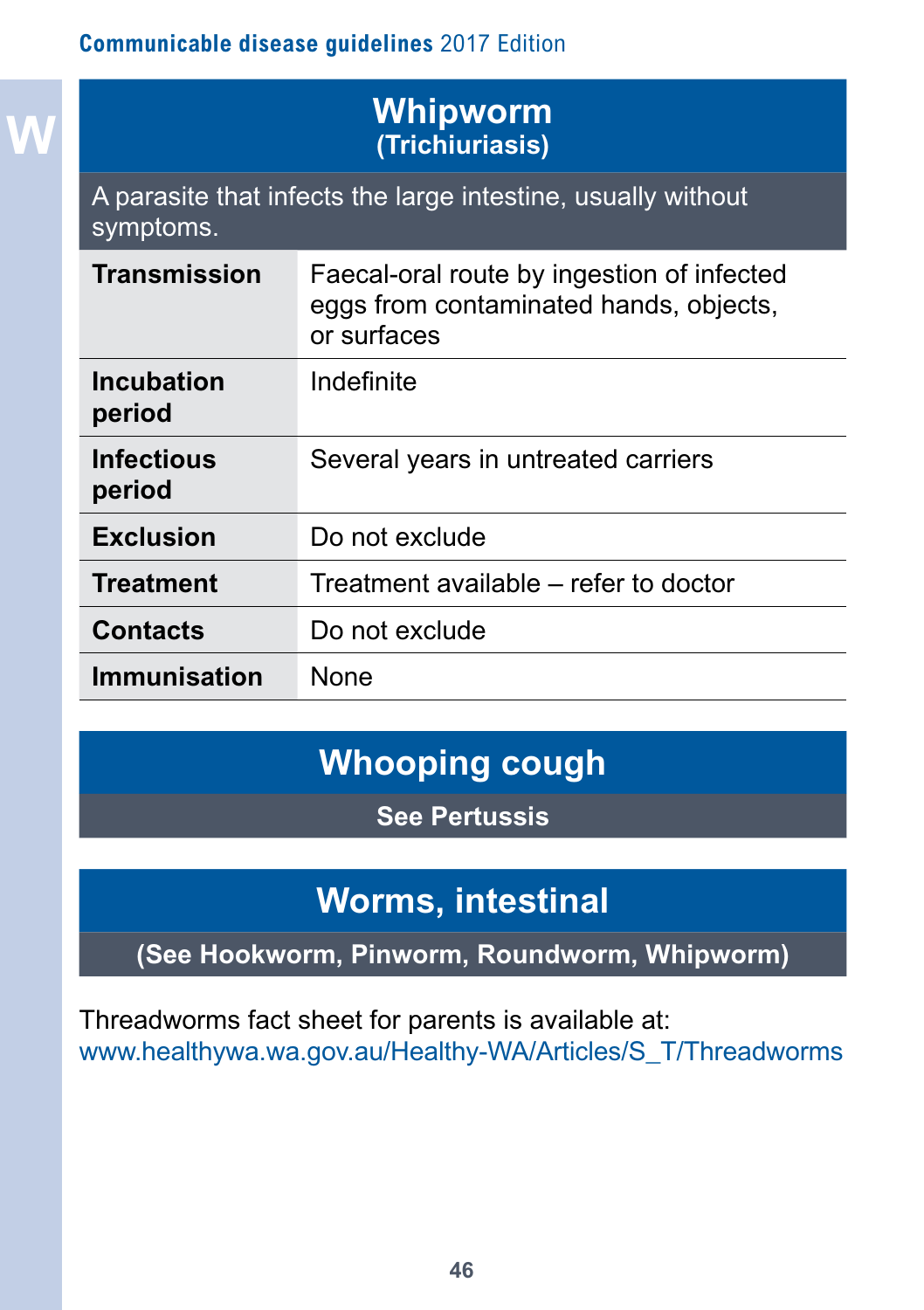| <b>Glossary</b>           |                                                                                                                                                                                                         |  |
|---------------------------|---------------------------------------------------------------------------------------------------------------------------------------------------------------------------------------------------------|--|
| <b>Acute</b>              | Sudden onset, short-term<br>(opposite to 'chronic')                                                                                                                                                     |  |
| <b>Airborne infection</b> | An infection that is spread through the air<br>by droplets from nose or throat secretions<br>when coughing or sneezing                                                                                  |  |
| Communicable              | Can be passed from one person to<br>another                                                                                                                                                             |  |
| <b>Carrier</b>            | A person who carries a disease rather<br>than an infection                                                                                                                                              |  |
| <b>Chronic</b>            | Long-term (opposite to 'acute') infection                                                                                                                                                               |  |
| <b>Contact</b>            | A person who has had contact with an<br>infected person long enough to acquire<br>the infection                                                                                                         |  |
| <b>Direct contact</b>     | Infection spread by the hand of<br>contaminated person to another person,<br>food or water                                                                                                              |  |
| <b>Discharge</b>          | Any body fluid (e.g. pus) discharging from<br>the body                                                                                                                                                  |  |
| <b>Exclusion period</b>   | The minimum length of time that a person<br>must be kept away to prevent him/her from<br>infecting other people or to protect him/her<br>from being infected by a person with a<br>communicable disease |  |
| <b>Faecal-oral route</b>  | Transmission of an infection from the<br>faeces of an infected person to the mouth<br>of a susceptible person e.g. by faecally<br>contaminated water or food, or by faecally<br>contaminated hands      |  |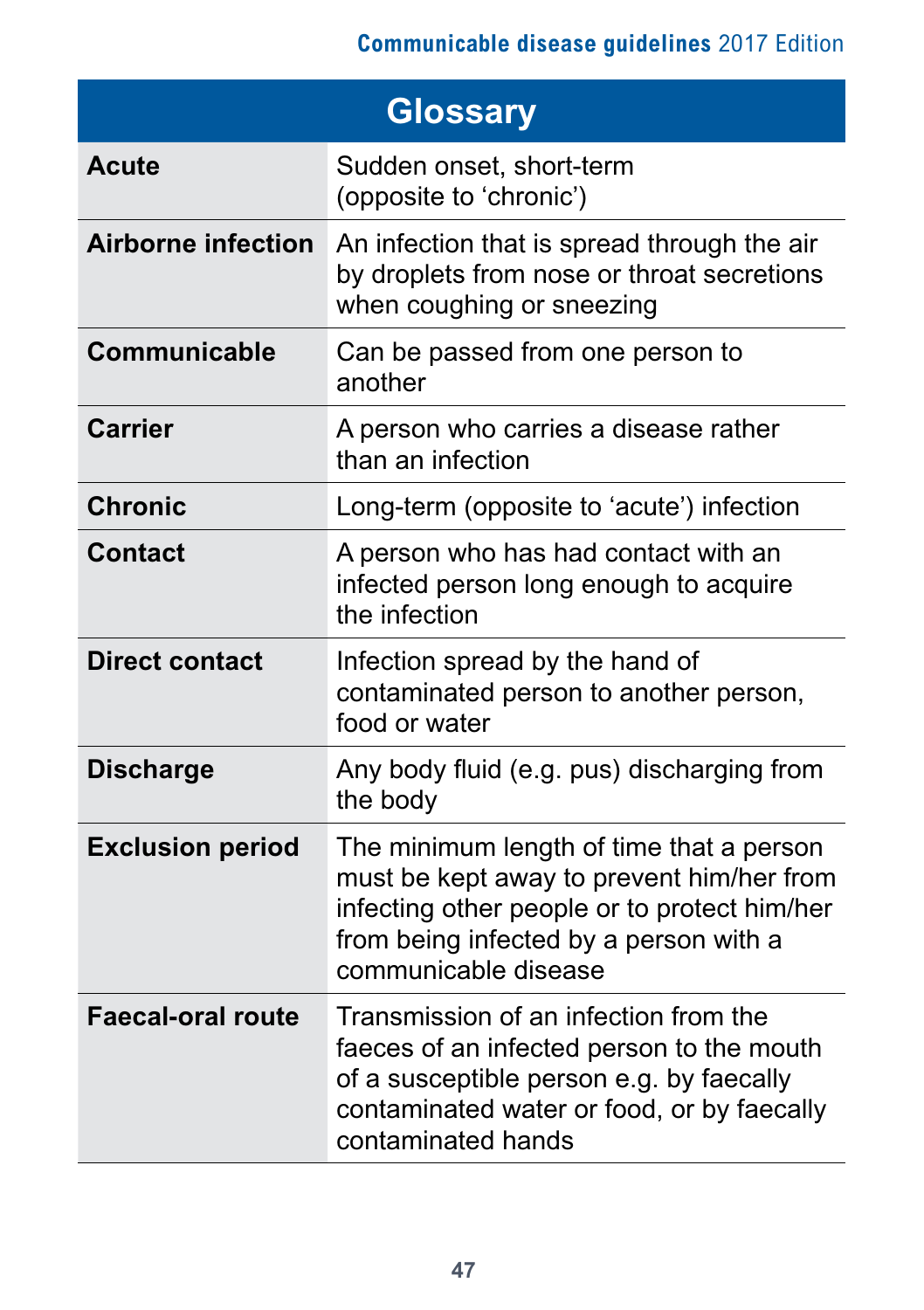|                                                | <b>Glossary (cont.)</b>                                                                                                                                      |
|------------------------------------------------|--------------------------------------------------------------------------------------------------------------------------------------------------------------|
| <b>Immune</b>                                  | Protected from infection because of<br>previous infection or vaccination                                                                                     |
| <b>Incubation period</b>                       | The length of time it takes from first<br>contact with an infectious person to the<br>appearance of any symptoms                                             |
| <b>Infectious period</b>                       | The period of time during which an<br>infected person can infect other people                                                                                |
| <b>Immune</b><br>suppressed                    | A person whose immune system is less<br>able to fight off infections (e.g. people with<br>cancer or other chronic diseases or taking<br>certain medications) |
| <b>Jaundice</b>                                | Yellow discolouration of the white of the<br>eyes and skin                                                                                                   |
| <b>Koplik spots</b>                            | Small white vesicles on the inside of the<br>cheeks caused by some infections e.g.<br>measles                                                                |
| "Medical<br><b>Certificate of</b><br>Recovery" | A certificate from a doctor stating that the<br>person is no longer infectious                                                                               |
| Mother-to-baby                                 | An infection transmitted from a mother to<br>her baby during pregnancy, at birth,<br>or through breastfeeding                                                |
| <b>Parasite</b>                                | An organism that lives in or on the body,<br>and feeds upon another organism,<br>e.g. worms, scabies, lice                                                   |
| <b>Prophylaxis</b>                             | A medication/vaccine given to a person<br>to prevent a specific infection                                                                                    |
| <b>Transmission</b>                            | The spreading of an infection from one<br>person to another                                                                                                  |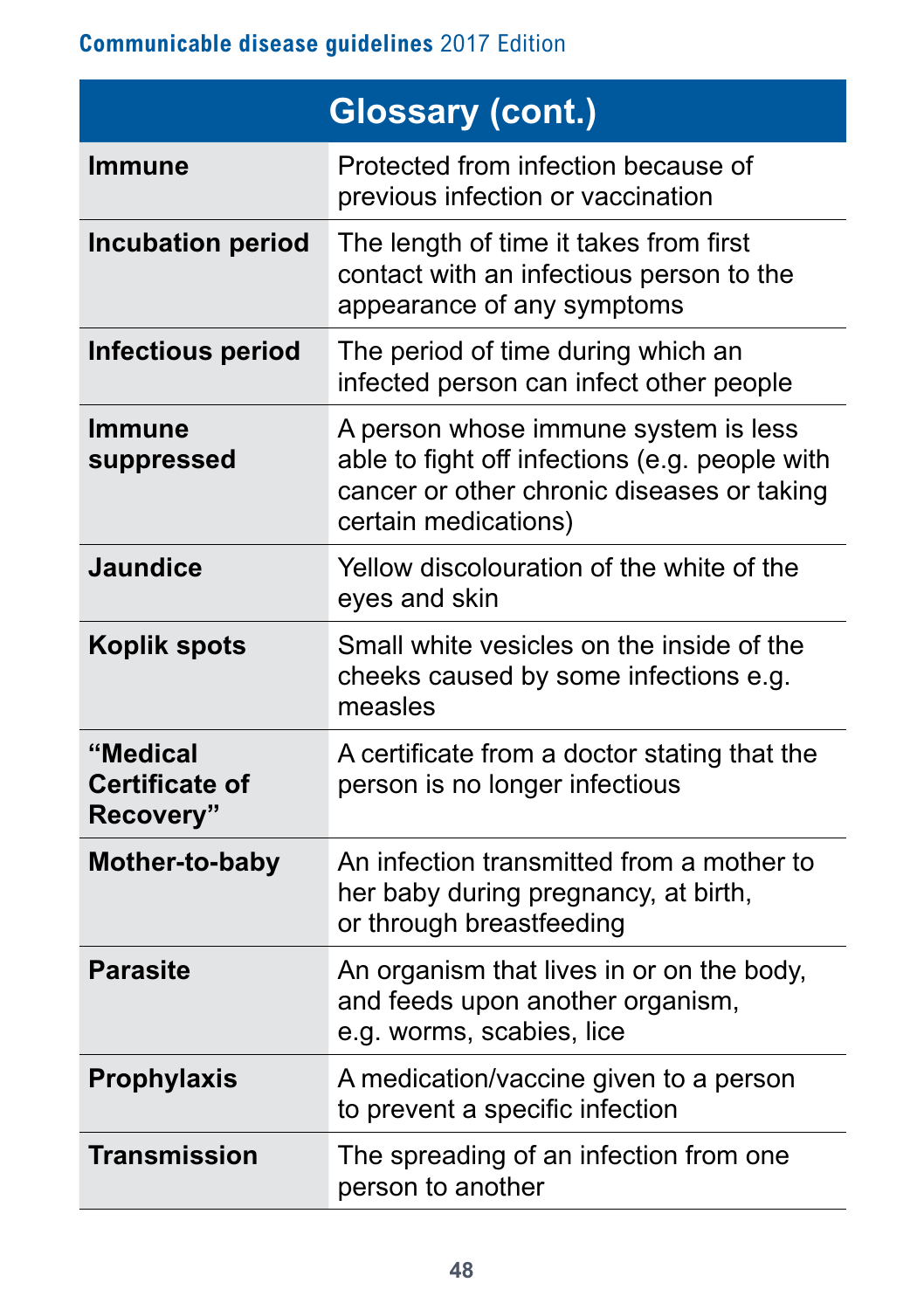| <b>Glossary (cont.)</b>      |                                                                                                                                                        |  |
|------------------------------|--------------------------------------------------------------------------------------------------------------------------------------------------------|--|
| <b>Vaccine</b>               | A product made from extracts of killed<br>viruses or bacteria that stimulates an<br>immune response in people to protect<br>them from these infections |  |
| Vaccination/<br>Immunisation | The process of giving a vaccine (usually<br>by injection or by mouth) and stimulating<br>an immune response                                            |  |
| <b>Vector</b>                | An insect that transmits a disease<br>between people or between animals and<br>people, e.g. mosquito                                                   |  |
| <b>Vesicle</b>               | A small fluid-filled blister                                                                                                                           |  |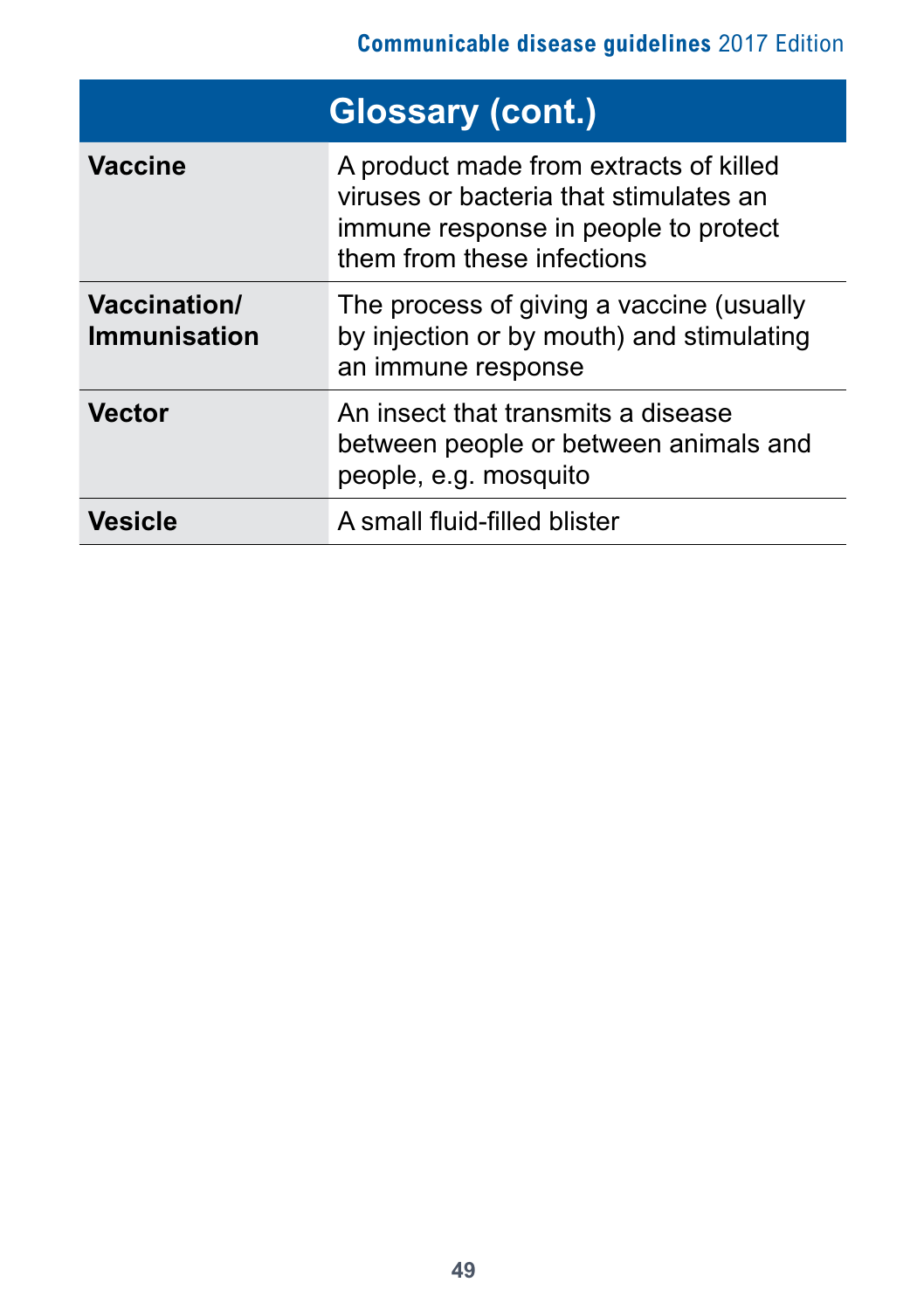# **Appendix 1 Western Australian Vaccination Schedule**

For the current WA Vaccination Schedule go to: [www.healthywa.wa.gov.au/immunisation](http://www.healthywa.wa.gov.au/immunisation)

### **Ordering government-funded vaccines**

To order government-funded vaccines, use the WA Health online ordering system (<https://dhswaonline.csldirect.com.au/>).

The WA User Guide contains instructions on how to use the online ordering system.

For vaccine order queries and to become a new provider:

Email: [vaccineorders@health.wa.gov.au](mailto:vaccineorders%40health.wa.gov.au?subject=) Phone: 9388 4835 Fax: 9388 4877

National Immunisation program vaccines are funded for specific groups e.g. 0–5 years (Aboriginal and non-Aboriginal), 11–13 years, > 65 years and Aboriginal groups > 15 years. Some vaccines are funded for the management of outbreaks e.g. measles, hepatitis A and meningococcal C vaccine

Vaccines required for other groups e.g. travel, vaccine booster doses, are available from doctor on prescription.

Adverse reactions following immunisation can be reported to the Department of Health via [www.wavss.health.wa.gov.au](http://www.wavss.health.wa.gov.au) or contact the Central Immunisation Clinic

> Telephone: 9321 1312 Monday to Friday between 8.30 am – 4.30 pm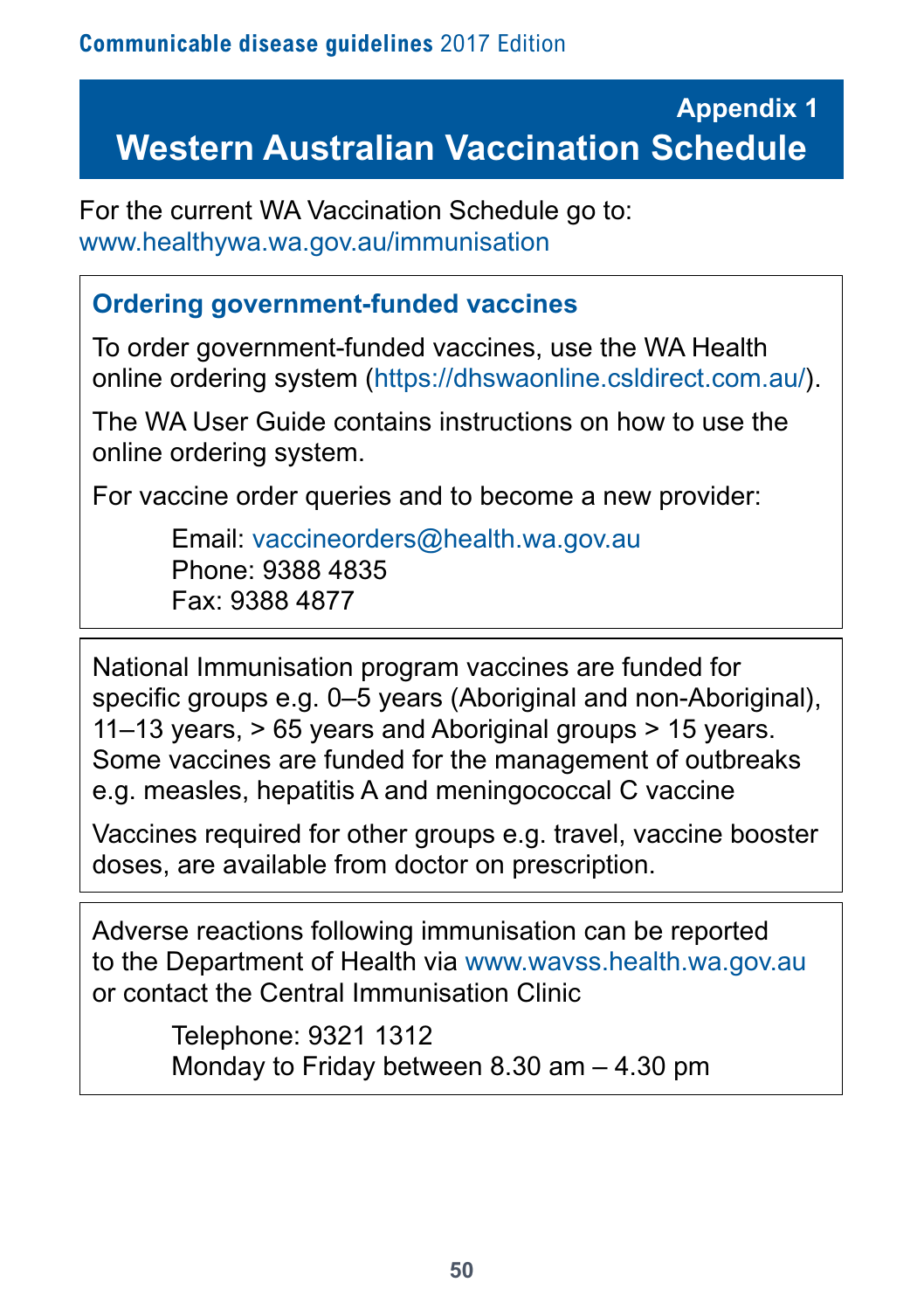#### **Appendix 2**

# **Some symptoms and signs of infections in young children**

| <b>Abnormal</b><br>behaviour                                                                                           | persistent crying, drowsiness, lethargy,<br>limpness, irritability, sleeplessness,<br>disorientation, confusion |  |
|------------------------------------------------------------------------------------------------------------------------|-----------------------------------------------------------------------------------------------------------------|--|
| <b>Fever</b>                                                                                                           | 38.5 °C or higher                                                                                               |  |
| <b>Vomiting</b>                                                                                                        | severe or persistent                                                                                            |  |
| <b>Diarrhoea</b>                                                                                                       | severe or persistent                                                                                            |  |
| <b>Blood</b>                                                                                                           | in vomit or faeces (bowel motion)                                                                               |  |
| Low urine output                                                                                                       | e.g. fewer than four wet nappies in<br>24 hours                                                                 |  |
| Low food or<br>water intake                                                                                            | e.g. person drinking less than half of the<br>usual amount of milk or other fluids                              |  |
| <b>Breathing</b><br>difficulties                                                                                       | e.g. panting, wheezing, coughing,<br>breath-holding, particularly in babies less<br>than 6 months of age        |  |
| Fitting/<br>convulsions                                                                                                | loss of consciousness accompanied by<br>jerking movements of arms and legs                                      |  |
| If you are worried about your child's health, always seek<br>advice from your dector or ring healthdirect Australia on |                                                                                                                 |  |

# **advice from your doctor or ring** *healthdirect Australia* **on telephone 1800 022 222.**

#### **Note:**

- Aspirin should not be given to children under 12 years of age unless specifically recommended by a doctor. If a child has influenza or chickenpox, taking aspirin can cause Reye's syndrome, a serious disease affecting the brain, central nervous system and the liver.
- Paracetamol overdose may be fatal. Make sure you do not exceed the recommended dosage.
- A child's normal body temperature ranges between  $36.5$  °C to  $37$  °C. To take a child's temperature place a thermometer under the arm (this is safer), not in the mouth. Children may feel cool on the forehead, but they may still have a high body temperature.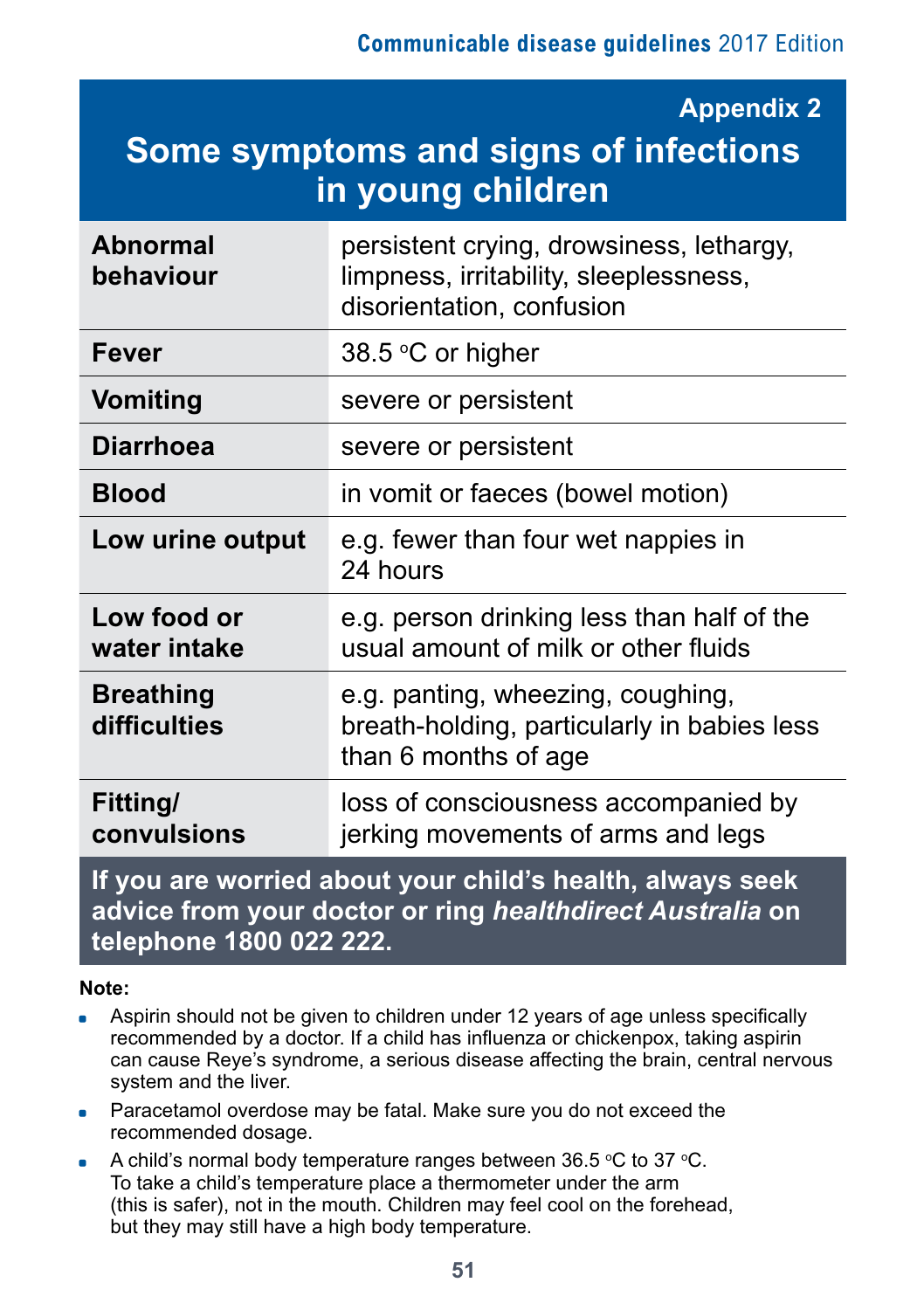# **Head lice**

A **Head lice fact sheet** is available from: [www.healthywa.wa.gov.au/Articles/F\\_I/Head-lice](http://www.healthywa.wa.gov.au/Articles/F_I/Head-lice)

For your local government immunisation provider or public health unit telephone number see page 3.

# **Head infestation**

Children with head lice infestation are required to have their hair cleared of lice before returning to school. This can be achieved by parents using an insecticide product purchased from the local pharmacy and used according to the manufacturer's instruction. However, this must be followed by parents physically removing the lice from the hair after the recommended time period using a special 'nit' comb. Hair will need to be checked by parents on a daily basis for the following 10 days to ensure that all lice and eggs have been removed from the hair. Refer to the Department of Health, head lice fact sheet at [www.healthywa.wa.gov.au/Articles/F\\_I/Head-lice](http://www.healthywa.wa.gov.au/Articles/F_I/Head-lice)

Alternatively, for those parents who do not wish to use an insectacide the **10-day hair conditioner method** of removal can be used.

Head lice can be more easily removed by applying plenty of hair conditioner to dry hair before combing to remove live lice and eggs (nits). Any type of hair conditioner may be used, including generic 'home' brands, together with a metal finetooth 'nit' comb. Suitable 'nit' combs can be purchased from most pharmacies.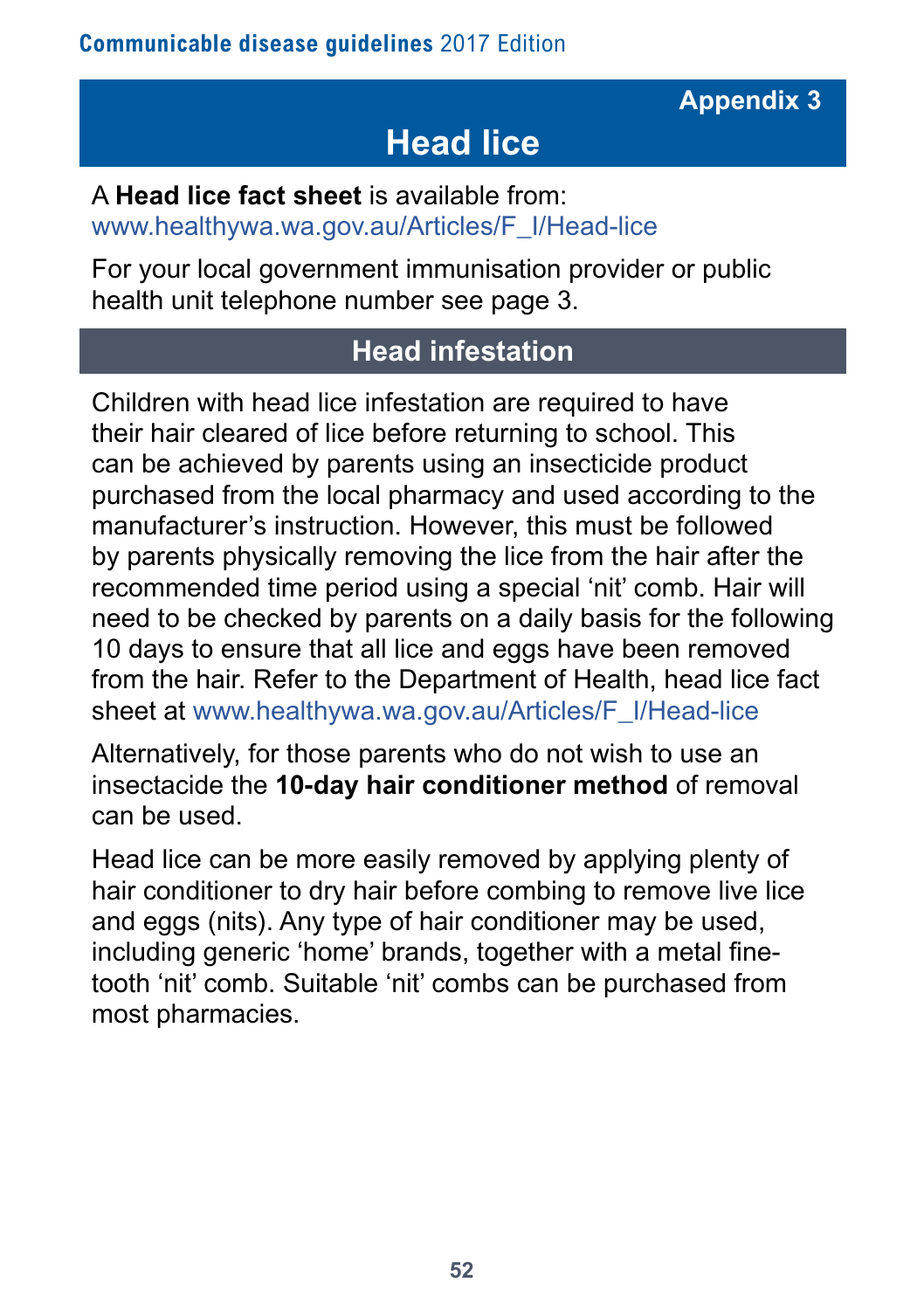# **What to do**

- \* Apply **plenty** of hair conditioner to the **dry** hair until saturated.
- Comb through with an ordinary comb or brush to remove tangles.
- Section and comb the hair thoroughly with a metal fine-tooth 'nit' comb in four directions – forwards, backwards, left, and right.
- Wipe the comb on a white paper towel to check that the dark adult lice or the paler hatchlings are being removed. Hatchlings are young lice which emerge from eggs. You may need to use a magnifying glass and a strong light to see the lice and eggs.
- Using white hair conditioner may make it easier to see the head lice.
- When combing is completed rinse the hair conditioner out and dry the hair.
- Repeat this process **daily** for 10 days to cover the hatching period of the eggs. This removes the hatchlings which emerge from missed eggs.
- \* Check your findings for **adult** head lice each day after commencing the 10-day combing period. If any are found this will be a new infestation.
- You will need to start again from day 1, as new eggs may have been laid.
- \* Check for lice **reinfestation** once a week for at least 4 weeks after completion of the 10-day treatment. Hair conditioner makes the inspection easier.
- Check all other household members for head lice infestation using the method described above, and treat as necessary.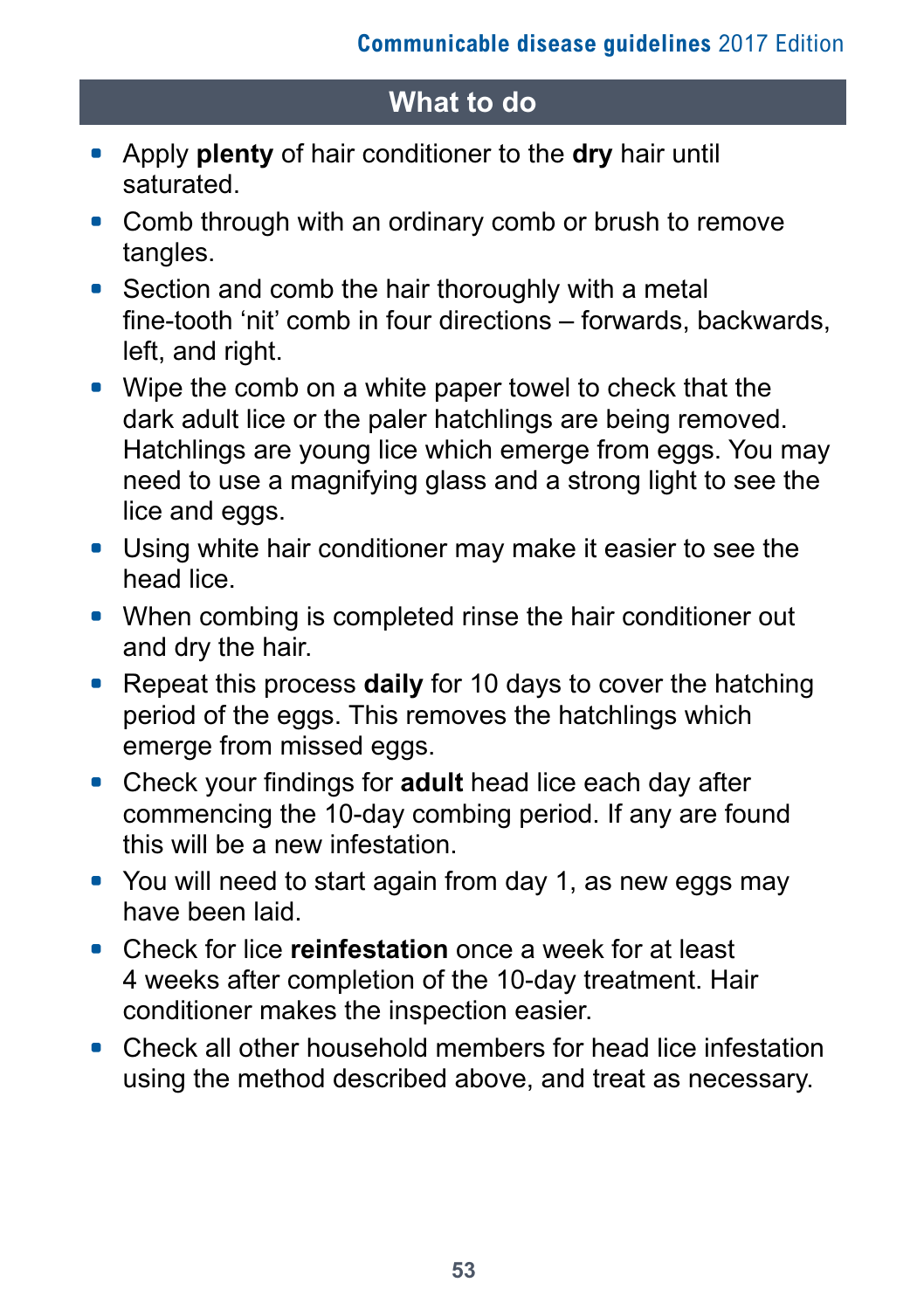## **Appendix 4**

# **Exclusion from School**

**Recommended minimum periods of exclusion from school, pre-school and child care centres for contacts of and cases with infectious diseases**

| <b>Condition</b>                       | <b>Exclusion</b>                                                                                                                                                                                                                                                                                                  | <b>Exclusion of contacts</b>                                                                                                |
|----------------------------------------|-------------------------------------------------------------------------------------------------------------------------------------------------------------------------------------------------------------------------------------------------------------------------------------------------------------------|-----------------------------------------------------------------------------------------------------------------------------|
| Chickenpox                             | Exclude until all vesicles have crusted,<br>approximately 5 days                                                                                                                                                                                                                                                  | Refer any<br>immunosuppressed<br>children (e.g.<br>leukaemia patients)<br>to their doctor. Do not<br>exclude other contacts |
| <b>Conjunctivitis</b>                  | Exclude until discharge from eyes has<br>ceased                                                                                                                                                                                                                                                                   | Do not exclude                                                                                                              |
| <b>Diarrhoea</b>                       | Exclude until diarrhoea has ceased for<br>24 hours. For high risk groups (hcw,<br>food handler, child care staff) exclude<br>for 48 hours after symptoms cease                                                                                                                                                    | Do not exclude                                                                                                              |
| Hand, Foot and<br><b>Mouth disease</b> | Exclude until vesicles have crusted/dry                                                                                                                                                                                                                                                                           | Do not exclude                                                                                                              |
| <b>Hepatitis A</b>                     | Exclude until 14 days after onset of<br>illness or 7 days after jaundice appears                                                                                                                                                                                                                                  | Do not exclude.<br>Contact management<br>will be coordinated by<br>public health unit staff                                 |
| <b>Herpes simplex</b><br>'Cold Sores'  | Not excluded if the person can maintain<br>hygiene practices to minimise the risk<br>of transmission. If the person cannot<br>comply with these practices (e.g.<br>because they are too young), they<br>should be excluded until the sores<br>are dry. Sores should be covered with<br>a dressing where possible. | Do not exclude                                                                                                              |
| Impetigo                               | Exclude until after antibiotic treatment<br>has commenced Lesions on exposed<br>skin surfaces should be covered with<br>a waterproof dressing. Young children<br>unable to comply with good hygiene<br>practice should be excluded until sores<br>are dry                                                         | Exclude until 24 hours<br>after completing<br>treatment                                                                     |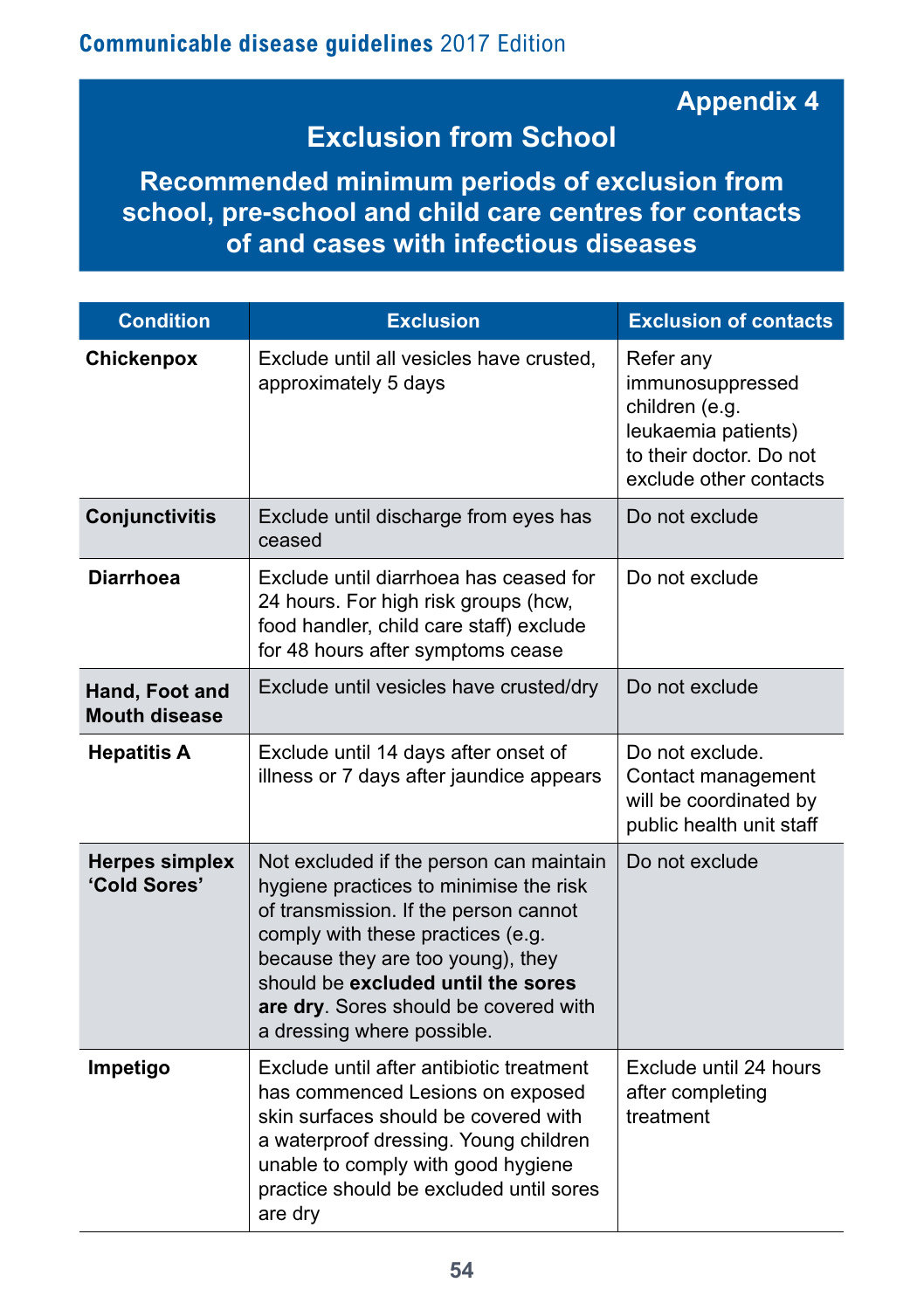| <b>Condition</b>                                                     | <b>Exclusion</b>                                                                                                                                                                                                        | <b>Exclusion of contacts</b>                                                                                                                                                                                                                                                                                                                                                                                     |
|----------------------------------------------------------------------|-------------------------------------------------------------------------------------------------------------------------------------------------------------------------------------------------------------------------|------------------------------------------------------------------------------------------------------------------------------------------------------------------------------------------------------------------------------------------------------------------------------------------------------------------------------------------------------------------------------------------------------------------|
| <b>Measles</b>                                                       | Exclude for 4 days after<br>the onset of rash                                                                                                                                                                           | Do not exclude vaccinated or<br>previously infected contacts. All<br>other contacts should be excluded<br>until 14 days after the onset of the<br>rash in the last case. If susceptible<br>contacts are vaccinated within 72<br>hours of their first contact with the<br>first case they may return to school<br>following vaccination. Contact<br>management will be coordinated by<br>public health unit staff |
| Meningococcal<br>infection                                           | Exclude until after<br>treatment completed                                                                                                                                                                              | Do not exclude. Discuss with public<br>health unit staff                                                                                                                                                                                                                                                                                                                                                         |
| <b>Molluscum</b><br>contagiosum                                      | Do not exclude                                                                                                                                                                                                          | Do not exclude                                                                                                                                                                                                                                                                                                                                                                                                   |
| <b>Mumps</b>                                                         | 2 days prior, to 5 days<br>after parotitis (swollen<br>salivary glands)                                                                                                                                                 | Do not exclude                                                                                                                                                                                                                                                                                                                                                                                                   |
| <b>Parvovirus</b><br>(B19 erythema<br>infectiousm,<br>fifth disease) | Exclusion not necessary                                                                                                                                                                                                 | Pregnant women who have been<br>exposed to parvovirus B19 should<br>consult their doctor                                                                                                                                                                                                                                                                                                                         |
| Ringworm,<br>scabies,<br>pediculosis<br>(lice), trachoma             | Exclude until person<br>has received antifungae<br>treatment for 24 hours. For<br>head lice exclude until hair<br>is treated, lice removed.<br>For scabies, trachoma,<br>exclude until person has<br>received treatment | Do not exclude                                                                                                                                                                                                                                                                                                                                                                                                   |
| <b>Rubella</b><br>(german<br>measles)                                | Exclude for 4 days after<br>onset of rash                                                                                                                                                                               | Do not exclude. Refer pregnant<br>contacts to their doctor. Discuss<br>with public health unit staff                                                                                                                                                                                                                                                                                                             |
| <b>Streptococcal</b><br>infection<br>(including<br>scarlet fever)    | Exclude until person has<br>received antibiotic for<br>24 hours                                                                                                                                                         | Do not exclude                                                                                                                                                                                                                                                                                                                                                                                                   |
| Whooping cough                                                       | Exclude until 5 days after<br>an appropriate antibiotic<br>treatment or for 21 days<br>from the onset of coughing                                                                                                       | Contact management will be<br>coordinated by public health unit<br>staff                                                                                                                                                                                                                                                                                                                                         |
| <b>Worms</b><br>(intestinal)                                         | Exclude until diarrhoea<br>has ceased                                                                                                                                                                                   | Do not exclude                                                                                                                                                                                                                                                                                                                                                                                                   |